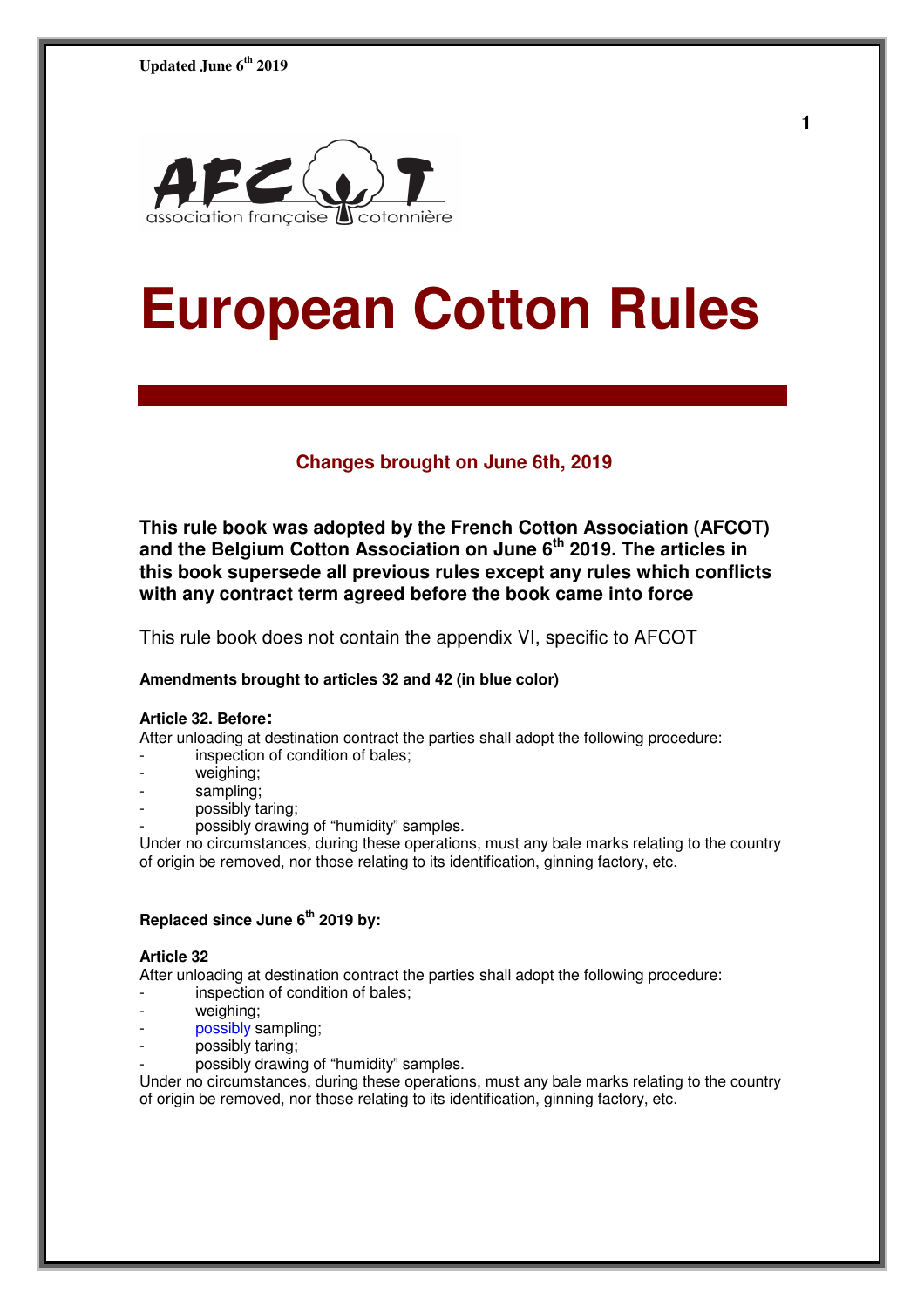#### **Article 42 before:**

For manuel classing, instrument testing claims and/or arbitration, cotton must be sampled 10% unless otherwise agreed. Sampling will be on the basis of 10% random representative samples from each lot, mark, truck or container defined on the seller's commercial invoice or packing list.

Each sample must weight about 150 grams

#### **Replaced since June 6th 2019 by:**

#### **Article 42**

For manuel classing, instrument testing claims and/or arbitration, cotton must be sampled 10% unless otherwise agreed. Sampling will be on the basis of 10% random representative samples from each lot, mark, truck or container defined on the seller's commercial invoice or packing list.

Each sample must weight about 150 grams

Sampling must take place at the final point of delivery or other location as determined between buyer and seller. The buyer's and seller's nominated representatives must supervise the sampling

The parties must provide in writing the names of their nominated representatives to supervise sampling within 14 days of the notification in writing of any claim. Each party will bear the costs of their nominated representative.

In the event that either party fails to nominate their nominated representatives within the 14 day deadline and/or reply to the claim of the other, the other party may proceed with sampling by an internationally recognised controller.

Unless otherwise agreed by the parties, samples drawn should be sealed by the buyer's and/or seller's nominated representatives.

Samples may be drawn from part lots, and/or truck and/or container shipments. However, a claim can only be made on the number of bales available at the time of sampling.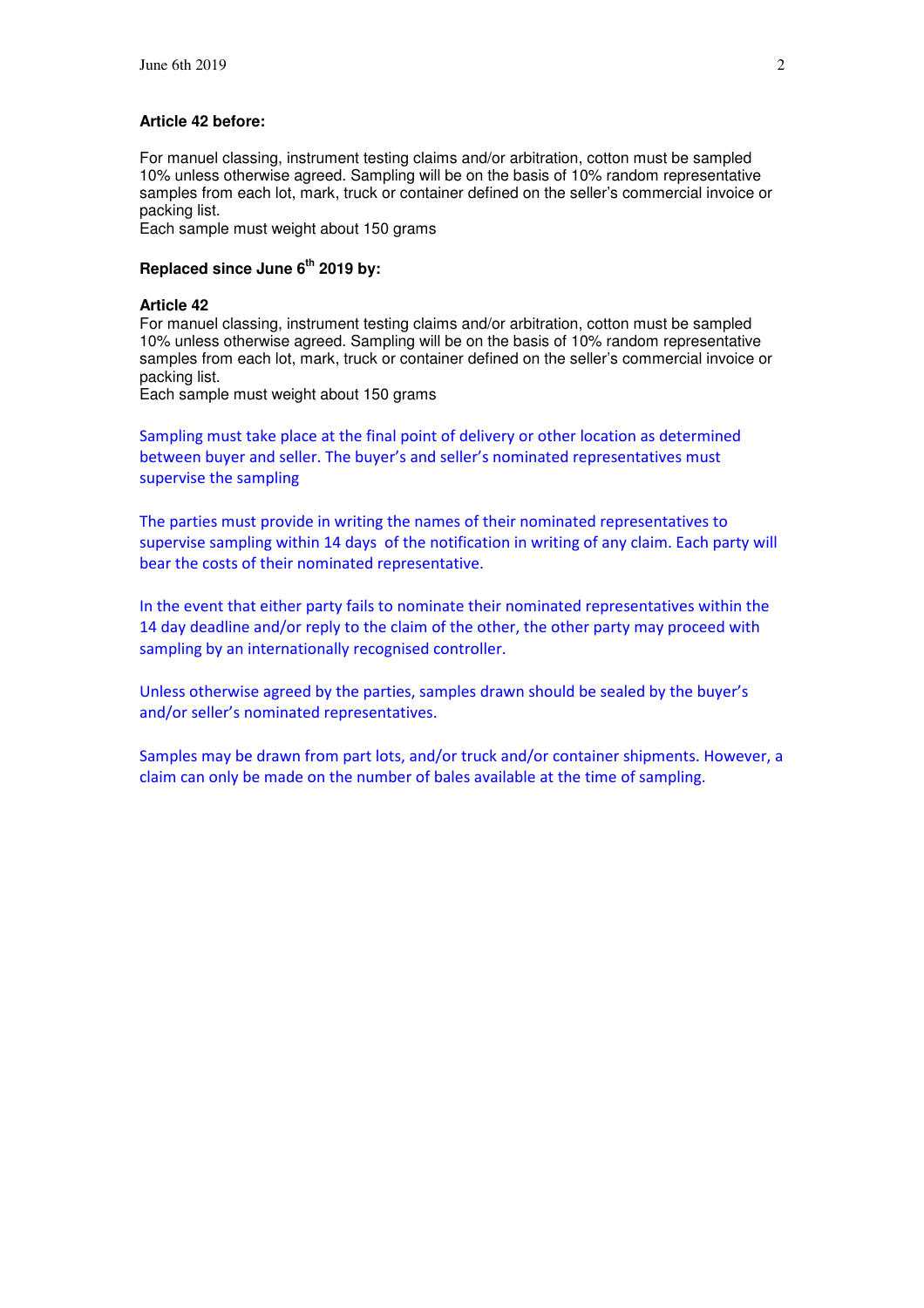| <b>FIRST PART</b>                                | Art Nrs     |
|--------------------------------------------------|-------------|
| <b>PART 1 - BASIC CONCEPT / (EUROPEAN RULES)</b> |             |
| <b>TITLE 1: Scope of Application</b>             | $001 - 003$ |
| <b>TITLE 2 : Disputes</b>                        | 004         |
| <b>TITLE 3: Amendments</b>                       | 005         |

# **PART 2 - EUROPEAN TERMS**

# **TITLE 1 : Common rules concerning all contracts**

| Chapter I                                        | $\mathcal{I}^{\mathcal{I}}$ | <b>Specific clauses</b>                                                |                   |
|--------------------------------------------------|-----------------------------|------------------------------------------------------------------------|-------------------|
| <b>Section I</b>                                 | $\mathbf{L}$                | <b>Terms of period - Time-limits</b>                                   | $006 - 008$       |
| <b>Section II</b>                                | $\sim$ 10                   | Due date - Damages-interests                                           | 009               |
| Section III :                                    |                             | <b>Foreign currency</b>                                                | 010               |
| Section IV :                                     |                             | <b>Contract Unit</b>                                                   | 011               |
| Section V :                                      |                             | <b>Control limit, Franchise, Tolerance</b>                             | $012 - 014$       |
| Section VI :                                     |                             | <b>Licences</b>                                                        | 015               |
| <b>Chapter II</b>                                | $\mathcal{L}$               | Object of the sale-purchase contract /<br>(Quantity - Quality - Price) |                   |
| <b>Section I</b>                                 | ÷.                          | Quantity                                                               | $016 - 021$       |
| <b>Section II</b>                                | $\sim$ 10                   | Quality                                                                | $022 - 023$       |
| Section III :                                    |                             | <b>Price</b>                                                           | $024 - 025$       |
| <b>Chapter III</b>                               | $\mathcal{L}_{\mathcal{A}}$ | <b>Payment</b>                                                         |                   |
| <b>Definition</b><br>Payment by letter of credit |                             | <b>Payment against documents</b>                                       | 026<br>027<br>028 |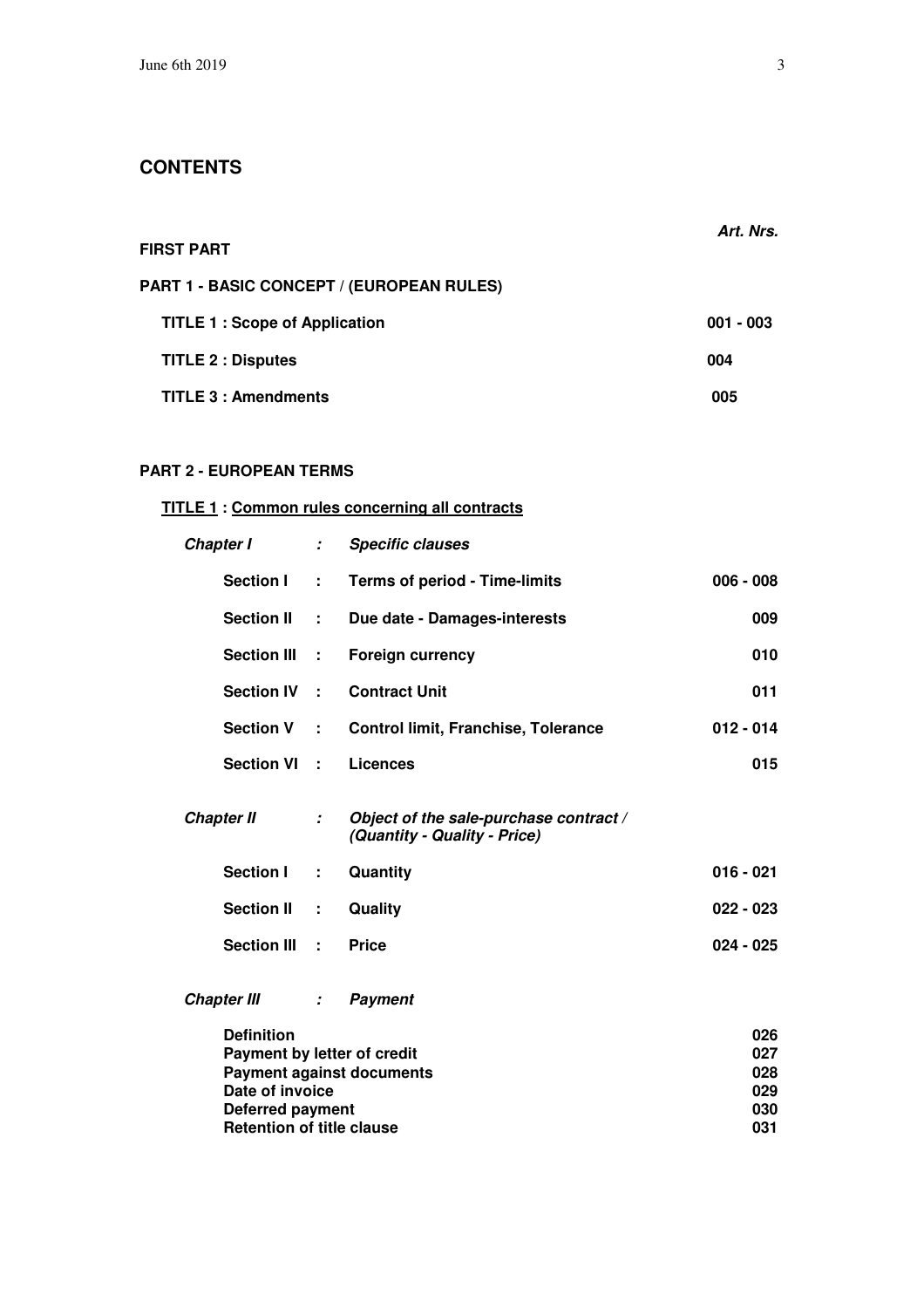| Art. Nrs. |
|-----------|
|           |

| <b>Chapter IV</b>  | ÷.                          | <b>Inspection</b>                                                |             |
|--------------------|-----------------------------|------------------------------------------------------------------|-------------|
| <b>Section I</b>   | ÷                           | <b>Definition</b>                                                | $032 - 034$ |
| <b>Section II</b>  | ÷.                          | <b>Examination of the bale packing</b><br>and condition of bales | $035 - 036$ |
| <b>Section III</b> | ÷                           | Weighing                                                         | $037 - 041$ |
| <b>Section IV</b>  | ÷                           | Sampling                                                         | $042 - 045$ |
| <b>Section V</b>   | ÷                           | <b>Taring</b>                                                    | $046 - 049$ |
| <b>Section VI</b>  | ÷                           | <b>Humidity control</b>                                          | 050         |
| <b>Section VII</b> | $\mathbb{R}^2$              | <b>Defective bales</b>                                           | 051         |
| <b>Chapter V</b>   | $\mathcal I$                | <b>Weight adjustments</b>                                        |             |
| <b>Section I</b>   | ÷                           | <b>Definition - Procedure</b>                                    | $052 - 054$ |
| <b>Section II</b>  | ÷,                          | <b>Excess or short weight</b>                                    | $055 - 057$ |
| <b>Chapter VI</b>  | $\mathcal{I}^{\mathcal{I}}$ | <b>Quality differences</b>                                       |             |
| <b>Section I</b>   | ÷.                          | <b>Claims for quality deficiencies</b>                           | $058 - 061$ |
| <b>Section II</b>  | ÷                           | <b>Accounts for quality differences</b>                          | $062 - 064$ |
| <b>Section III</b> | ÷                           | <b>Micronaire</b>                                                | 065         |
| <b>Chapter VII</b> | $\mathcal{I}$               | <b>Rejection clause</b>                                          |             |
| <b>Section I</b>   | ÷                           | Inspection                                                       | $066 - 067$ |
| <b>Section II</b>  | ÷.                          | Replacement                                                      | $068 - 070$ |
|                    |                             |                                                                  |             |

# **TITLE 2 : Specific terms**

|  | Chapter I : Contracts for shipment         |           |
|--|--------------------------------------------|-----------|
|  | Section I : General provisions             | 071 - 074 |
|  | Section II : Definitions of shipment terms | 075       |
|  | Section III : CIF and CFR contracts        | 076 - 077 |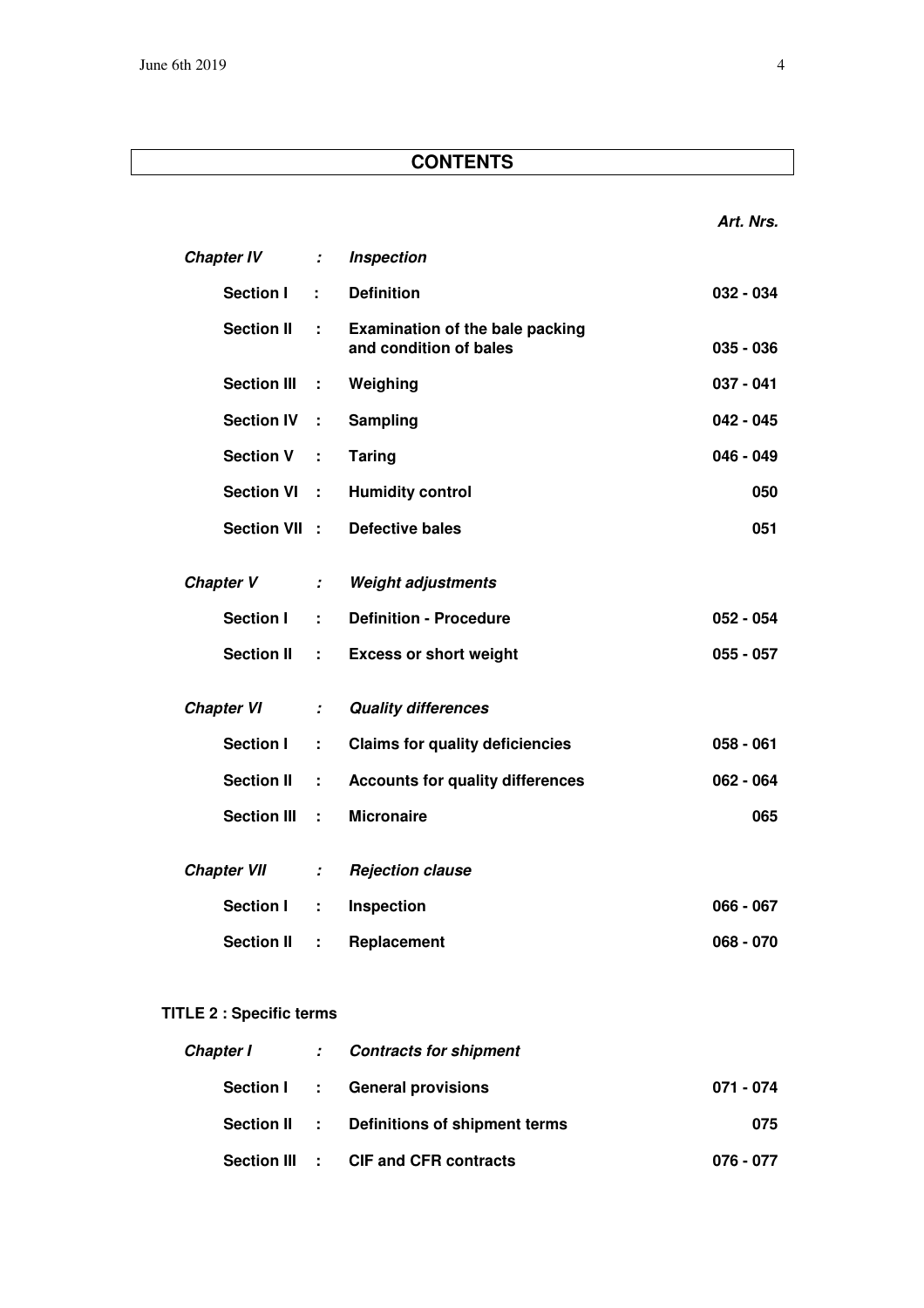**Art. Nrs.** 

|                    |                           | Section IV : FOB contracts                  | $078 - 082$ |
|--------------------|---------------------------|---------------------------------------------|-------------|
|                    |                           | Section V : Bill of Lading                  | $083 - 084$ |
|                    |                           | Section VI : Transport insurance            | $085 - 087$ |
| Chapter II         |                           | : "Delivery" or "spot" contracts            |             |
| <b>Section I</b>   | $\mathbb{Z}^{\mathbb{Z}}$ | <b>Delivery time-limits</b>                 | 088         |
| Section II :       |                           | Delivery and receiving conditions           | 089         |
| <b>Chapter III</b> |                           | : Contracts with deferred fixation of price |             |
| <b>Section I</b>   |                           | : "On call" futures market                  | $090 - 095$ |
| <b>Section II</b>  | $\mathbf{r}$              | On an index generally accepted              | 096         |

## **TITLE 3 : Invoicing back**

| Chapter I          | $\mathcal{I}^{\mathcal{I}}$ | <b>Common terms</b>                                                                                                           |             |
|--------------------|-----------------------------|-------------------------------------------------------------------------------------------------------------------------------|-------------|
| Section I          | $\mathbb{Z}^{n+1}$          | <b>Principle - Definition</b>                                                                                                 | 097 - 099   |
| <b>Section II</b>  | $\mathbf{r}$                | <b>Settlement</b>                                                                                                             | 100 - 104   |
| <b>Chapter II</b>  | $\mathcal{L}^{\mathcal{L}}$ | <b>Principal cases of non-fulfilment</b>                                                                                      |             |
| Section I          | ÷                           | Scope of application of the principle<br>of direct invoicing back                                                             | 105 - 111   |
| <b>Section II</b>  | ÷                           | Scope of application of the principle<br>of fulfilling the sale-purchase contract,<br>with eventual subsequent invoicing back | $112 - 116$ |
| Section III :      |                             | <b>Cases of Force Majeure</b>                                                                                                 | $117 - 119$ |
| <b>Section IV</b>  | ÷                           | Other cases                                                                                                                   | 120         |
| <b>Chapter III</b> | $\mathcal{L}$               | Failure to make use of the right to invoice<br>back and/or to conduct fulfilment of the<br>contract                           | 121 - 122   |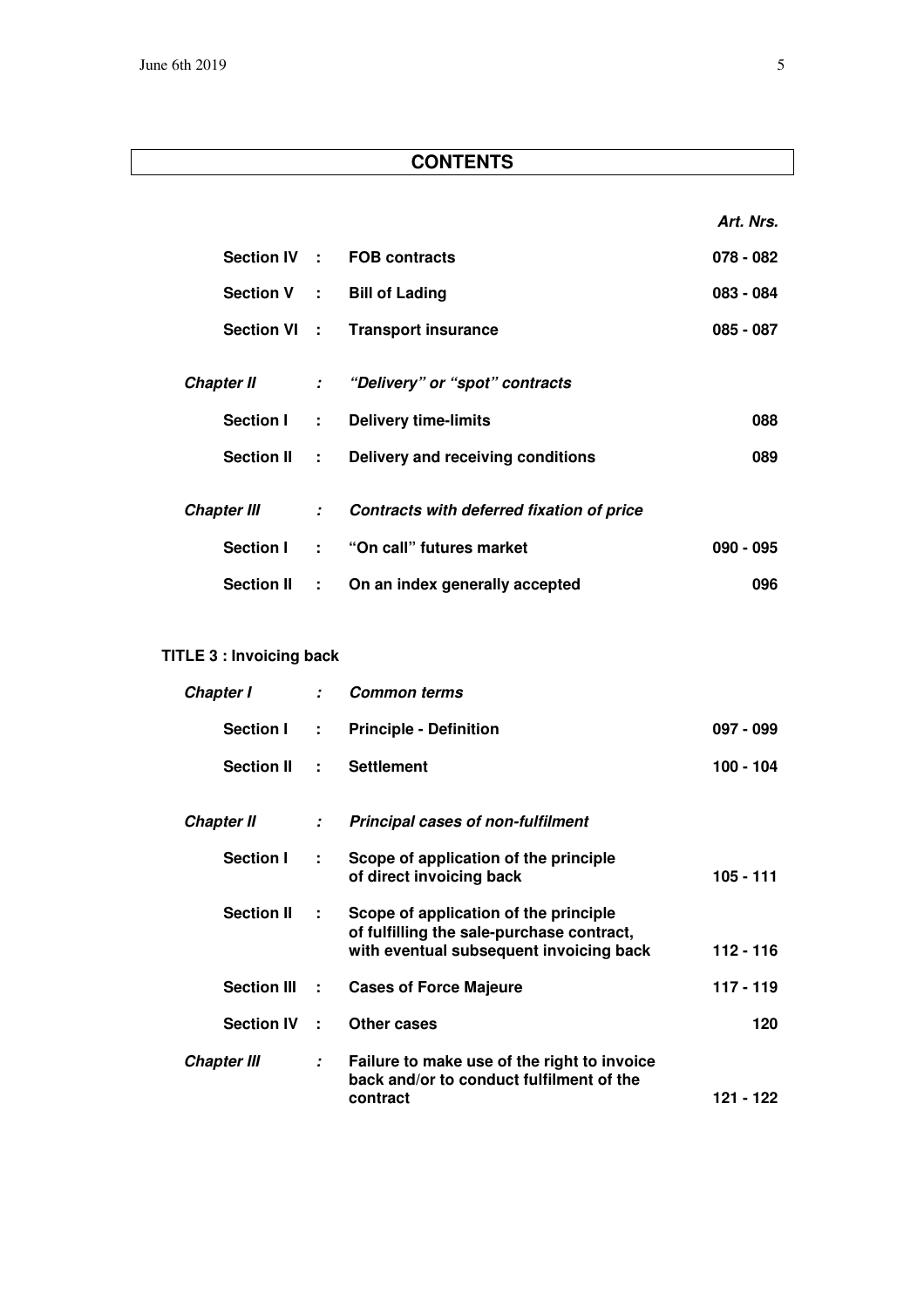| Appendix I:          | <b>Brokers - Agents - Commissions</b>                                     |
|----------------------|---------------------------------------------------------------------------|
| Appendix II:         | <b>American Cotton Shippers Association Special Rules</b>                 |
| <b>Appendix III:</b> | Special Container Ruler For U.S. Cotton Shipped From<br><b>U.S. Ports</b> |
| <b>Appendix IV:</b>  | <b>Rules On Contracts Providing For Micronaire Guarantees</b>             |
| Appendix V:          | <b>Rules On Contracts Providing For Strength Guarantees</b>               |
| <b>Appendix VI:</b>  | <b>Rules Specific to AFCOT</b>                                            |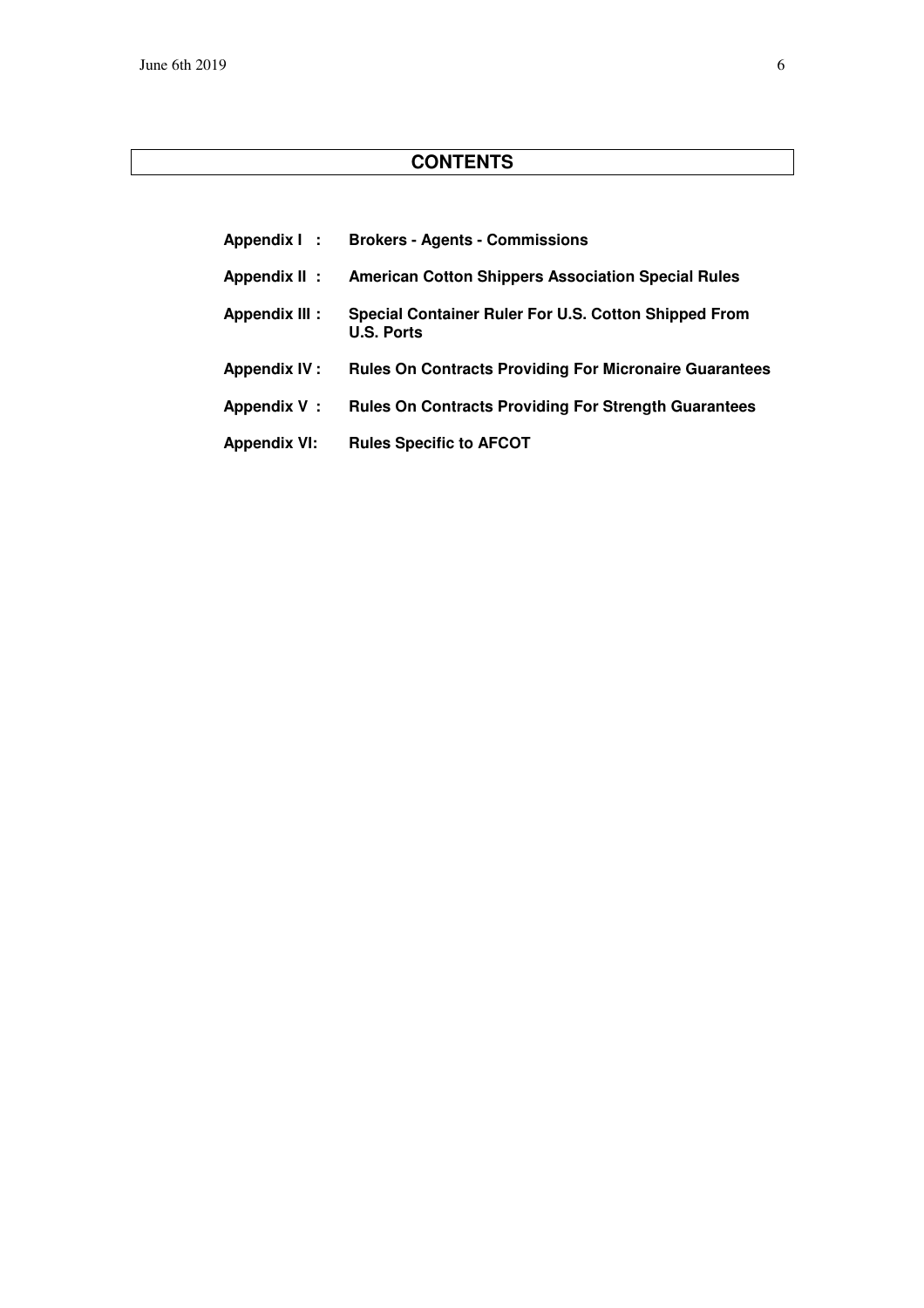#### **FIRST PART**

### **PART 1-BASIC CONCEPT**

#### **TITLE 1 : Scope of Application**

- **Art. 001** The present Rules are intended to govern the purchase and sale transactions of raw cotton.
- **Art. 002** The European Cotton Rules as in force at the time of the conclusion of the contract shall apply to all contracts between the parties concerned which have been concluded subject to these rules with the clause European Cotton Rules or with any similar clause, unless otherwise specially agreed.
- **Art. 003** Unless the buyer and the seller agree otherwise, the conditions of the purchase or sale shall be in accordance with the present Rules and the Incoterms in force at the date of the contract.

#### **TITLE 2 : Disputes**

**Art. 004** All disputes relating to the contract will be submitted to Arbitration, according to the Rules of Arbitration provided for in the appendixes hereafter in respect of National Law or public order in force in the country where the arbitration takes place and parties shall strictly renounce to bring any claim before Courts of Justice.

#### **TITLE 3 : Amendments**

**Art. 005** Modification of these general rules shall be valid only when accepted by associations who have adopted the ECR.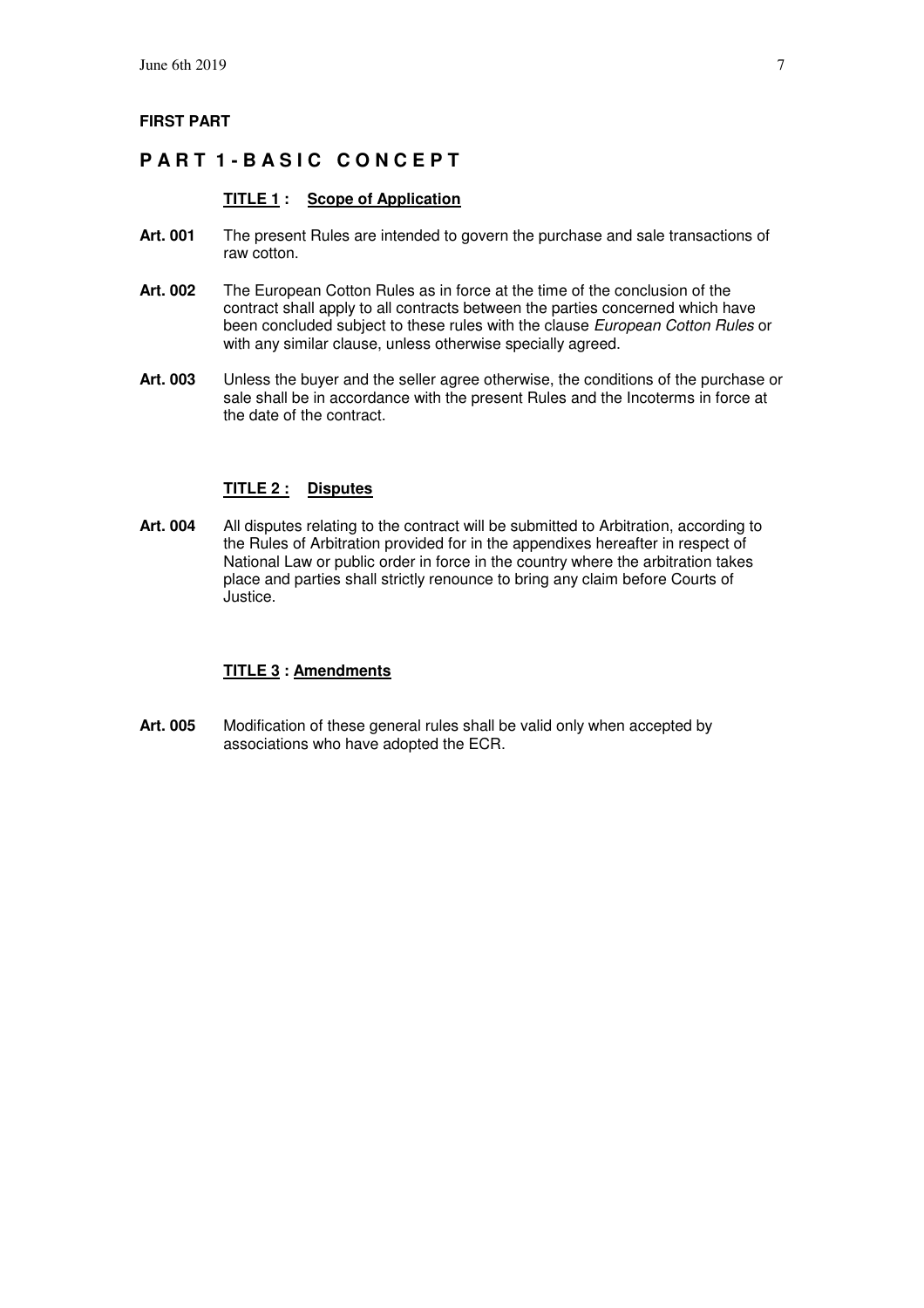# **P A R T 2 - E U R O P E A N T E R M S**

#### **TITLE 1 : Common rules concerning all contracts**

#### **CHAPTER I : Specific clauses**

#### **Section I : Terms of period - Time-limits**

- **Art. 006** The terms "day", "week", and "month" are to be considered in the civil or calendar sense, for example "one month" is a calendar month, "one day" is a calendar day.
- Art. 007 A. All declarations, applications, and communications which, according to these rules, are subject to a specified time-limit must, with acknowledgement of receipt, be delivered on any business-day by 17 hours  $(= 5 \text{ p.m.})$ , either by registered letter or by any other fast writing communication method in use, provided that the sender will be able to give evidence of its reception by the adressee.
	- **B.** Should the last day of a specified time be a non-business-day, the next business-day shall be substituted for it.
	- **C.** When calculating periods and terms, the initial date of such period or term will not be taken into consideration.
- **Art. 008 A.** The beginning of a month shall be from the first up to the 10th day inclusive, the middle of a month from the 11th to the 20th inclusive, the end of month from the 21st to the last day of the month inclusive.
	- **B.** The first half of a month shall be considered the period from the first to the 15th day of that month inclusive; the second half shall be considered the period from the 16th to the last day of that month inclusive.

#### **Section II : Due date - Damages-interests**

- **Art. 009 A.** The due date of the invoice amount shall be the date agreed upon in the contract.
	- **B.** These rules determine, in relevant articles, the due date of the awards for weight and quality differences and of the amounts due for invoicing back.
	- **C.** In case due-dates are not respected, any delay implies the right to apply interest charges, if not stated in the contract, at a rate not exceeding the interbank official rate discount plus 1 percent of the currency contracted, valid at due date. Such interest will be added without notification.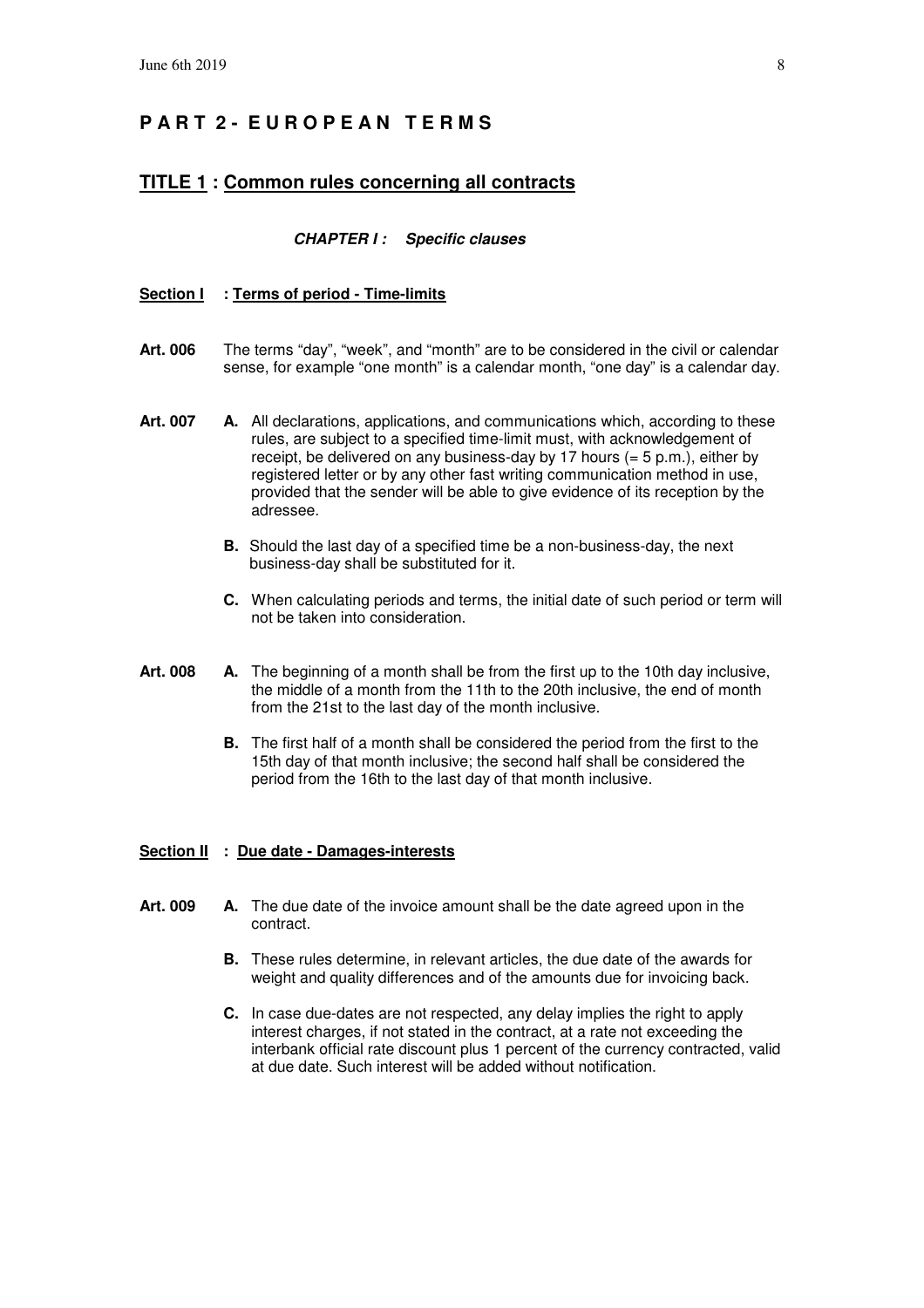#### **Section III : Foreign currency**

Art. 010 In case of contracts concluded in foreign currency, all payments have to be made in that currency.

#### **Section IV : Contract Unit**

- Art. 011 A. Each contract shall be considered as one unit, but may be fulfilled by one shipment or part-shipments of not less than 100 bales or 22 metric tons, or a full container/truck load unless expressly agreed upon otherwise.
	- **B.** In so far as part-shipments or part-deliveries are allowed, each one shall be treated as an independent contract unit.

#### **Section V : Control limit, Franchise, Tolerance**

- Art. 012 Control limit: extreme limit of variation allowed, in all experimental measures, between the indications reached by laboratory testing when a lot is constituted, and those found when the lot is controlled.
- Art. 013 Franchise: a conformity margin, which remains definitively acquired.
- **Art. 014** Tolerance: a conformity margin agreed upon, which disappears when exceeded.

#### **Section VI : Licences**

Art. 015 The contracting parties undertake to fulfil all legal, administrative and statutory obligations of their respective countries regarding imports and exports, and must obtain all necessary import and export licenses or permits at their own expense and risk and under their own responsibility.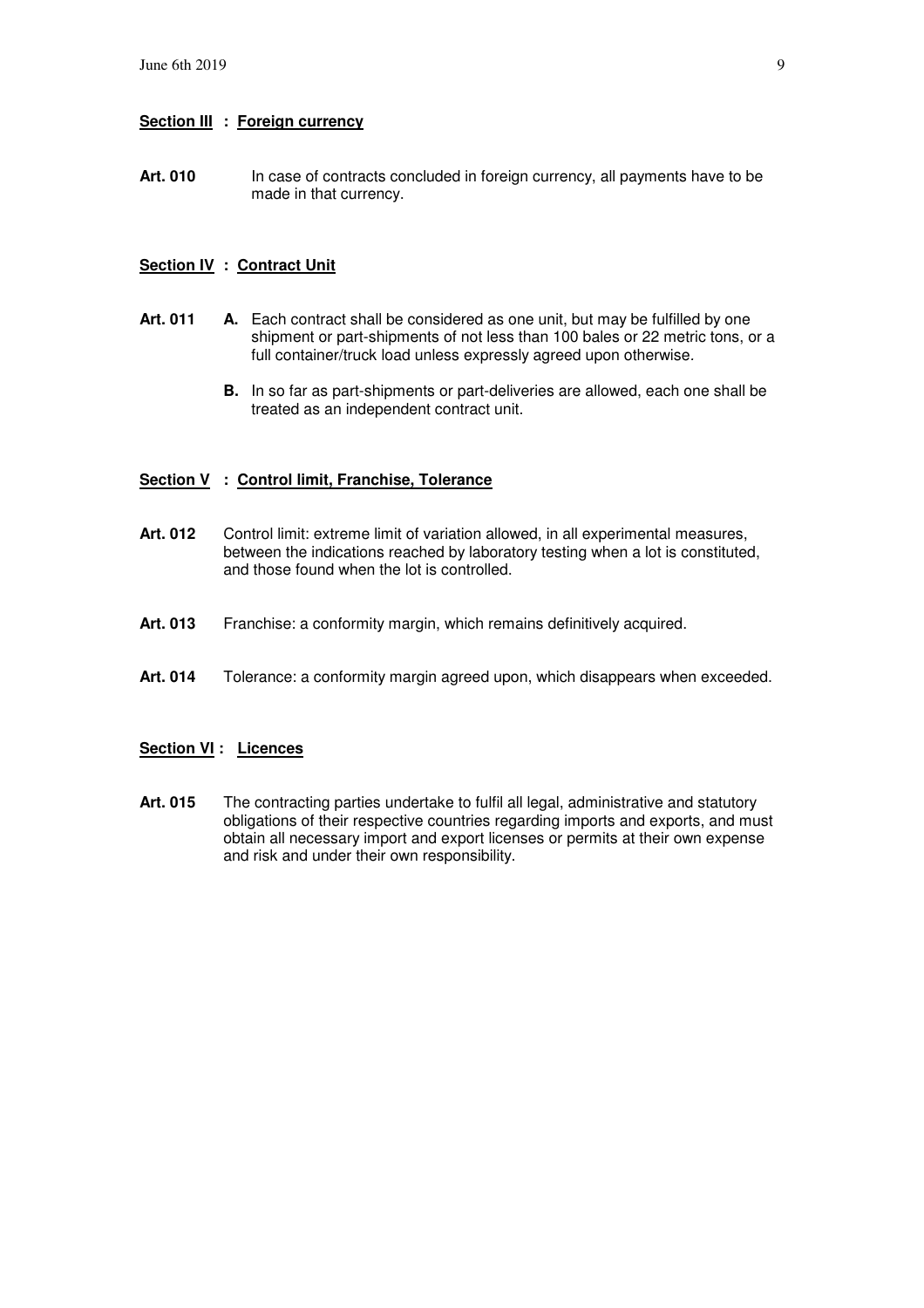#### **CHAPTER II : Object of the sale-purchase contract**

#### **Quantity - Quality - Price**

#### **Section I : Quantity**

**Art. 016** Unless otherwise stipulated, the quantity of cotton contracted is always understood in bales pressed at the normal export density of the country of origin.

> The buyer has the right to obtain reimbursement of any expenses he may incur and redress of any prejudice he may suffer through non-observance of this rule. Bales which have been made good after loading or which have been used for taring on arrival or on delivery cannot be claimed for.

- **Art. 017 A.** When the quantity is expressed:
	- a) in weight: the weight indicated in the contract is net, i.e. tare deducted.
	- b) in number of bales : the seller must ship/deliver the exact number of bales stipulated in the contract, such bales to be of the usual average weight of the exporting country.
	- **B.** If a contract stipulates the number of bales and the weight, the stipulated weight shall be decisive, within the weight of one bale.
- **Art. 018** Unless otherwise stated the present Rules provides for landed or delivered weight, actual tare, no weight franchise, mutual weights.
- Art. 019 For the contracts "shipping weight" a distinction must be made between:
	- a) shipping weight: weight and tare are ascertained at the port of shipment by an independent weighing/inspection organisation in the presence of the representatives of both buyer and seller; a similar procedure will apply if parties agree on a humidity test.

 The seller is responsible to inform the buyer at least 48 hours in advance, of the fulfilment of the operations described above.

 Should a duly appointed representative fail to be present at the weighing, the weighing may be carried out by the weighing/inspection organisation appointed by the other party of this contract, such weights being final and to be accepted by the party which is not represented.

 b) certified shipping weight: the seller must supply, at his expense, a statement showing the weight and tare of each bale, such statement to be drawn by an organisation previously accepted by the buyer; he must also supply a humidity test statement if a humidity clause appears in the contract.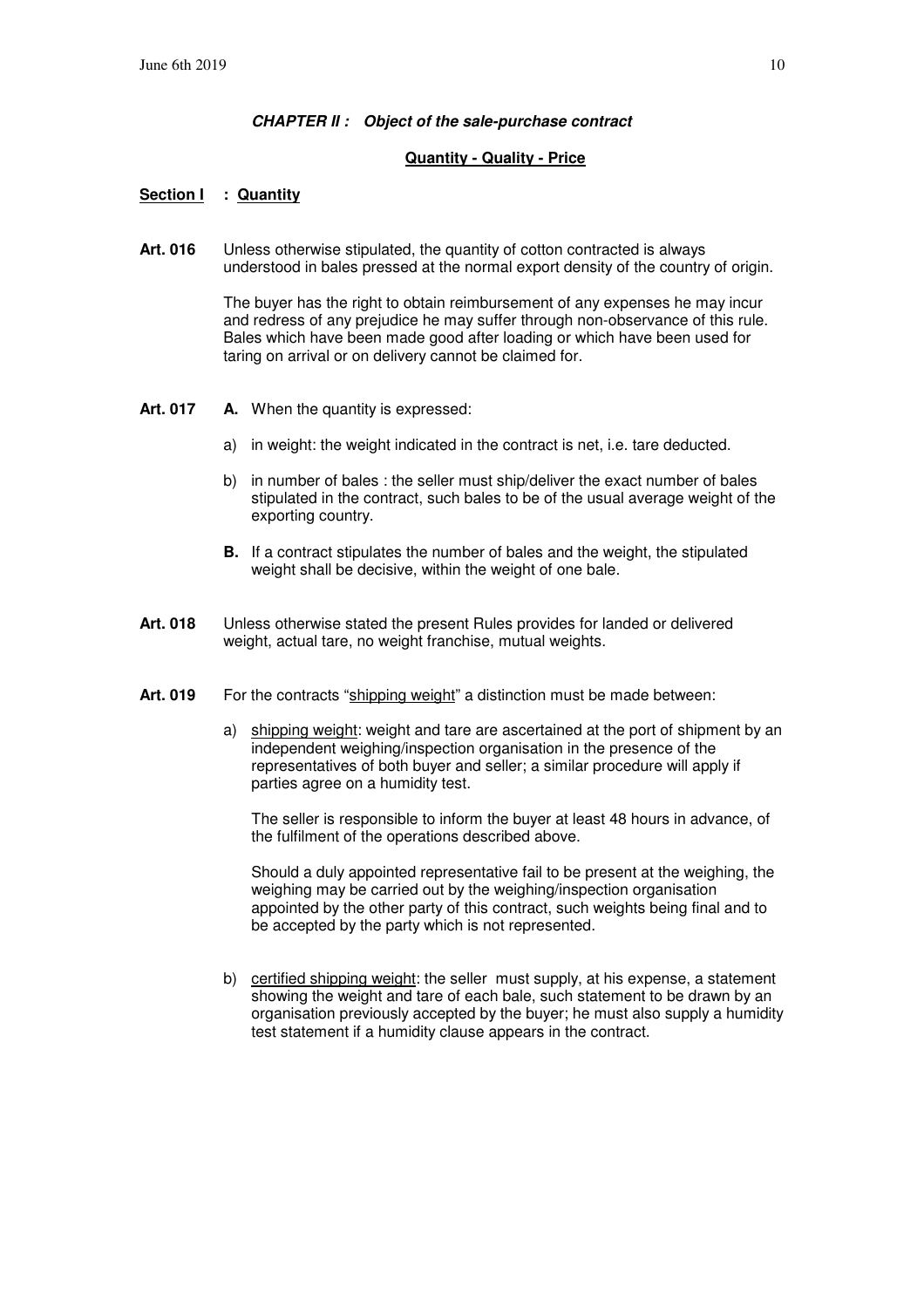**Art. 020** Landing weight - weighing and taring take place after unloading, at the request of the buyer or his representative, in the presence of buyer's and seller's representatives, at the latest 30 days after last day of landing. If either of the parties should desire an extension of the time-limit, the consent of the other party shall have to be invited in good time. The seller must indicate the name of his representative on the invoice.

> Should a duly appointed representative fail to be present at the weighing, the weighing may be carried out by the weighing/inspection organisation appointed by the other party of this contract, such weights being final and to be accepted by the party which is not represented.

**Art. 021** Delivered weight: weighing and taring are effected at the place and time of delivery in the presence of buyer's and seller's representatives.

> Should a duly appointed representative fail to be present at the weighing, the weighing may be carried out by the weighing/inspection organisation appointed by the other party of this contract, such weights being final and to be accepted by the party which is not represented.

#### **Section II : Quality**

- **Art. 022** The quality shall be determined by origin, variety and the following elements:
	- **a)** the grade which is determined by colour, degree of cleanliness and preparation.
	- **b**) the length of the staple.
	- **c)** other characteristics relating to the grade, the staple, the character etc. under the proviso however that in case of an official arbitration, only are to be taken into consideration the clauses recognised and valued by the Arbitration Board or by the equivalent body existing in the market where the arbitration takes place. However, other clauses are taken into account when their use has been duly valued in the contract.
	- **d)** possibly, by one or several additional characteristics which can be measured mechanically.

The grade shall refer to:

- an official standard or an official type;
- a private selling type;
- one or more samples representing the grade.

 Whenever the quality refers to a sample or type, its denomination shall be inserted in the contract and the Seller shall deliver to the Buyer at least one sample, weighing not less than 150 grams, properly made and sealed by the Seller or his Representative. The Buyer shall have the right to have the sample opened and re-sealed in his presence by the Seller's representative.

**Art. 023** For cotton sold on description in reference to a Standard, an official type or a private type for grade, classifications and arbitrations are made by comparison with all the biscuits/parts composing the said Standard or type, taken as a whole. These provisions apply: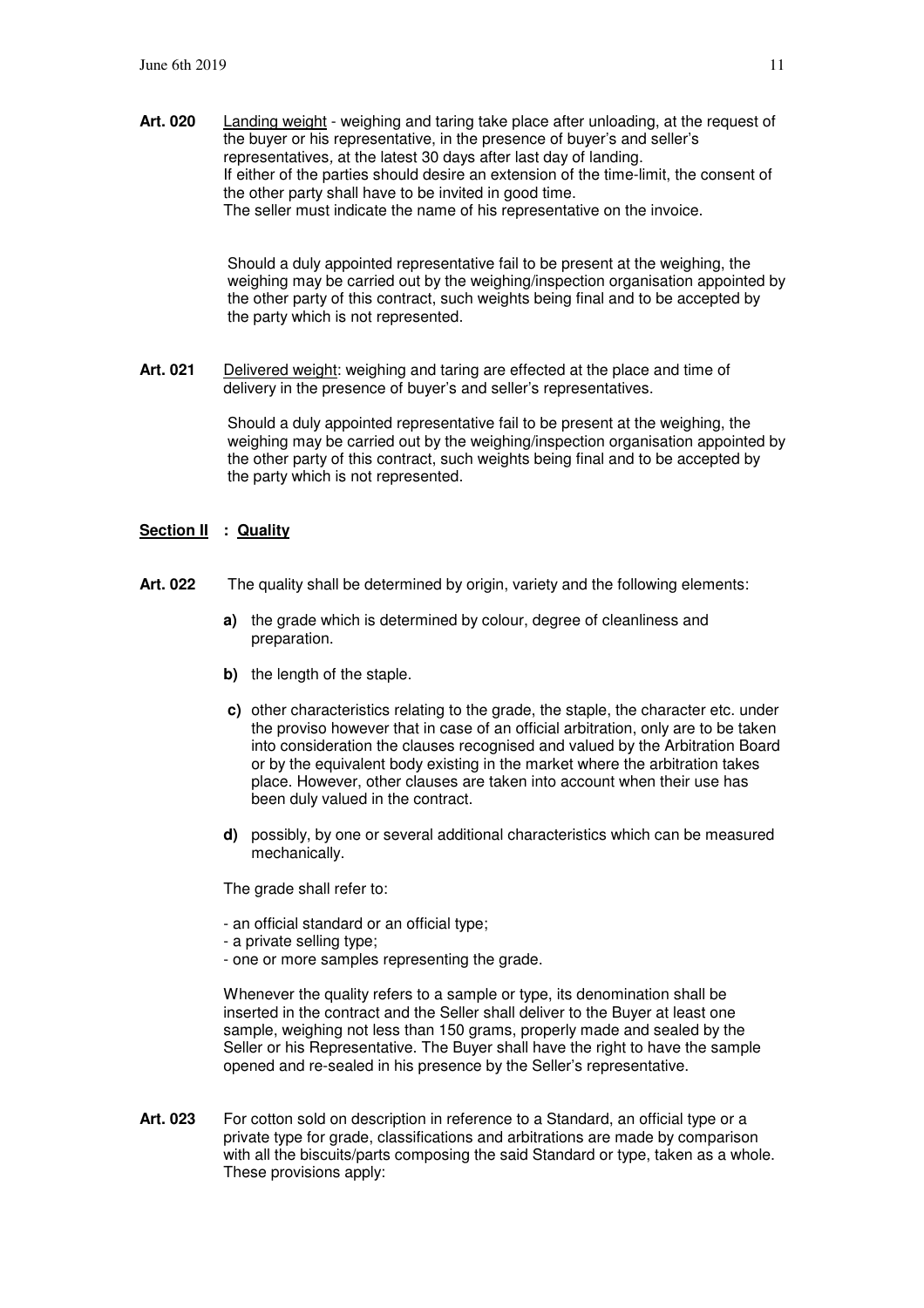- to U.S.A. cotton and to all other cottons sold on the basis of the Universal Standards,
- to cotton of other growths having their own Standards or official types,
- to cotton of other origins, sold on basis of official types of the other Exchanges.

 As far as grade is concerned, a lot shall be considered equal to the Standard, official or private type, if the average quality of which is not lower than the average quality of the Standard, official or private type, and which does not include any bale of a lower quality than the lowest biscuit/part of the said Standard/type referred to. In order to ascertain the average of the lot, bales higher than the Standard or type referred to, shall be considered as equal to the highest biscuit/part of the Standard or type.

#### **Section III : Price**

Art. 024 A. The contract price is :

- either a "fixed" price expressed in Euro or in a foreign currency;
- or a premium/discount (basis) on a trading month of a future market universally recognised and duly stipulated in the contract;
- a premium/discount on an index duly agreed by both parties.
- The price must be followed by the unit of weight to which it applies.
- **B.** The seller has to pay all duties and taxes to ensure the shipment or delivery of the merchandise in the country of origin or supply source, including all taxes, export duties and/or charges, also the costs of any formalities incurred in loading or delivering. Any export surcharge is also considered as included in the price, however any import tax will be for buyer's account.
- **C.** If the contract includes a currency exchange clause and/or reservations relating to freight rates, insurance premiums, fees and/or taxes, duties, fares of any kind, incidental expenses, etc..., as well as the exchange rates applicable to all those elements, any alteration of such elements, beyond the contract date, duly and previously justified, involves the establishment of an invoice adjustment.
- Art. 025 The price so determined and fixed, can not be altered.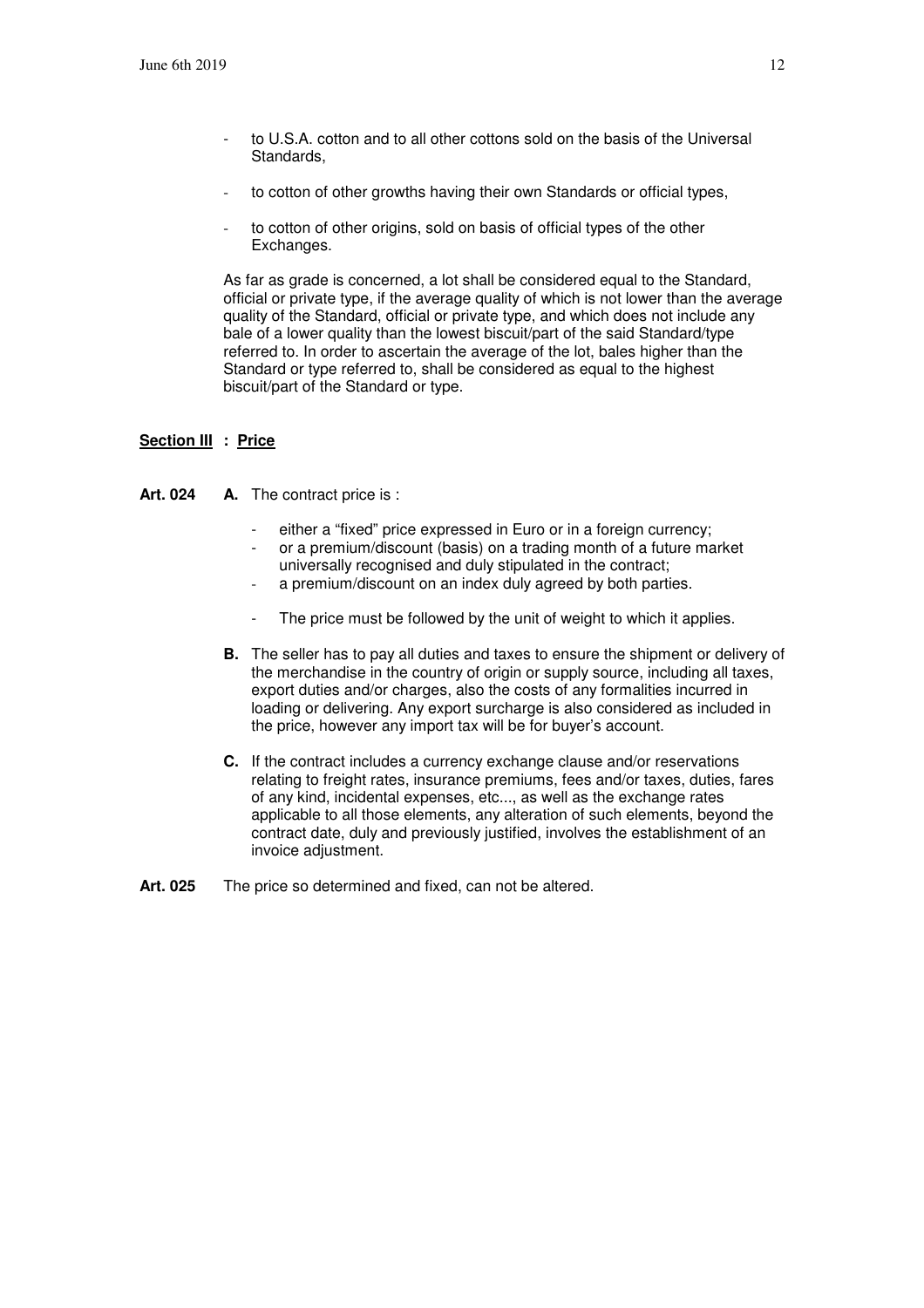#### **CHAPTER III : Payment**

#### **Art. 026** Cash payment

 Payment is due against delivery of the goods by the seller. It must be made according to the terms of the contract. The payment clause of a contract may stipulate the place where the payment must be made. In the absence of any precision in this respect, it must always be understood that this payment must be made in the place of residence of the seller.

 Whatever may be the method of payment adopted by the buyer, the value date of a payment is the one on which the seller is credited of this payment at the above mentioned place.

 Any delay in payment entitles the seller to claim for delayed interests as stated in the contract or, if not, those stated by the Art. 009 of the present Rules, as well as the charges occurred on the goods because of the delay.

#### **Art. 027** Payment by letter of credit

 The buyer must open the credit through a first class bank of his choice at the latest 15 days preceding the first day of contracted loading period. If the credit has not been opened within the prescribed period, the seller may demand that it should be opened by registered letter or by any other fast writing communication method in use within eight days after receipt of such a demand. If, credit is not opened when this delay has expired, the seller has the right to notify to the buyer his decision to invoice back the contract or part of it.

 Credits must be opened in a clear and precise manner in accordance with the contract terms.

 Unless otherwise stipulated the costs of opening the credit are for buyer's account, who transmits to the seller a copy of the letter relative to the letter of credit.

#### **Art. 028** Payment against documents

- 1. Cash payment against presentation of documents (CAD) This clause calls for payment within eight days against presentation of documents by a bank or by the seller or his authorised representative.
- 2. Cash payment on arrival (COA)

This clause calls for payment on arrival of the vessel carrying the goods at the port of destination and in any case not later than 50 days after the Bill of Lading's date against presentation of the shipping documents or delivery order (or if needed by a letter of guarantee authorising full possession of the cotton involved).

Payment is due at the place and bank stated in the contract. If the contract does not contain this clause, then buyer is bound to inform the seller not later than one week before the shipment or delivery period contracted, of the name and address of the bank that will effect the payment.

Unless otherwise stated, the costs to present the documents are for seller's account.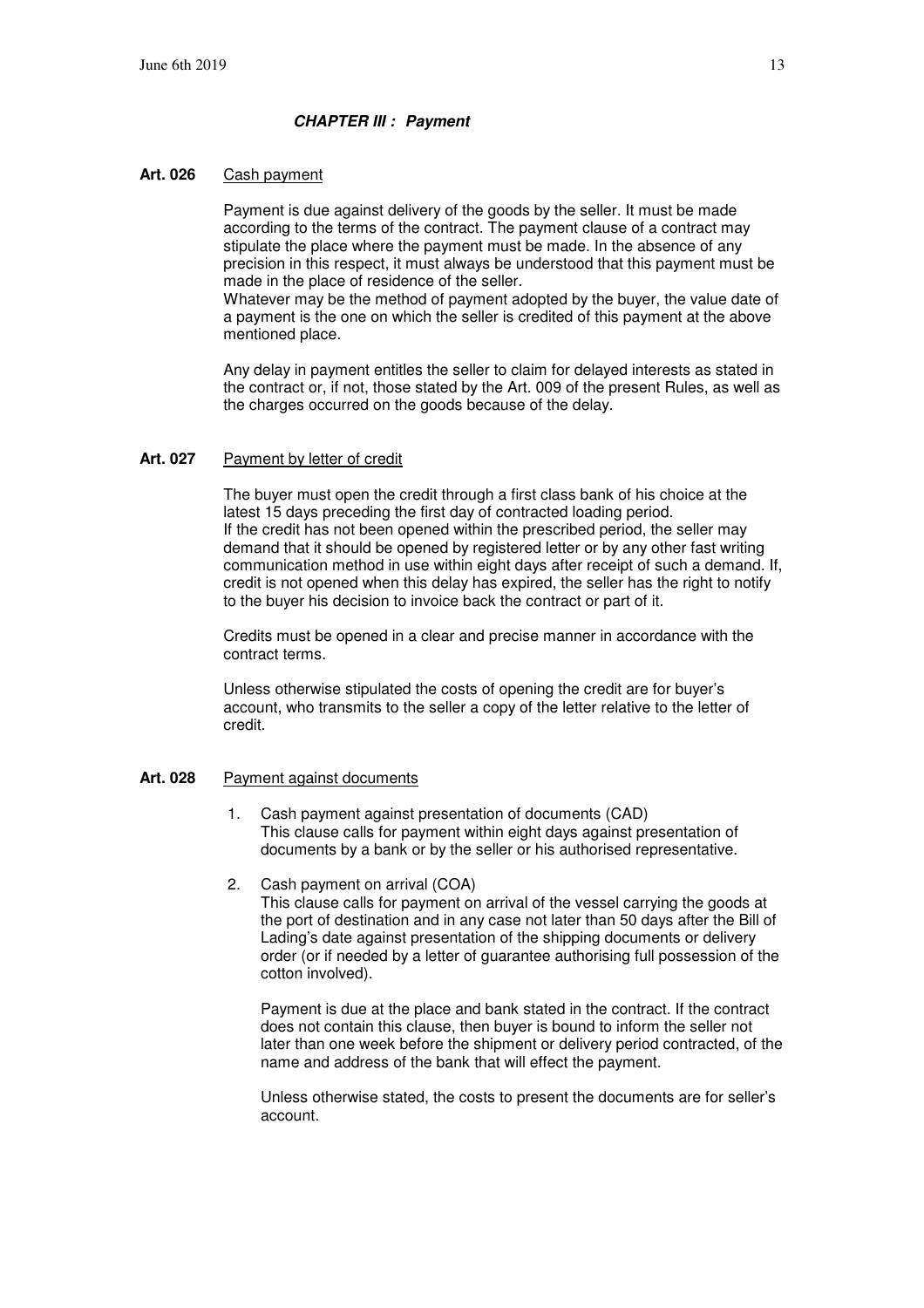When it concerns a "shipment" contract, the buyer is bound to effect payment against presentation of documents even if there is a partial or total loss of the merchandise before the presentation of the documents.

The required dox for presentation are stipulated in the contract.

#### **Art. 029 Date of payment**

- payment on arrival of vessel : the day of arrival of the vessel at the port where the marine carrier's obligations cease;
- payment on delivery :
	- ex quay or ex warehouse : the day the total quantity is placed at the disposal of the buyer or his representative;
	- free carrier: the day of the loading on wagon or lorry.
- payment on delivery at final place of destination : the due date is the day the goods are at the disposal of the buyer from the carrier at the final point of destination, the date of disposal of the buyer attests.

Any delay in payment entitles the seller to claim for delayed interests as stated in the contract or, if not, those stated by the Art. 009 of the present Rules as well as the charges occurred on the goods because of this delay. In case of failing of the buyer, the seller has the right to summon him to pay, and

after 8 banking days following the receiving of the formal notice, he will be entitled to notify his decision to invoice back and apply Art. 031 concerning the retention of title clause.

#### **Art. 030 Deferred payment**

When deferred payment has been mutually agreed, the buyer must immediately accept the draft and return the negotiable instrument, possibly guaranteed by a bank, to the seller.

#### **Art. 031 Retention of title clause and transfer of risk**

#### A. Retention of title:

When a contract includes a retention of title clause with reference to Art. 031, this clause must be understood as follows:

The property title and ownership of the cotton which is the subject of this contract shall remain with the seller and the seller reserves the right to dispose of the said cotton until payment in full of the principals, interests and charges has been received in accordance with the terms of this contract.

If payment in respect of the said cotton is overdue in whole or in part or immediately upon the commencement of any act or proceeding in which the solvency of the buyer is questioned, the seller may (without prejudice to any of his other rights and without being obliged to proceed to arbitration or take any legal action) re-possess and/or re-sell the said cotton and may authorise its collecting agent and/or other legal representative to enter upon the buyer's premises, or any other place where the said cotton may be, for the purpose of taking it back. The expression "cotton" shall include both physical cotton and the documents of title thereto.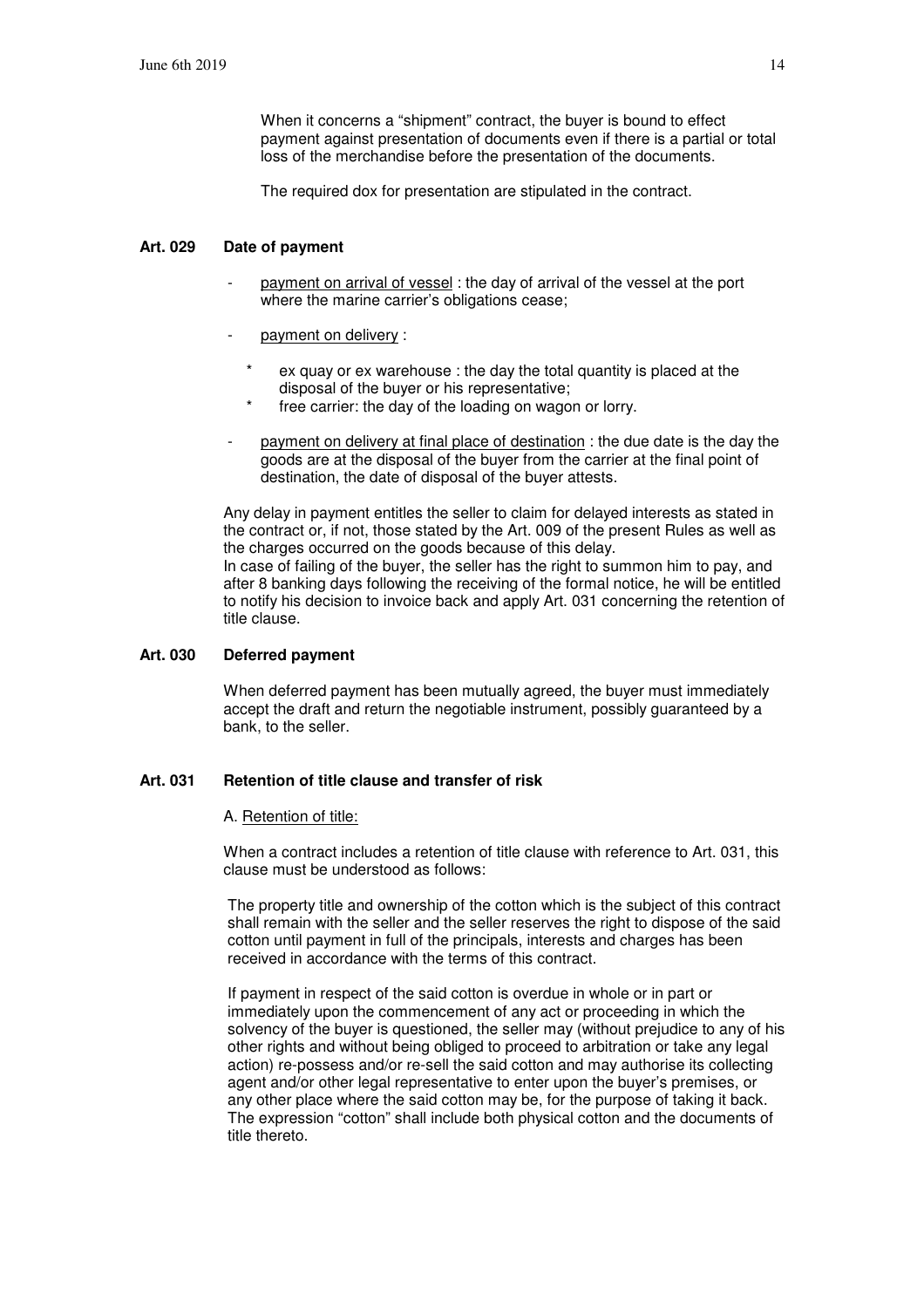#### B. Transfer of risk:

Cotton is at the risk of the seller until it has been delivered to the buyer, in accordance with the present Rules and Incoterms in force, unless parties otherwise agree.

Unless the Incoterms state otherwise, the risk of the goods are transferred to the buyer as soon as the delivery is effected. The buyer must insure them at his expense against all risks of damage and/or losses caused or suffered.

The buyer has the responsibility of keeping the goods in their original condition without altering the signs or marks which identify the bales at time of delivery, unless the Incoterms state otherwise.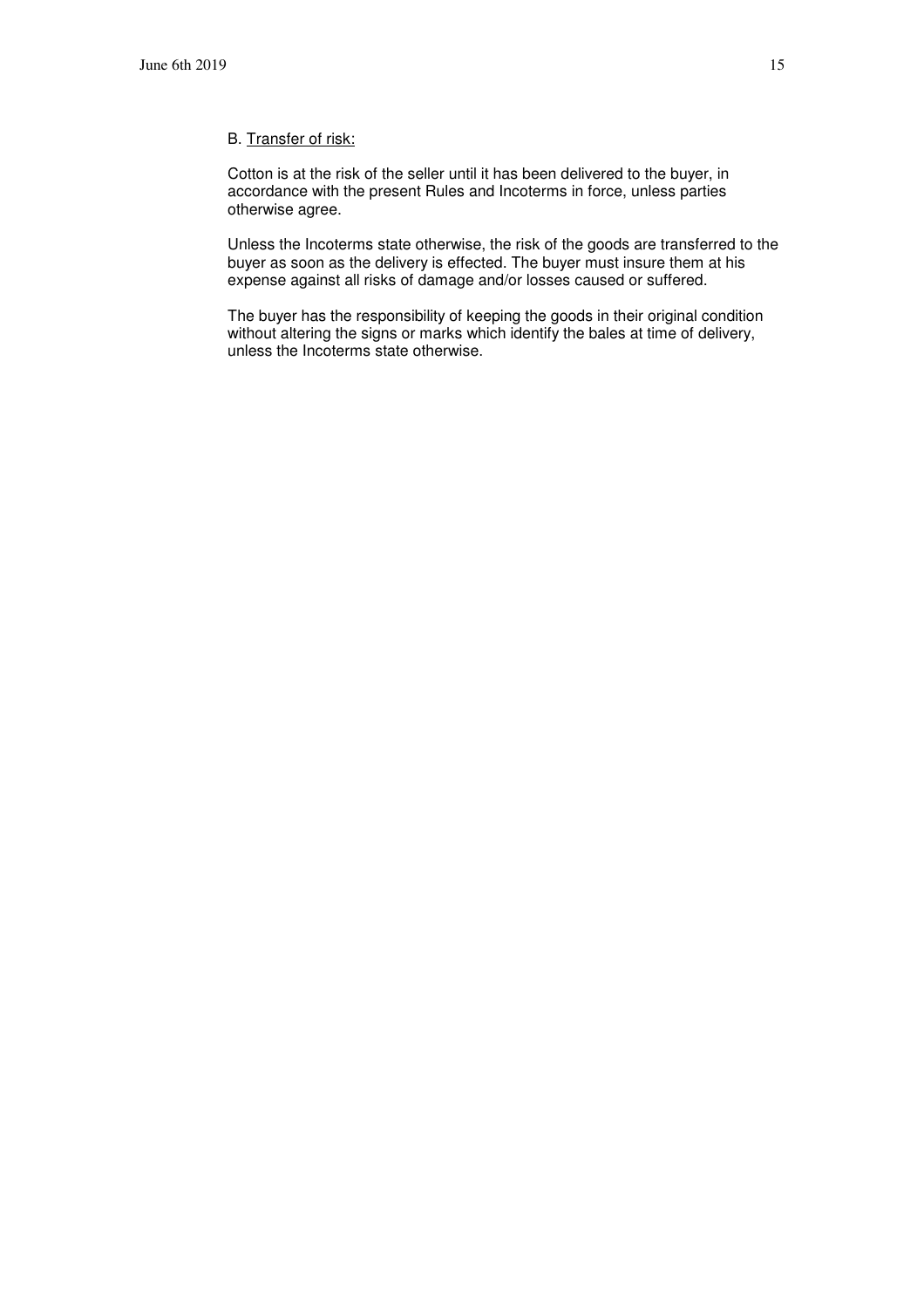#### **CHAPTER IV : Inspection**

#### **Section I : Definition**

- **Art. 032** After unloading at destination contract the parties shall adopt the following procedure:
	- inspection of condition of bales;
	- weighing:
	- possibly sampling;
	- possibly taring;
	- possibly drawing of "humidity" samples.

Under no circumstances, during these operations, must any bale marks relating to the country of origin be removed, nor those relating to its identification, ginning factory, etc.

- **Art. 033** These operations shall be performed jointly between buyer's and seller's representatives. The name of the seller's representative must be mentioned on the invoice or at least be notified to the buyer before the inspection.
- **Art. 034** Should a duly appointed representative fail to be present, all the supervising can be carried out by the organisation appointed by the other party of this contract, their findings are final and must be accepted by the party which is not represented.

#### **Section II : Examination of the bale-packing and condition of bales**

- **Art. 035** At the time of delivery, the buyer shall inspect each bale for possible defects and shall report accordingly such defects to the seller without delay. This duty particularly concerns "Reginned" - "Blended" - "Repacked" or "Recleaned" - "False-packed" - "Mixed-packed" - "Water-packed" bales. The procedure to be applied is laid down in Art. 051.
- **Art. 036** No claim shall be considered for any deficiency in bales which have already been passed to a processing machine, or cannot anymore be properly identified.

#### **Section III : Weighing**

- **Art. 037** For all transactions under terms FOB, CFR, CIF, etc. and for SPOT contracts with delivery from pier, shed or any other port area, weighing will be performed through a bridge-scale. In such a case, drawing of samples must not affect the final weight. However, if so agreed between parties, weight may be performed bale by bale, before sampling, unifying in the tare of bales the hoops or wires possibly missing.
- **Art. 038** For bales weighing 150 kilos or less, two of them are weighed together as the facilities for handling and weighing allow it. In such a case, two bales are also tared together.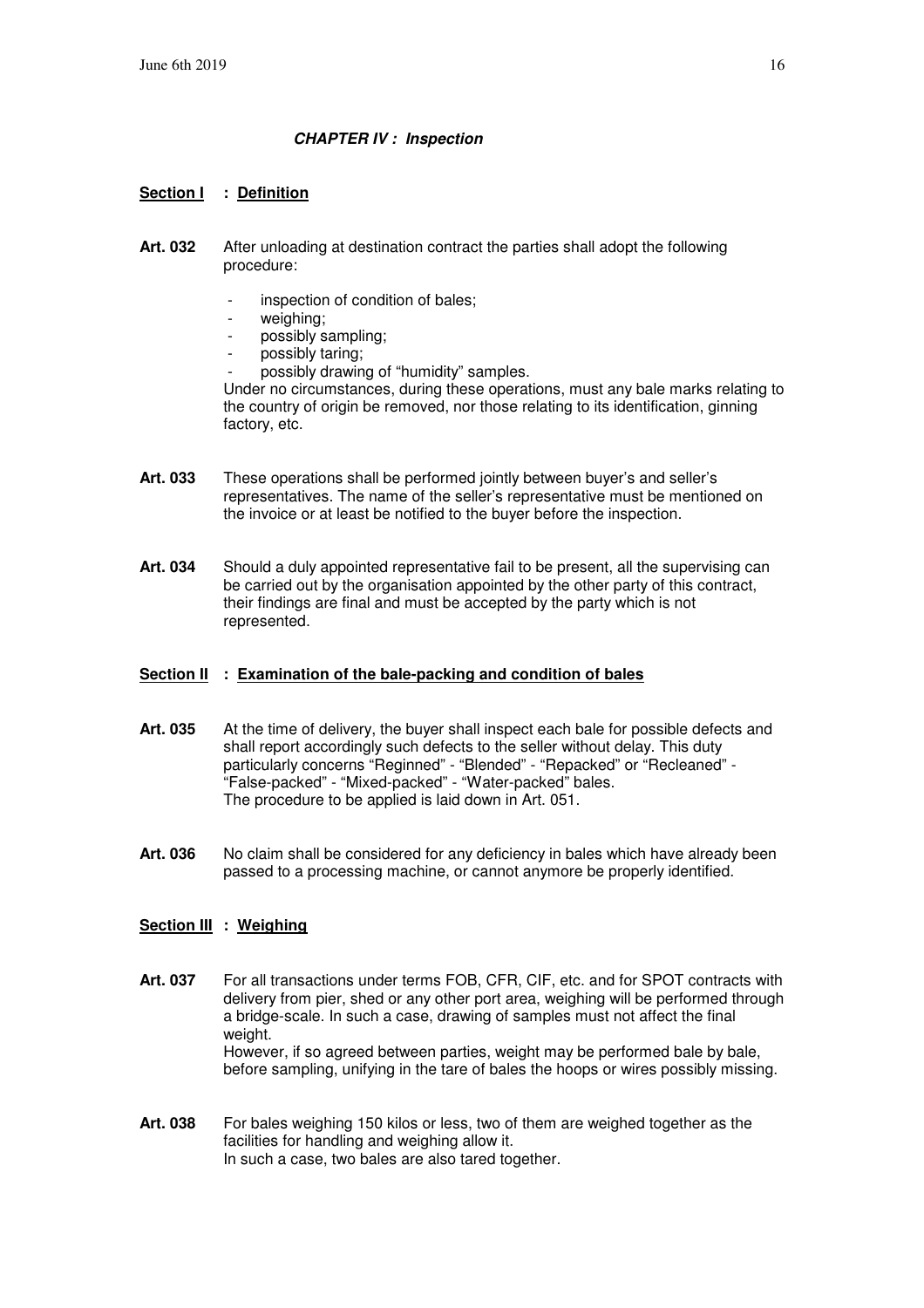- **Art. 039** The weight of the bales is expressed in kilos and half kilos, any weight less than 500 grams being ignored.
- **Art. 040** For "shipment" contracts on landing or delivered weights, the weighing is to be effected as soon as possible and latest 30 days after the last day of landing. If either of the parties should desire an extension of the time-limit, the consent of the other party shall have to be invited in good time. In the absence of such consent the invoiced weight shall be binding upon both parties.
- **Art. 041** Depending on the type of contract, the weighing is to be effected by the party, at its expense, according to Incoterms.

#### **Section IV : Sampling**

**Art. 042** For manuel classing, instrument testing claims and/or arbitration, cotton must be sampled 10% unless otherwise agreed. Sampling will be on the basis of 10% random representative samples from each lot, mark, truck or container defined on the seller's commercial invoice or packing list.

Each sample must weight about 150 grams

Sampling must take place at the final point of delivery or other location as determined between buyer and seller. The buyer's and seller's nominated representatives must supervise the sampling

The parties must provide in writing the names of their nominated representatives to supervise sampling within 14 days of the notification in writing of any claim. Each party will bear the costs of their nominated representative.

In the event that either party fails to nominate their nominated representatives within the 14 day deadline and/or reply to the claim of the other, the other party may proceed with sampling by an internationally recognised controller.

Unless otherwise agreed by the parties, samples drawn should be sealed by the buyer's and/or seller's nominated representatives.

Samples may be drawn from part lots, and/or truck and/or container shipments. However, a claim can only be made on the number of bales available at the time of sampling.

#### **Art. 043 Does not apply on ECR/RGE – LE HAVRE ARBITRATION,**

After weighing, samples are drawn in duplicate if the buyer requires a set for his own classing purposes, the other set for eventual arbitration purposes; the package of arbitration samples must be duly sealed by the representative of both parties.

Sampling costs are for buyer's account and the samples remain his property.

**Art. 044** In case of percentage-sampling and percentage-arbitration, the result of the arbitration holds good for the total lot.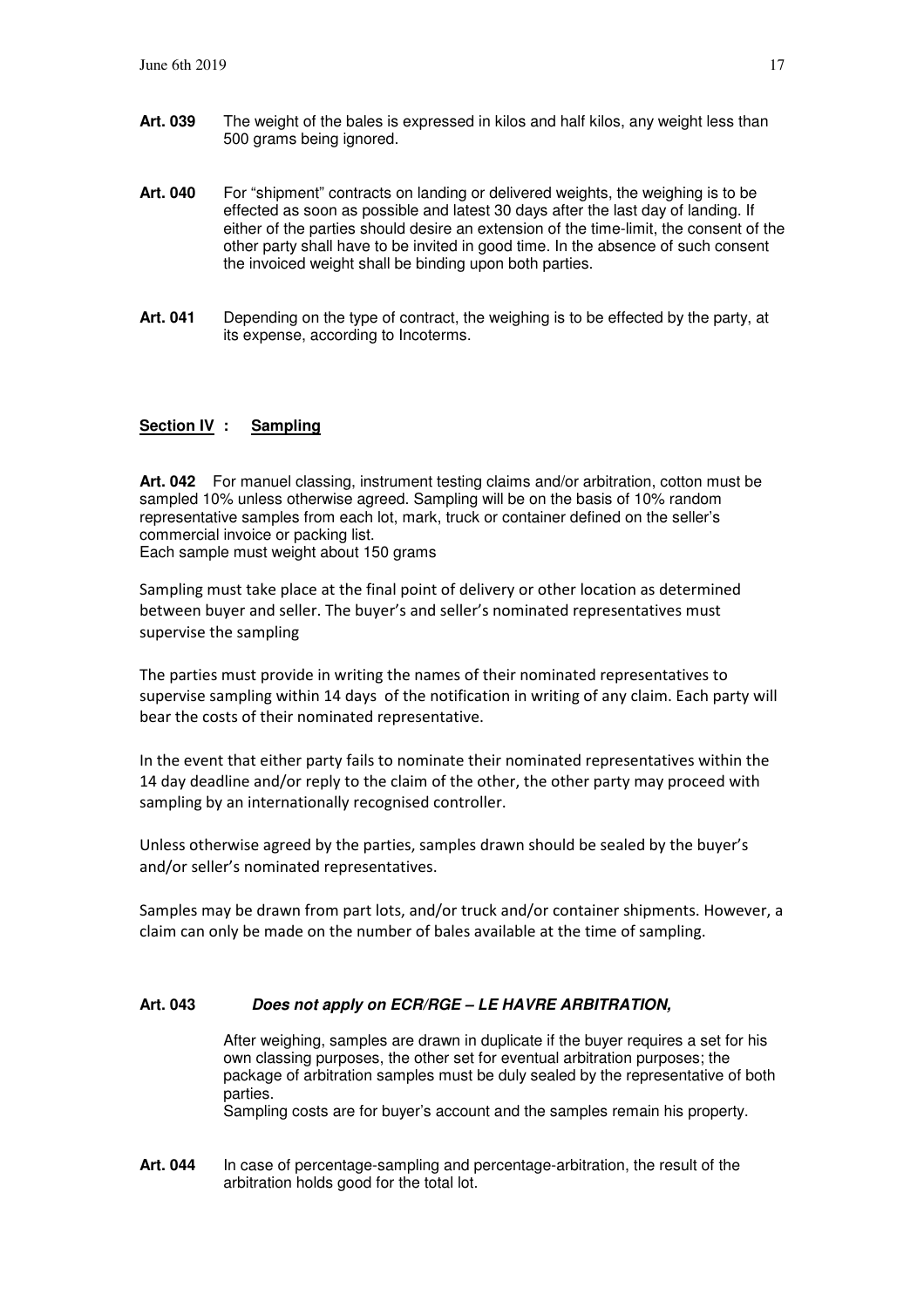**Art. 045** The seller has the same right of sampling, but before weighing and at his expense; if drawn after weighing the weight of the samples shall be deducted from the gross weight ascertained.

#### **Section V : Taring**

**Art. 046** Tare given by seller will be deducted on the invoice. However, buyer may ask for tare verification at the time of weighing either at landing port or at the delivery place.

> In such a case, seller's supervisor and buyer's receiver will mutually agree in electing 5% of bales delivered, with a minimum of 3 bales, proportionally to the different types of packing and size of bales contained in the lot. Should lots be composed of bales weighing less than 120 kilos each, tare verification will be effected on a 3% of bales with a maximum of 10 bales per brand and counter brand and a minimum of 3 bales.

 Average weight of canvas from each kind of bagging and size of bale shall be proportionally taken to determine the actual weight of canvas. Also bands, wires or hoops from bales tared shall be weighed bale per bale and the average, according to size, shall be taken proportionally. Totals thus obtained, shall constitute the actual tare of the lot and shall be deducted from landed/or delivered gross weight.

 The tare of each bale is rounded off to the lower 100 grams. The ascertaining of the total weight of the tares will be rounded off to the nearest half kilo.

- **Art. 047** Deleted
- **Art. 048** Tare verification costs are to be borne by buyer unless an overtare exceeding in value the tare verification costs might result, in which case such costs will be for seller's account and must be claimed within 30 days from last day of landing, as per Art. 052. The comparison between overtare's value and tare verification costs will be based on the invoice price of the cotton, and the expenses will be adjusted to the tariff in force.
- **Art. 049** Seller has same rights for tare verification, but through his own care and at his expense.

#### **Section VI : Humidity control**

- **Art. 050** When a contract includes a humidity control clause, the eventual fulfilment of the clause, unless otherwise specified, will be subject to following provision :
	- A. Definition
	- 1. The finality of the test known as "Hygrometric conditioning" is to determine, from samples submitted to laboratory, the actual humidity content of a cotton. Such content, stated as a percentage of the absolute dry weight of the sample after duly dried at the ventilated oven, is the hygrometric grade or "regain" of such sample.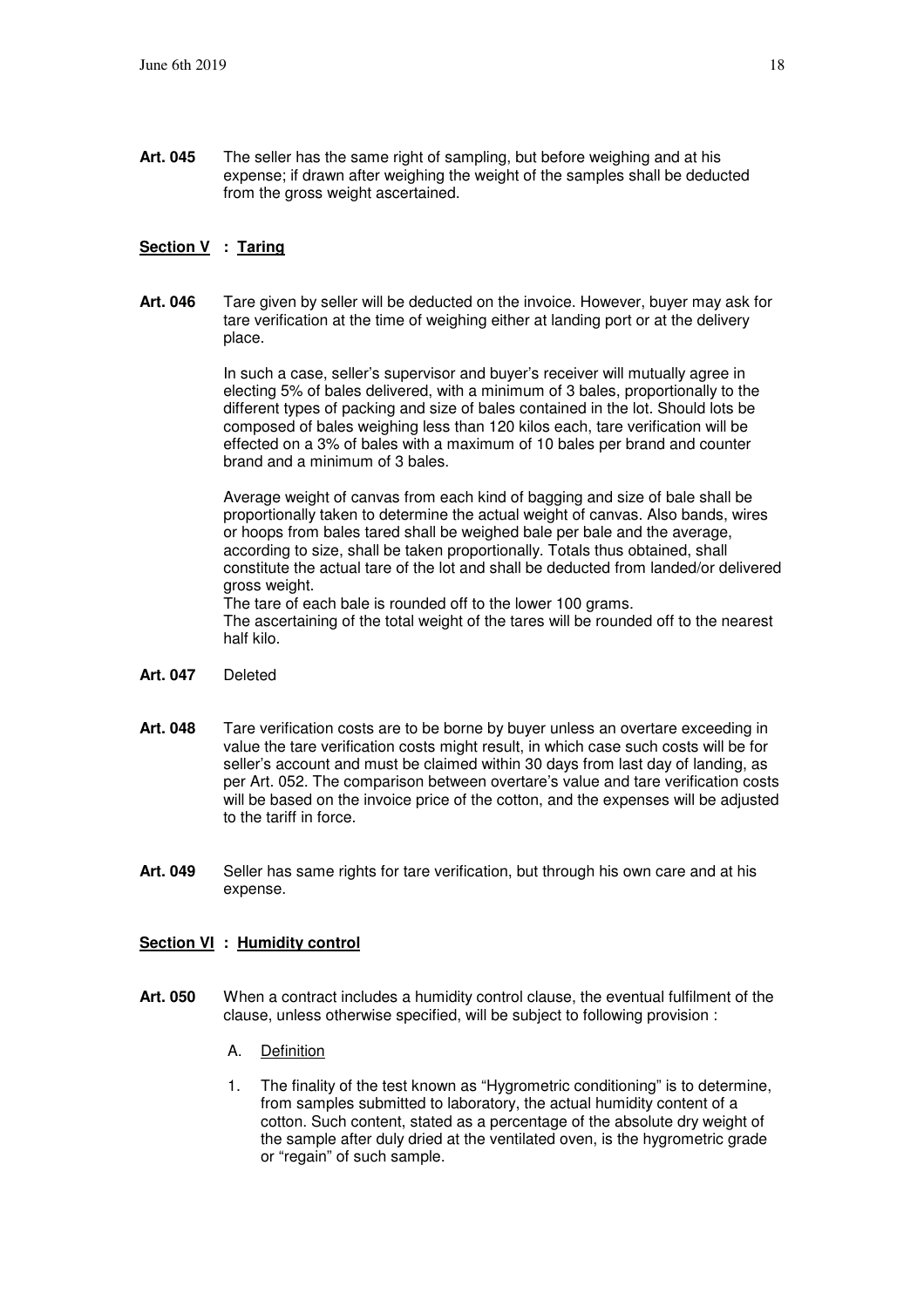- 2. Unless otherwise stated, the standard "regain" is 8,5% on dry weight. This value is the basis for the calculation of the commercial weight or corrected invoice weight of a lot of cotton.
- 3. The "regain" of a lot is the average of the values obtained from samples submitted to a test.
- 4. When the weight of the cotton completely dried out increased by 8,5% shows a weight in excess of the original weight, there is a "humidity loss"; when being below, there is a "humidity gain". The loss or gain is expressed in percentage of the original net weight.
- 5. On calculating the commercial weight, the "humidity loss" "increases" the net delivered weight. The "humidity gain" "decreases" the net delivered weight.
- 6. If a tolerance is provided, it is not applicable if it is exceeded. If a franchise is provided, the calculation is based on the percentage exceeding the franchise.
- B. Laboratory

 The parties must stipulate in the contract the name of the Laboratory to carry out hygrometric conditioning. Lacking such designation, hygrometric conditioning will be carried out by the Laboratory of the local Cotton Association.

#### C. Sampling

The following will apply when sampling bales to test for internal humidity:

- Samples of at least 250 grams must be taken from each bale to be sampled. These samples must be taken by the representative of the party who has asked for the test, and in the presence of a representative of the other party (if it appoints one). The samples must be taken at the time of the final weighing or not later than 5 days after the last weighing date.
- Representative samples must be taken from 5% of the bales in each lot (at least 3 bales). These bales must be selected at random. Samples must be taken from at least two different parts of each bale from a depth of about 20 centimetres inside the bale. The samples must be placed at once in dry, hermetically-sealed containers and labelled to show the identity of the bale the samples have come from.
- The samples must be sent as soon as possible to the appointed laboratory.

#### D. Procedure rights - costs

 Each party is entitled to request a humidity control test, well understood that the formalities and costs including sampling, despatch of samples and test fees are to be borne by the demanding party. Notwithstanding, the demanding party has the right to be reimbursed by the other party for all expenses involved, should the allowance in his favour prove to exceed the said expenses.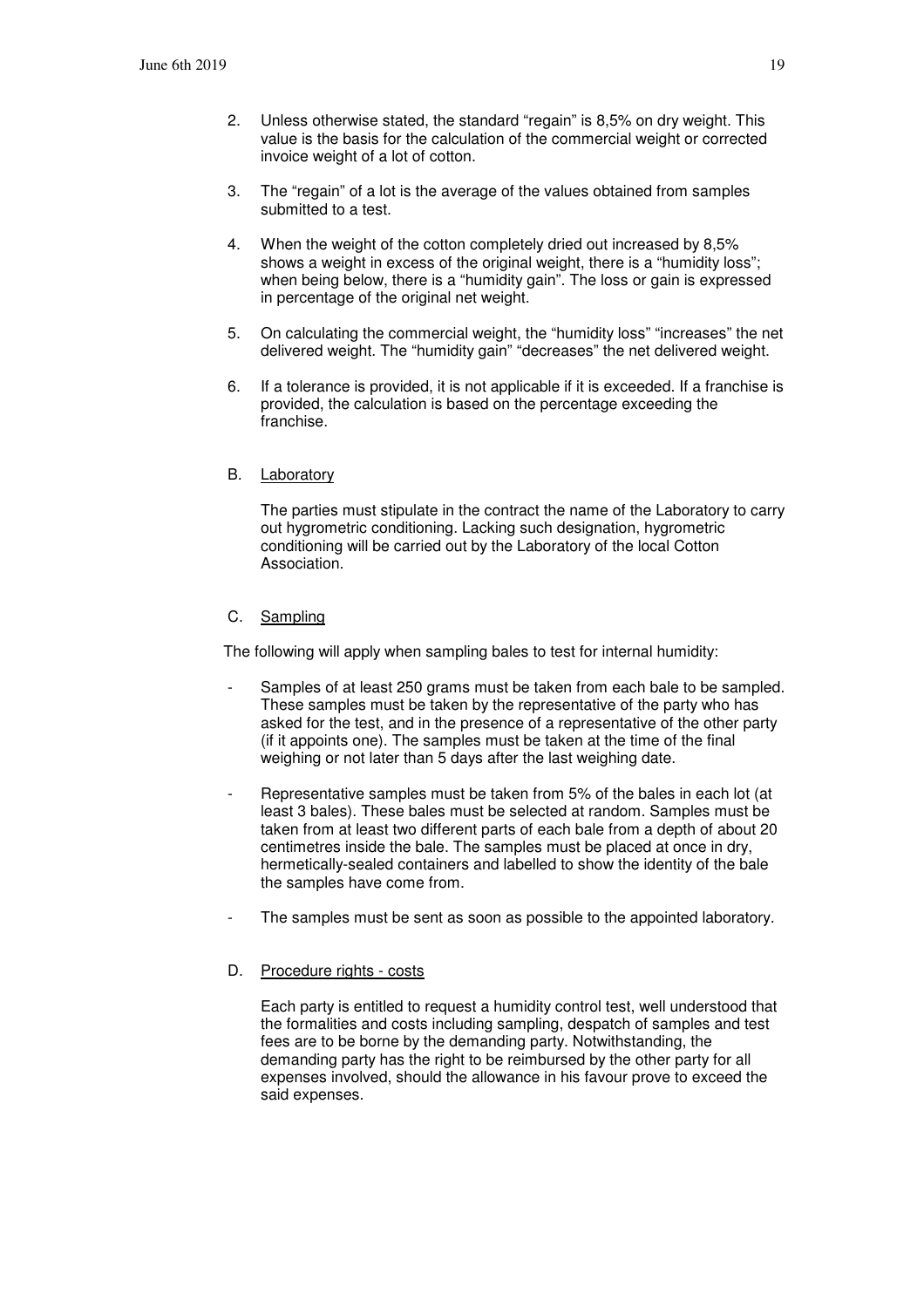#### **Section VII : Defective bales**

- **Art. 051** Bales cannot be considered sound, true and merchantable if containing falsepacking of quality or any other type of false-packing, foreign matter or damaged cotton not foreseen in the contracted quality description.
	- 1. a) The buyer may choose between deduction of the weight of damaged cotton and reconditioning of the bales he cannot reject.
		- b) If the damaged part of the bale can be removed the work must be executed at the costs of the seller, in agreement with buyer's receiver and seller's controller.
		- c) In case the parties could not reach an agreement, the condition of the bales in dispute will be examined by an agreed expert. If the defective part(s) of the bale (s) cannot be removed and the defect is noticed either at time of reception or within six months the buyer will have the right to invoice back these bales for non-execution of contract.
		- d) In case the defective or damaged part of the bale is not discernible by due diligence at time of weighing, the buyer reserves the right to claim within 6 months from the last day of landing or delivery, on condition that the damage is ascertained jointly.

The incriminated bale or bales shall be retained in original state up to 10 days and held at the disposal of the appointed representative of the seller. The buyer shall furnish all tags, marks and bale numbers to facilitate identification of these bales.

#### 2. Bales to be rejected

- bales carrying damage in excess of 6% of their gross weight. However, in the event of damage sustained during transportation, the buyer of a loading contract may reject only those bales showing a higher percentage of damage than that covered by the insurance policy.
- all box bales.

When, added, the total of bales is in excess of 6% of the lot :

- repacked bales,
- picked bales.
- mixed packed bales in which the distinct parts are different in quality by more than one full grade or one full color.
- In the case of delivery contract, tared bales in excess of 6% are to be rejected.

The seller is bound to replace the rejected bales within 1 month at the end of which the buyer has the right to invoice back if the defective bales have not been replaced.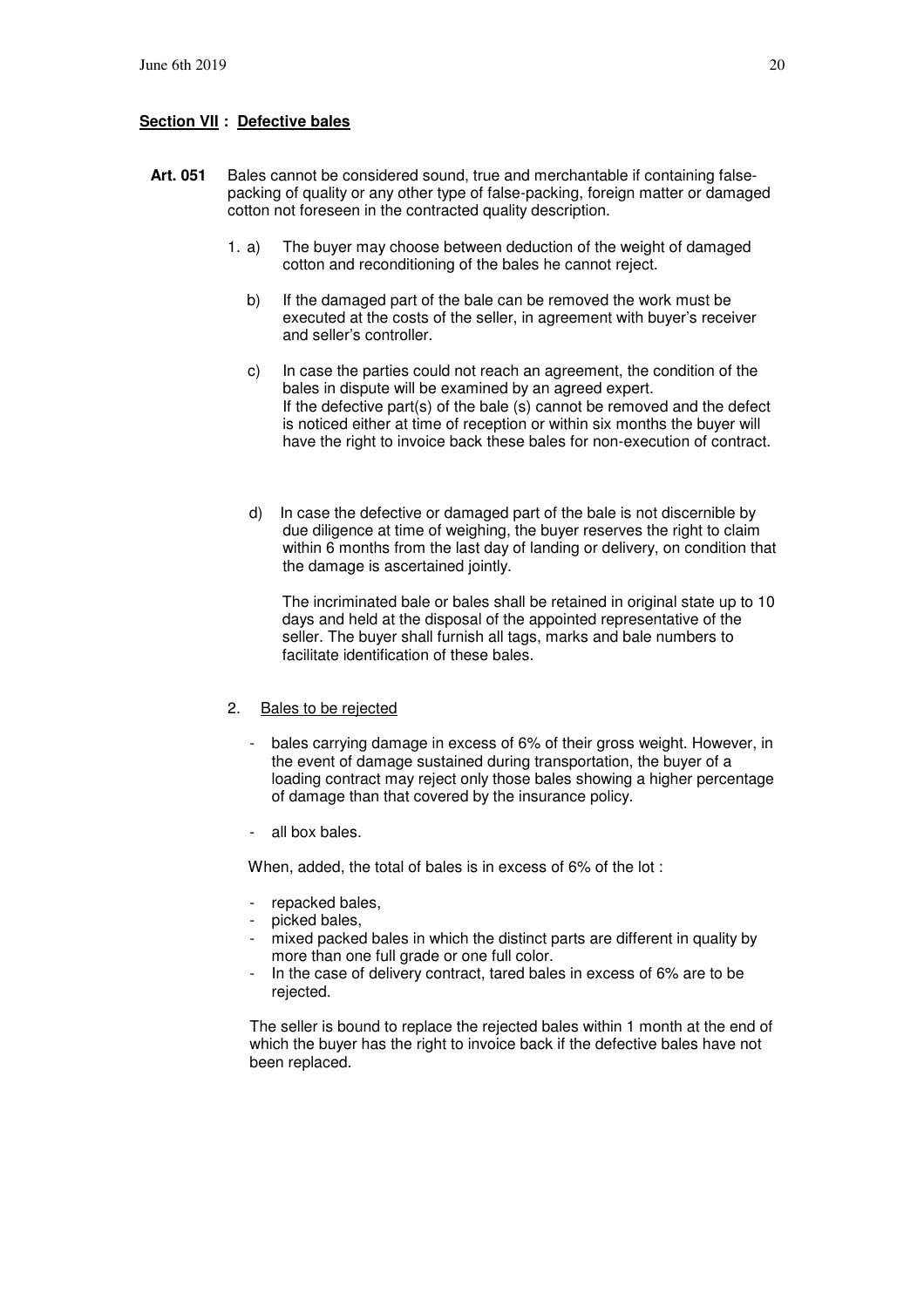#### **CHAPTER V : Weight adjustments**

#### **Section I : Definition - Procedure**

**Art. 052** When landing or delivery weight has been definitively fixed, a weight adjustment note, showing the value difference between invoice and delivered weight, must be sent by the buyer to the seller within 30 days from last weighing day. A weight adjustment note shall be drawn up for each individual invoice.

> Statements must be rendered in the same currency of the contract, without taking into consideration any difference resulting from an eventual humidity test. The conversion rate English pounds to kilos and vice versa will be based on following coefficients:

| 1 lb | $\overline{\phantom{0}}$ | 0,4536 kg  |
|------|--------------------------|------------|
| 1 ka |                          | 2,2046 lb. |

 Weight differences in kilo will be rounded off to the nearest half kilo, and those in lbs. to the nearest lb.

 When a humidity test has been agreed upon, a statement resulting from that test must be made by the demanding party and addressed to the other.

 Differences must be settled by the debtor within 30 days from the date on which the statements were sent or received.

- Art. 053 Settlement of missing and/or damaged bales:
	- a) Missing bales and those refused due to excessive damage and "blind bales" (without marks), shall be calculated at the average gross invoice weight and based on quality stated in the invoice.
	- b) "Blind bales" accepted by the buyer shall be calculated at its actual weight and buyer will accept the quality stated in the invoice.
- **Art. 054** Mutual weights without franchise:

 This clause means that seller must reimburse buyer for any loss in weight, or that buyer must reimburse seller for any gain in weight, such loss or gain being the difference between the controlled landed or delivered weights and the provisional invoiced weights.

Mutual weights with franchise:

 This clause means that from any difference, gain or loss, between the controlled landed or delivered weight, the franchise agreed upon in the contract and stated in terms of percentage, is to be deducted.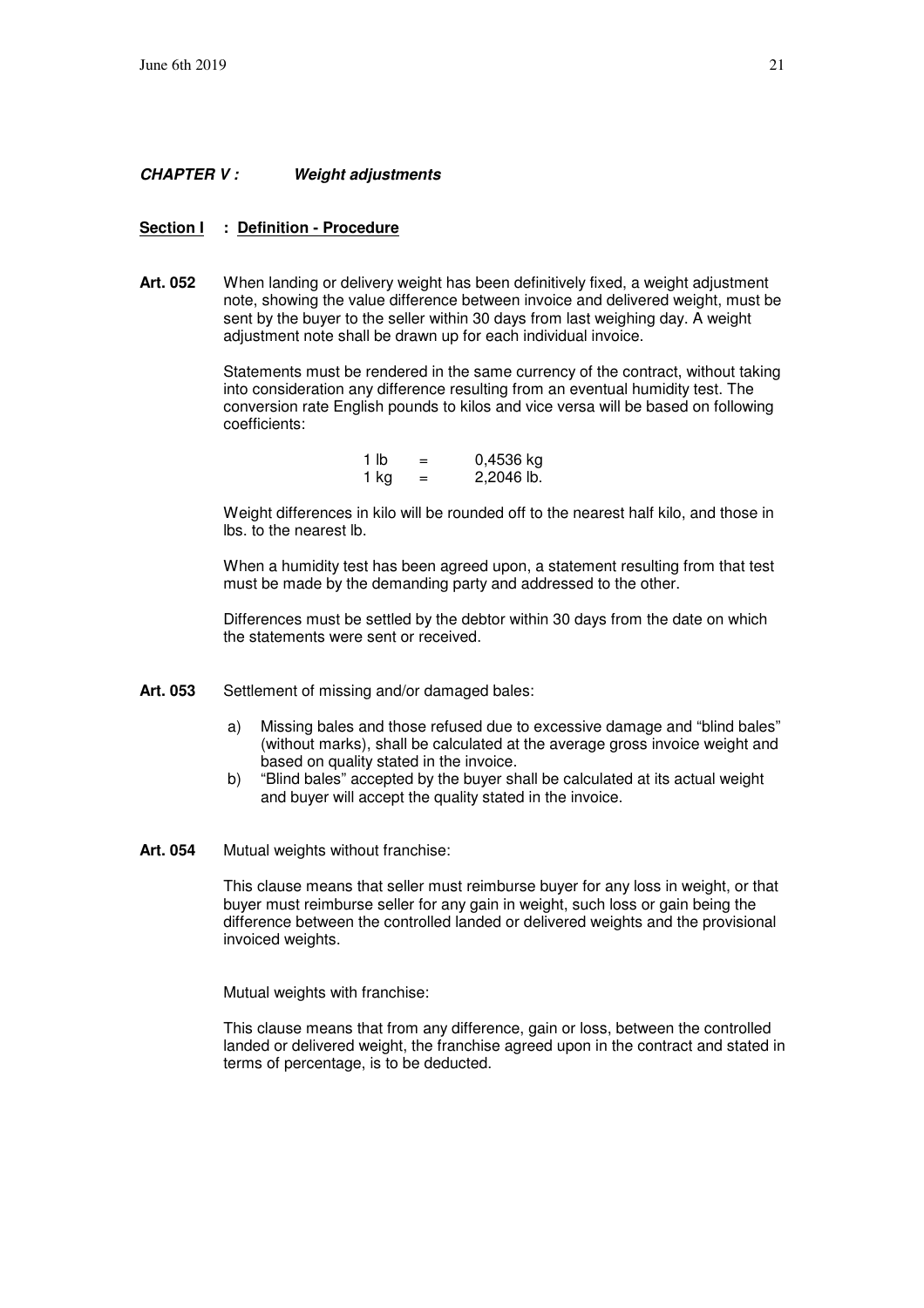#### **Section II : Excess or short weight**

- **Art. 055** Even without the stipulation "about", a variation of 3% from the contract weight (and not from the invoice weight) is allowed and shall be settled on the basis of the contract price. For contracts with a weight franchise (Art. 053), the franchise shall not be taken into consideration for the calculation of this plus/minus 3% tolerance.
- **Art. 056** For any excess over the 3% tolerance, the buyer has the right to refuse its delivery or to receive it on the basis of the price of cotton the last day of landing or the day in which the cotton has been placed at buyer's disposal.

 From any shortage from the 3% tolerance, the buyer has the right to enforce its delivery at contract price.

Art. 057 For contracts providing several shipment periods or several deliveries, the 3% will apply for each shipment/delivery separately.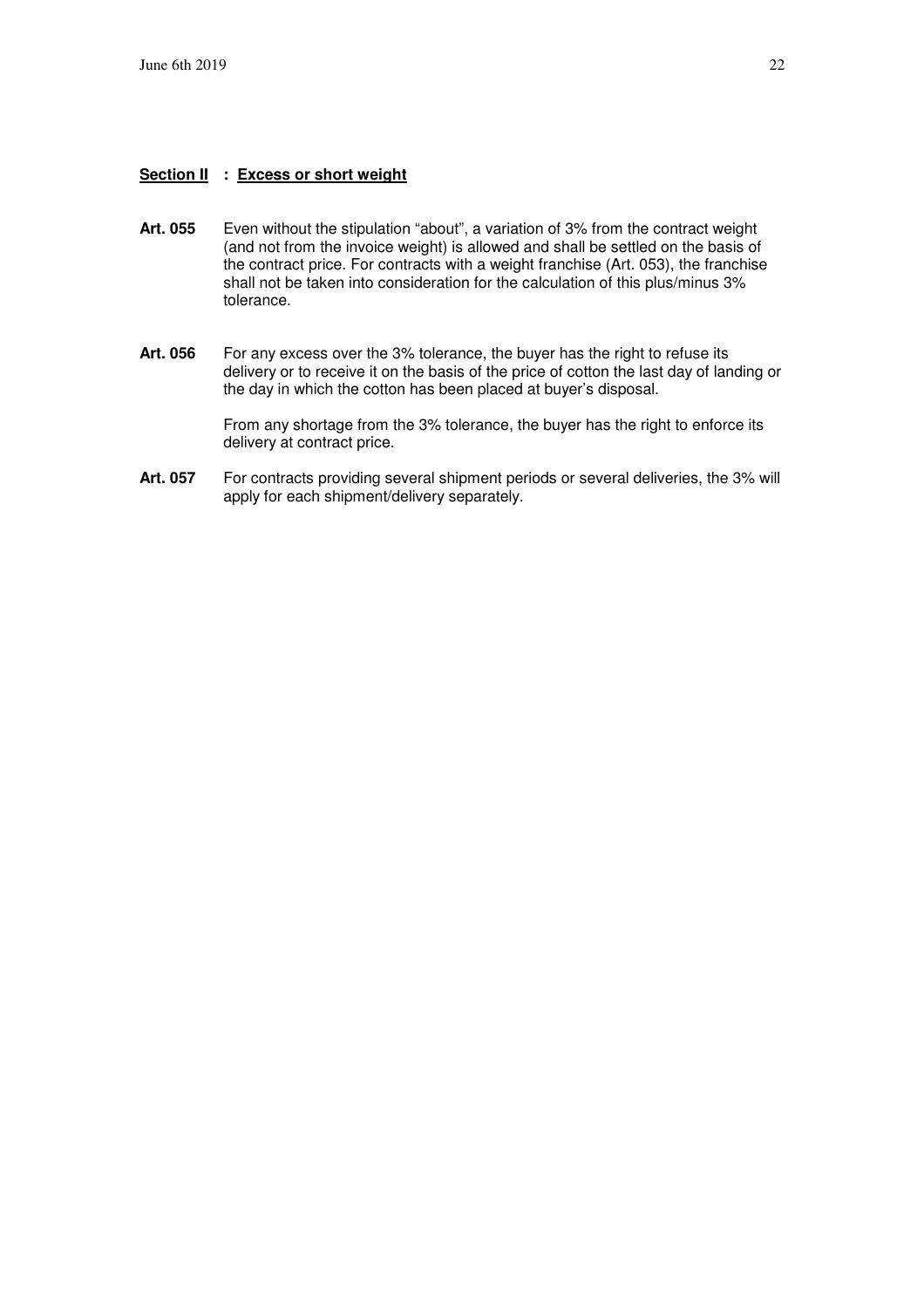#### **CHAPTER VI : Quality differences**

#### **Section I : Claims for quality deficiencies**

#### **Art. 058**

If the cotton, shipped or delivered, differs from the quality contracted (grade colour - staple – character, characteristics), the buyer, unless otherwise stated in the contract can claim an allowance.

 All reserve on quality or any claim for allowance must be submitted within 42 days from the last day of unloading or delivery.

**Art. 059** The claim for allowance shall be based on the differentials fixed by the value differences committee.

> - In the case of CIF and CFR contracts, the value difference that will apply will be the difference on the date of arrival of cotton

- In the case of FOB contracts, the value difference that will apply will be the difference on the date of bill of lading or other document of title.

- In all other cases, the value difference that will apply will be the difference on the day the buyer receives title to the cotton

For the origins for which no differentials are fixed by said Committee, the claim for allowance shall be based on the quotations collected by the value differences committee, at the request of the buyer.

- Art. 060 Unless the contract specifies "mutual allowance", the seller is not entitled to any allowance for bales superior in grade, colour or staple to the quality stipulated in the contract, but within the limit of 10% of the lot, bales in the same colour description of maximum half a grade "off" are compensated by an equivalent number of bales of half a grade "on". There shall be no compensation for staple.
- **Art.061** Deleted on 29 April 2011

#### **Section II : Accounts for quality differences**

- **Art. 062** a) For each individual bale, the total allowances resulting will be cumulated, based on the weight unit and on the currency established in the contract.
	- b) To obtain the amount of the allowance per bale, the total allowances as calculated in previous point a) is to be multiplied by the average landing or delivery net weight.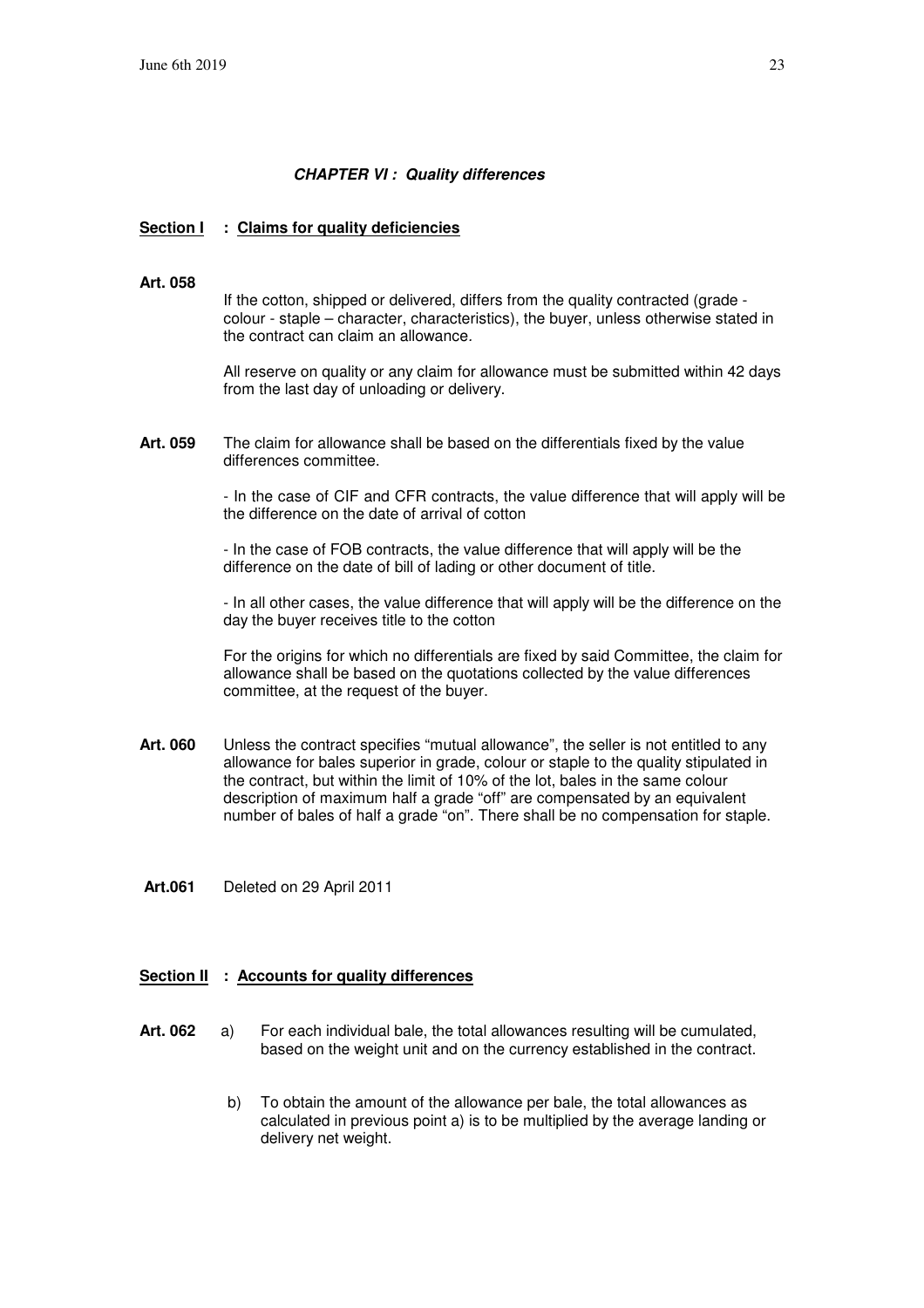- c) The average net weight per bale shall be based on the net weight of the lot (determined according to Art. 052 and 053), readjusted following the hygrometric conditioning test results, when such conditioning is contemplated in the contract.
- Art. 063 Deleted on February 6<sup>th</sup> 2015

#### **Art. 064 Do not apply on ECR/RGE- Le Havre Arbitration (June 30th 2016)**

Double allowances: this clause means that the overall amount of allowances for quality differences, excluding penalties mentioned in Art. 061, will be doubled.

#### **Section III : Micronaire**

Art. 065 When a Micronaire clause is mentioned in a contract, any dispute relating to it is submitted to the rules governing Arbitration on Micronaire readings.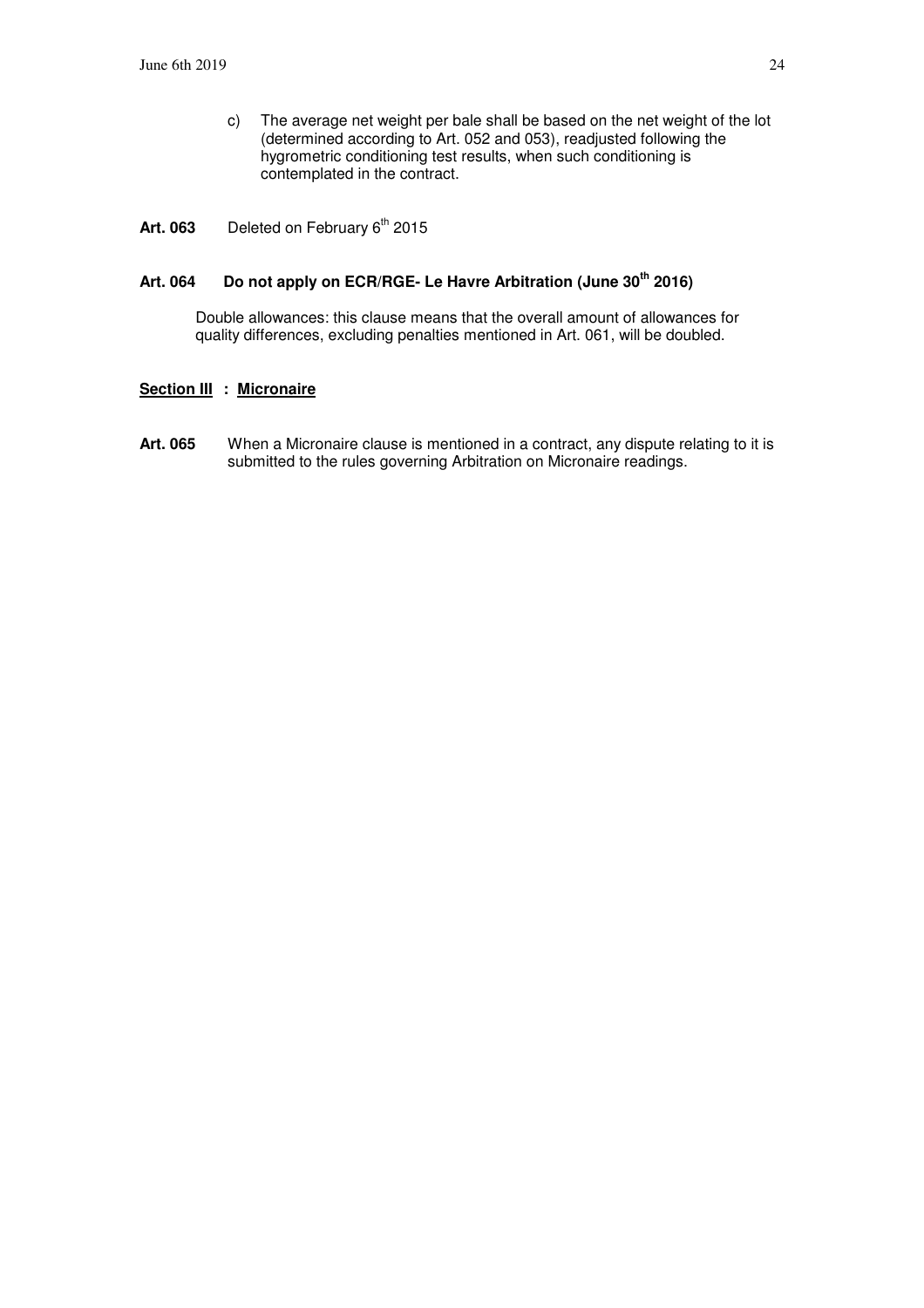- **CHAPTER VII : Rejection clauses**
- **Section I** : **Inspection**
- **Art. 066 Deleted on February 6th 2015**
- **Art. 067 Deleted on February 6th 2015**

|                | Section II: | Replacement                              |
|----------------|-------------|------------------------------------------|
| Art. 068       |             | Deleted on February 6th 2015             |
| Art. 069       |             | Deleted on February 6 <sup>th</sup> 2015 |
| Art. 069       |             | Deleted on February 6 <sup>th</sup> 2015 |
| <b>Art 070</b> |             | Deleted on February 6 <sup>th</sup> 2015 |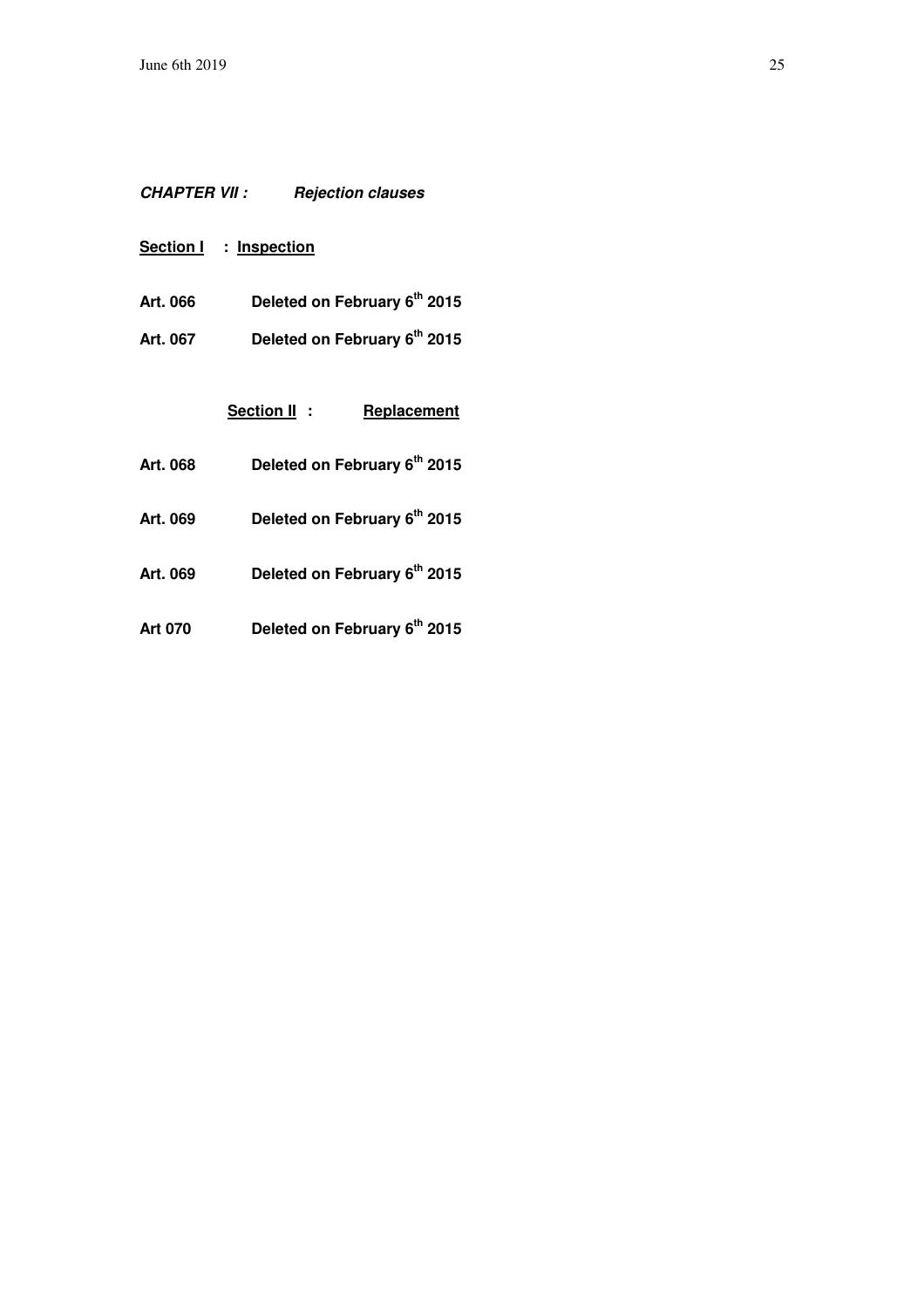# **TITLE 2 : Specific terms**

#### **CHAPTER I : Contracts for shipment**

#### **Section I : General provisions**

Art. 071 A contract for shipment stipulates:

- the period of shipment;
- the port or ports of shipment:
- the port of destination
- the general clause defining the obligations of the parties, e.g. F.A.S., F.O.B., C.F.R., C.I.F., C.I.F. FOW, C.I.F. delivered... (CIP).

#### Unless otherwise agreed:

- indirect shipment with transhipment, shall be permitted, provided the bill of lading shall have been made out for the port of destination agreed upon;
- if it has been agreed upon that cotton will be loaded on a vessel sailing directly to the port of destination stated in the contract, without transhipment, the only authorised calls at other ports are the normal ones between the port of shipment and the port of destination;
- the cotton must have a clean on board under deck bill of lading and partial shipments are not authorised; the fact that cotton or part of the lot has been "shut-out" by the captain of the vessel indicated in the bill of lading shall not be deemed a violation of the contract.
- **Art. 072** Shipping or loading advice:

 At the time of the shipment or loading, seller must advise, by letter, or any other fast writing communication method in use, to the buyer: the vessel's name, bill of lading's date and number on the seaway expeditions, the licence plate number of the platform and departure date on the overland T.I.R. trucks, or whatever necessary information for their identification in the case of railway transportation and in all cases, the quantity shipped and invoice amount.

Art. 073 Seller shall deliver documents as early as possible after shipment and the latest before landing at port of destination.

> With reference to overland T.I.R. transportation, the seller must provide the truck driver with all identity documents of goods, indispensable for the transit and according custom formalities. In all cases, it is exclusive duty and responsibility of the buyer to obtain the import licences or permits required by the authorities of the destination country.

 The seller is responsible for the risk if documents are lost before their presentation, and must refund the buyer with the duly justified amounts of the expenses that such loss may have caused him.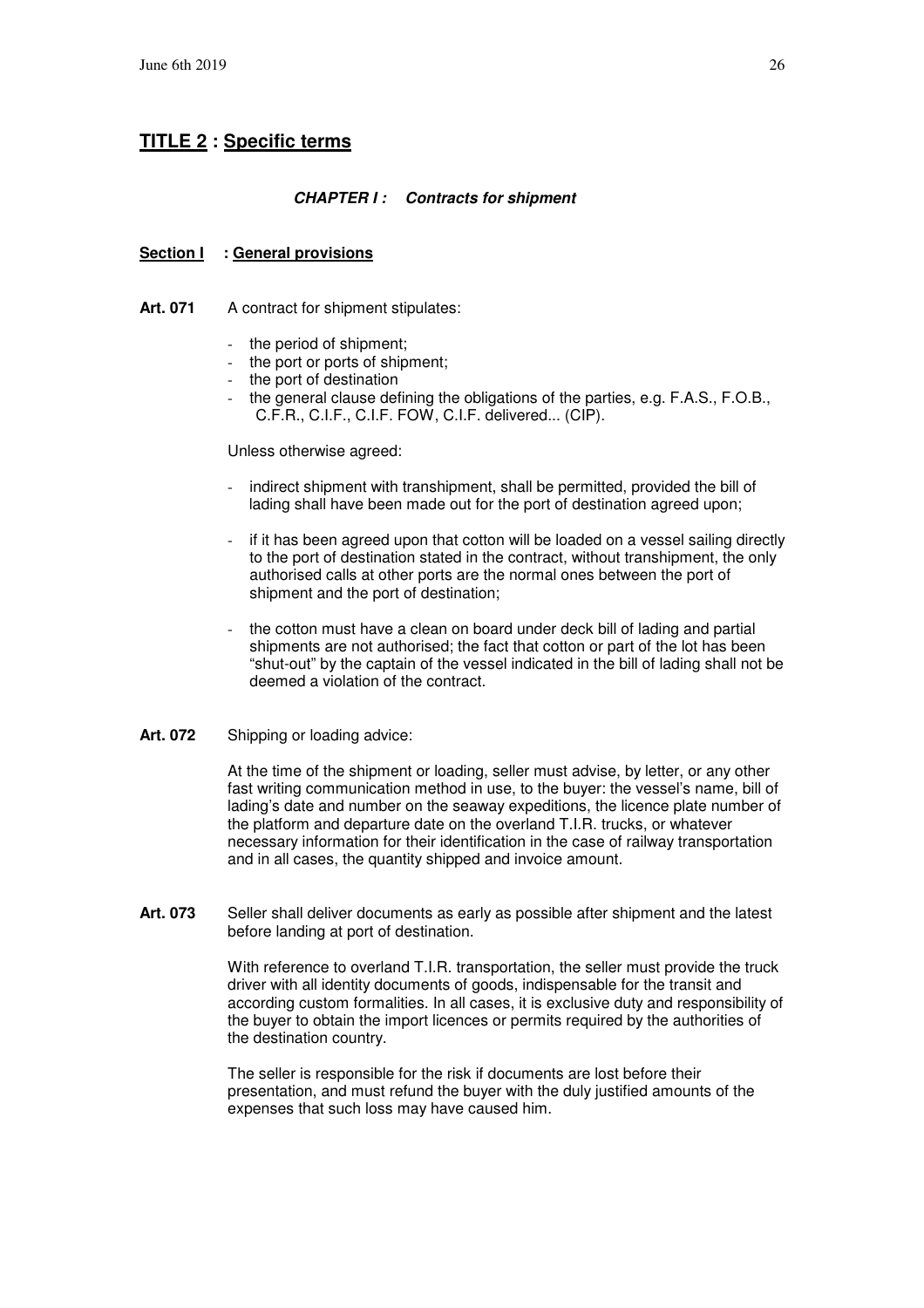**Art. 074** Independently on what is established in Articles from 074 to 086, as well as in any others which might become affected, it is hereby established that for cotton transactions of U.S. cotton shipped from U.S. ports, the "Special Container Rules for U.S. cotton shipped from U.S. ports" attached as Appendix III and "American Cotton Shippers Association Special Rules" (in force at the time of the contract) attached as Appendix II will apply to these Rules agreed with American Cotton Shippers Association.

> In any case, both contracting parties could agree to cancel or modify one or various rules to which refers this article.

#### **Section II : Definitions of shipment terms**

- **Art. 075** a) Afloat: when cotton is sold "afloat", it must be on board of a named vessel and on its way to the port of destination at the time the contract is concluded.
	- b) Shipment by named vessel: the name of the vessel must be stated on the contract, and possibly the expected date of sailing.
	- c) "Prompt" shipment: the bill of lading or transport document must be dated not later than 15 days after the contract date.
	- d) Shipment in specific periods: the bill of lading must be dated with the  $1<sup>st</sup>$  until the last day of the said period.
	- e) Sailing: the word "sailing" means that the carrying vessel must sail from the port of shipment within the stipulated periods, and not later than on the last day of the period mentioned in the contract.
	- f) For the purpose of the present Rules, the words 'shipping' and 'loading' and all those related are of equivalent meaning.

#### **Section III : CIF and CFR contracts**

- Art. 076 The seller must in particular:
	- 1. contract on usual terms at his own expense for the carriage of the cotton to the agreed port of destination;
	- 2. load the cotton on board the vessel within the period fixed;
	- 3. procure at his own costs a transferable clean bill of lading (see also Art. 083 and 084);
	- 4. in case of a CIF contract, procure at his own costs a transferable insurance policy (see also Art. 085 to 087);
	- 5. bear all risks of the cotton until it has effectively passed the vessel's rail at the port of shipment;
	- 6. render the buyer, at the latter's request, risk and expense, every assistance in obtaining any documents, other than those mentioned in the previous article, issued in the country of shipment and/or of origin and which the buyer may require for the importation of the cotton into the country of destination (and, where necessary, for their passage in transit through another country).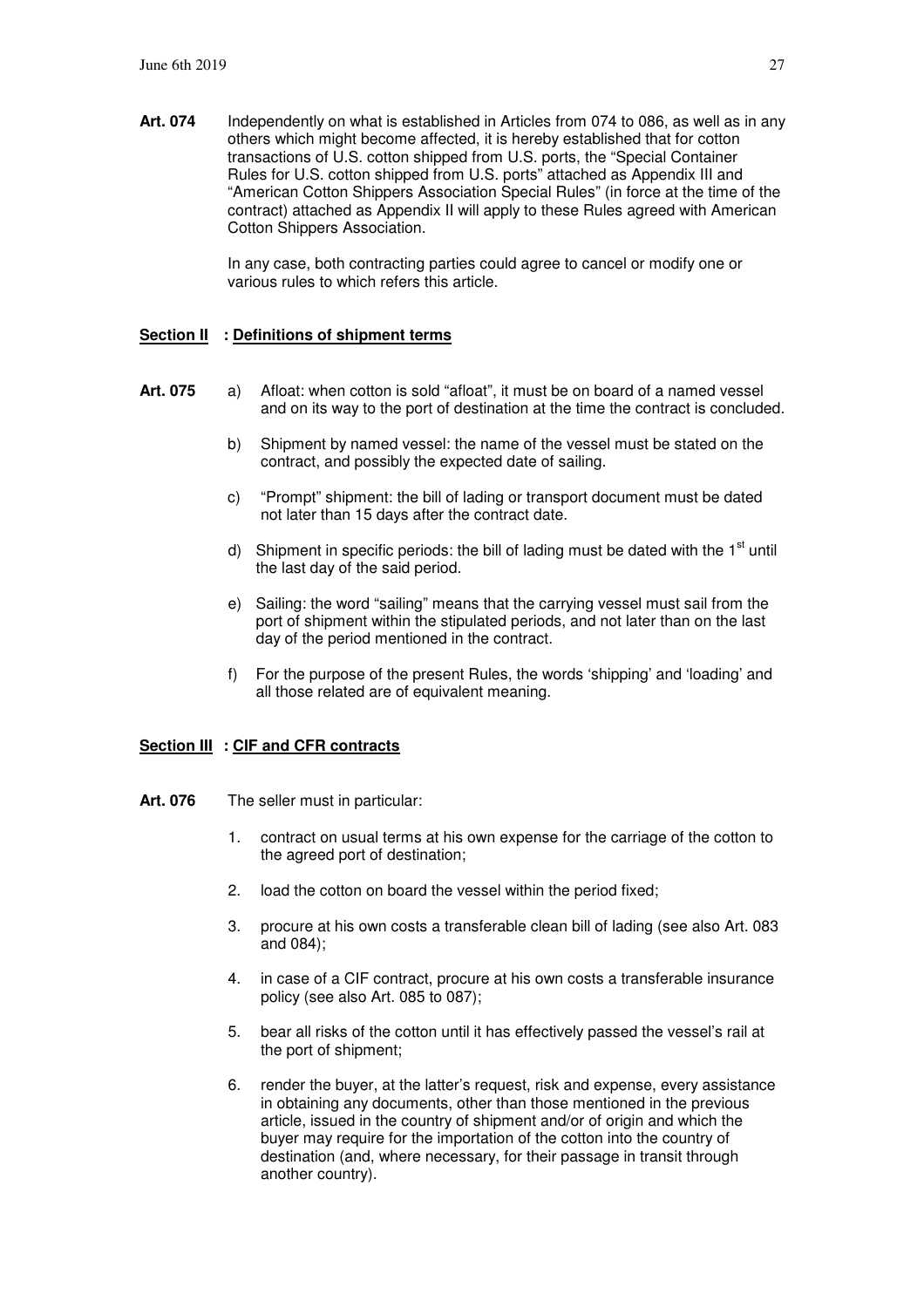- 7. Unless otherwise stipulated by both parties:
	- a) when the transport of the cotton has been agreed in containers the established pattern in these rules will be applied;
	- b) concerning cotton coming from the US the dispositions to be applied are the ones mentioned in Appendix 'II', 'III', 'IV' and 'V'.
- **Art. 077** The buyer must in particular:
	- 1. Take up the documents in accordance with the terms of the contract;
	- 2. bear all risks from the time the cotton has passed the vessel's rail at the port of shipment (see also Art. 086).

#### **Section IV : FOB contracts**

- **Art. 078** The seller must in particular:
	- 1. Deliver the cotton at the date or within the time limits agreed upon on board the vessel named by the buyer at the port agreed upon according to the specifications of the contract or failing such a clause, according to the custom of the port;
	- 2. subject to the provisions of Art. 082, bear all costs and risks of the cotton until such time as they shall have effectively past the vessel's rail at the named port of shipment;
	- 3. provide a his own expense the customary clean documents in proof of delivery of the cotton on board the named vessel;
	- 4. render to the buyer, if he so requests and at his risk and expense, every assistance in obtaining any documents issued in the country of shipment and/or origin and which the buyer may require for the importation of the cotton into the country of destination (and, where necessary, for its transit through another country).
- **Art. 079** The buyer must in particular:
	- 1. At his own expense, charter a vessel or reserve the necessary space on board a vessel and give the seller due notice of the name, loading berth of and delivery dates to the vessel;
	- 2. bear all costs and risks from the time the cotton has passed the vessel's rail at the port of shipment;
	- 3. pay any costs and charges for obtaining a bill of lading;
	- 4. pay all costs and charges incurred in obtaining the documents mentioned in Art. 078-4.
- Art. 080 If the buyer has contracted the freight, he shall see to it that it complies with shipping terms corresponding to the specification of the sales contract. If nothing has been provided in that respect, then, the buyer must contract the freight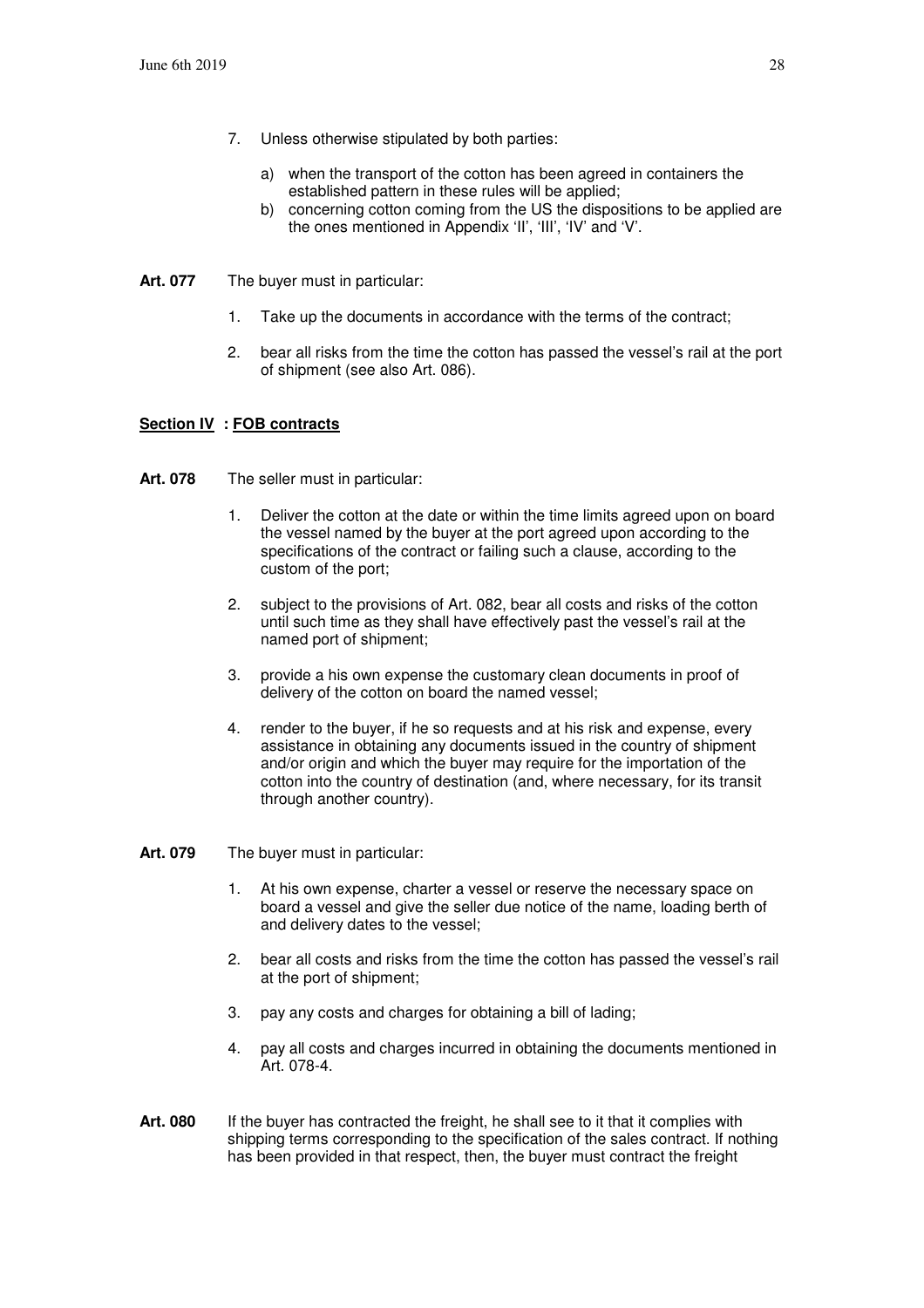stipulating that the captain will take over the cotton according to the customs of the shipping port.

- **Art. 081 Deleted on February 6th 2015**
- **Art. 082** When entering a contract, the buyer may request the seller to undertake the booking of freight on its due time; in such a case the seller assumes identical duties as in a CFR contract, except for the payment of the ocean freight. The seller is not bound to render this service.

#### **Section V : Bill of lading**

**Art. 083** Unless otherwise stated, when the seller has to furnish a Bill of Lading, covering a conventional shipment (bulk carrier), it must be an "On board Bill of Lading" or a "Shipped Bill of Lading", by which the vessel's Captain or the authorised representative of steamship company acknowledges having loaded the cotton under terms stated per Art. 076. When shipment has been effected by containers not due to Shipping Line convenience, the Bill of Lading shall clearly specify the terms related with the kind of transport contract: House/House, House/Pier, Pier/House or Pier/Pier, to be in agreement with contractual conditions.

> The Bill of Lading shall be drawn up in several copies, with minimum of 3; however, in contracts stipulating the clause "payment against documents" the buyer is not entitled to request a simultaneous presentation of all the originals.

- **Art. 084** When parties agree upon a "received bill of lading", a distinction must be made between:
	- a) a "Port Bill of Lading" which is signed by the vessel's Captain or the authorised representative of steamship company, when the cotton has been accepted and the vessel is already in the port; the cotton must be loaded within 15 days following to the date of said bill of lading.
	- b) a "Custody Bill of Lading" is signed upon receipt of the cotton at the port of shipment before the vessel is loading but not prior to 21 days before the expected arrival date of the vessel. Before this period has expired the seller must address to the buyer a "Master's Receipt" or "Agent's Receipt" to the effect that the cotton has been shipped.

The substitution of a vessel by another vessel is not allowed unless the vessel named is lost or is prevented by accident or by some other unforeseen event (force majeure) from making the voyage. In such event, the buyer has no claim on the seller provided this change of vessel can be justified.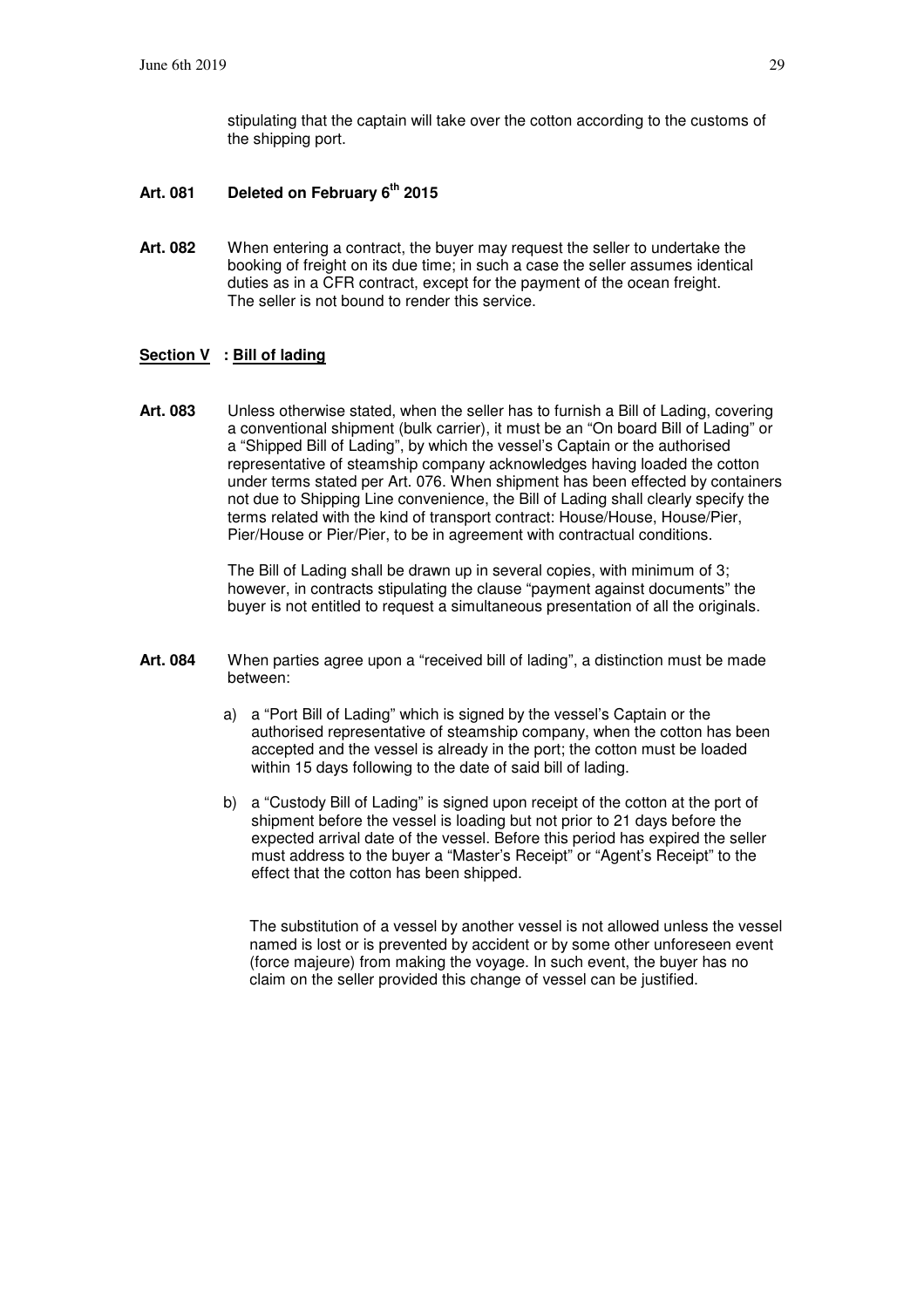#### **Section VI : Transport insurance**

- **Art. 085** CIF and CIP contracts:
	- a) the seller shall cover the insurance with a first class insurance company at the prevailing terms, for the invoice-amount  $+10\%$ . Any value adjustment is at the buyer's initiative and expense. Unless otherwise stipulated, the insurance is payable in the currency of the contract.
	- b) the prevailing terms specified in paragraph a) ought to be in accordance with minimum cover of the Institute Cargo Clauses (Institute of London Underwriters) or any similar set of clauses. When required by the buyer, the seller shall provide at the buyer's expense, war, strikes, riots and civil commotion risk insurance, if procurable.
- **Art. 086** EXW, FCA, FAS, FOB, CFR, CPT, DAF, DES, DEQ, DDU, DDP contracts:

The buyer undertakes same duties as the seller, in CIF contracts. Consequently, previous to the beginning of the shipping period the buyer must produce a certificate from the insurance company stating that the insurance has been duly covered. The seller undertakes to furnish to the buyer all shipping data according to Art. 072 (Shipping advice) to facilitate such covering.

**Art. 087** Classification clause

Where the seller is entrusted to book the freight for shipments against Cost-and Freight contracts, FOB contracts and/or other contracts under which the insurance is payable by buyers, the freight booking should be made exclusively on liner vessels fully acceptable to normal insurance requirements; but if, for any reason whatsoever, shipments were made on vessels other than those stipulated above, the consequent insurance surcharges shall be refunded by the sellers to the buyers.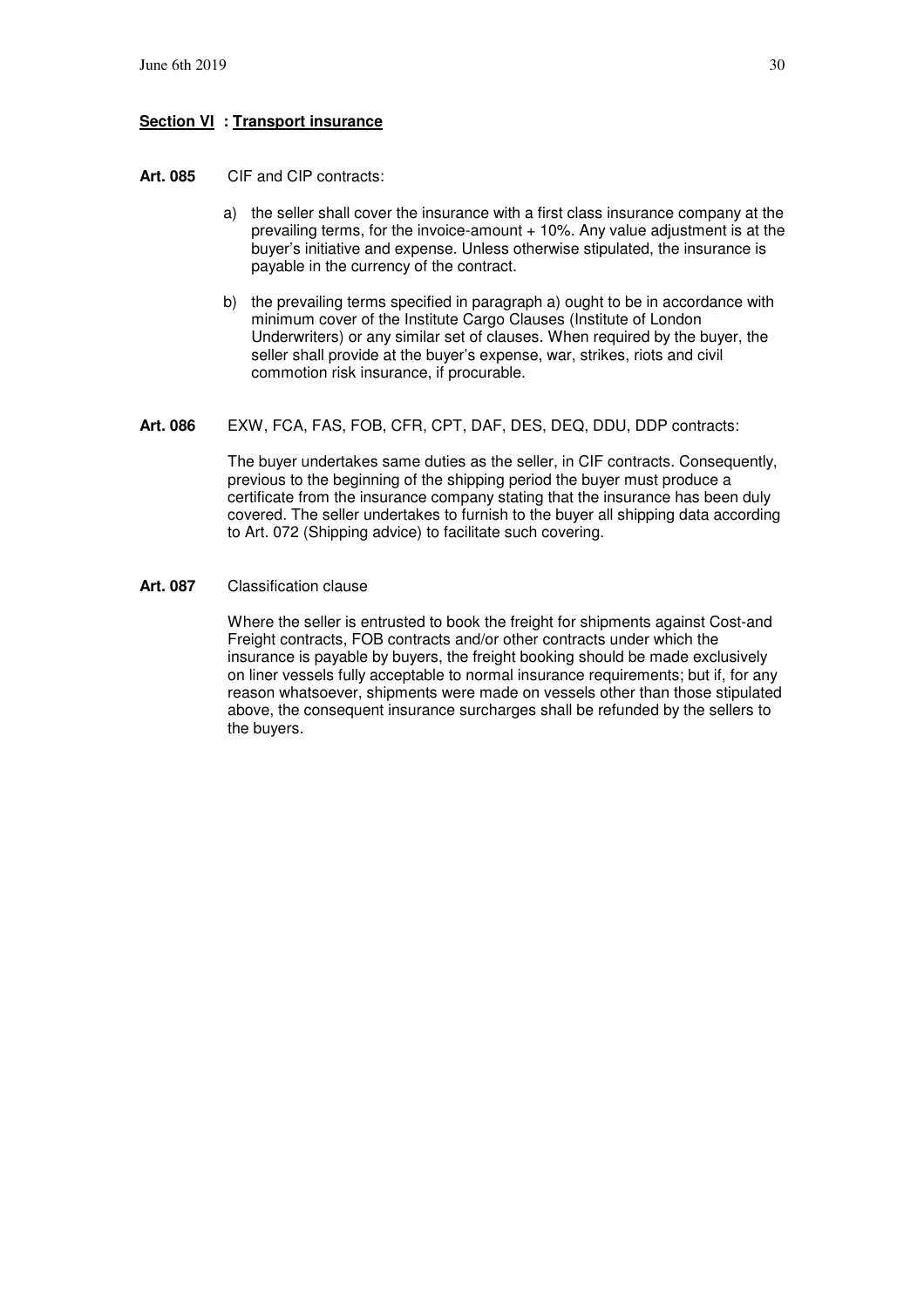#### **CHAPTER II : "Delivery" or "spot" contracts**

#### **Section I : Delivery time-limits**

- **Art. 088** a) "Spot cotton" means that the cotton is available at a determined place, and can be put at buyer's disposal.
	- b) "Immediate delivery" or "prompt delivery" means that cotton has to be put at buyer's disposal within 10 days.
	- c) "Delivery within a determined period" stipulates a specified time within which the cotton must be put at buyer's disposal, 10 days grace being granted to the seller.

#### **Section II : Delivery and receiving conditions**

- **Art. 089** a) The buyer must take delivery of the cotton when it is placed at his disposal immediately, if the delivery is made from the quay, or within 10 days if it is made from the warehouse. The buyer is responsible for all expenses incurred if he fails to take delivery on time.
	- b) If delivery is made ex works, it is understood that the seller unpiles and weighs the cotton at his expenses, the goods being received at the time of weighing, when the seller's responsibility ceases.
	- c) If delivery is made FCA, the seller unstows and weighs the bales, then loads on truck or wagon or delivers to vessel's side (lighter) at the place agreed upon; the cotton being received at the time of loading, when the seller's responsibility ceases.
	- d) If the seller agrees with the buyer to delay a delivery ex works, the buyer must firstly pay the cotton on the basis of provisional weights against delivery order after which he has the right to have the cotton in store transferred into his name. In which case, the buyer takes all the costs and risks of the goods at his charge as from the date of payment until they are delivered. The goods must be individualised in an appropriate manner, i.e. completely put aside or identifiable in some way with the contract and provisional invoice.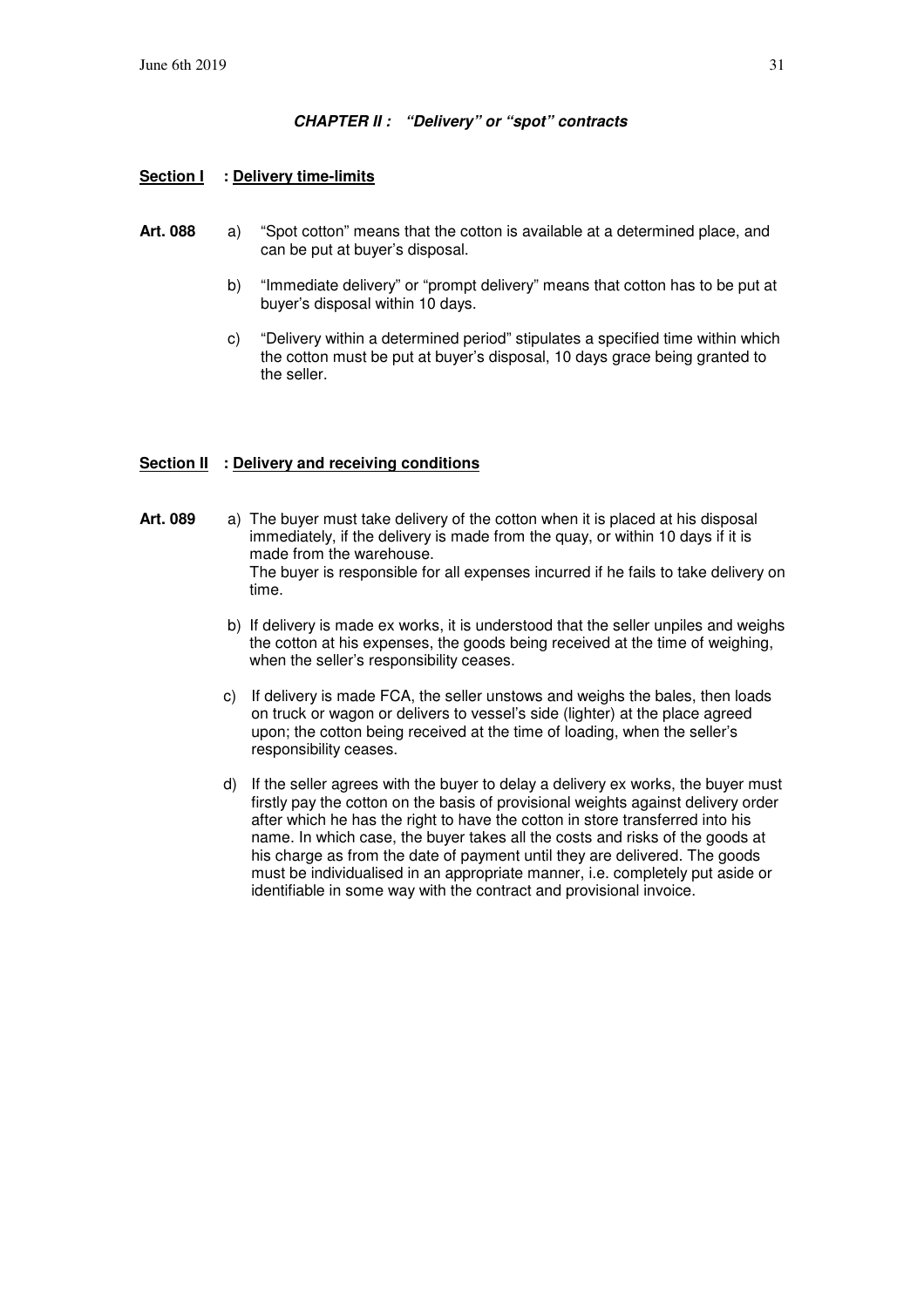#### **CHAPTER III : Contracts with deferred fixation of price**

#### **Section I : "On call" futures market**

- Art. 090 a) On contracts with deferred fixation of price ("on call" contracts) the price is initially based on the quotation established by a duly acknowledged futures market for a specific month, such price being subsequently fixed according to the quotation in force at that moment and for that particular month.
	- b) The right of choice for the time of fixing belongs to the buyer ("buyer's call") unless otherwise stated ("seller's call").
	- c) When entering an "on-call" contract the parties shall stipulate the limit for fixing. In the absence of any specific provision, the utmost limit will be the closing of that particular month on the last trading day prior to the first notice day for that month. Should the party holding the right of choice fail to furnish the proper instructions in time, the other party will be entitled to fix at the closing of the last day foreseen in the contract without any previous confirmation.
	- d) Each fixation will cover a quantity related with that of the futures contract of the respective change, or multiples thereof, unless the contract or its balance should be lower.
	- e) The instructions for fixing must be received by the other party with enough time to enable said party to take necessary steps near the futures market on the time requested. Should the space of time prove to be too short, then the instructions should be executed "at the best after its receipt" unless another alternative should have been chosen by the party furnishing the instructions.
	- f) Each party shall assume its own telegraphic charges for fixing. However, expenses due to alterations or cancellations of price or time limits fixing terms will be assumed by the responsible party.
- **Art. 091** a) Should the price not yet been fixed at the time of shipment or delivery of the cotton, the cotton shall be provisionally invoiced on the basis of the previous close of the month involved.
	- b) As soon as the payment of the provisional invoice be effected, both buyer and seller shall have the right to mutually request the payment of differences in price arising, according to the provisions for payment of margins in force at the respective futures market. Such payments will not involve any interest rate.
	- c) Should a request for margins, as mentioned in previous paragraph, not be immediately attended, the other party shall be entitled to resort to the fixing of price. The party at fault must be notified of such intentions 24 hours in advance.
- **Art. 092** Immediately after a fixation of price, the final statement will be produced and settled by eventual difference with the provisional invoice, bearing of course in mind any payment effected in agreement with the previous article.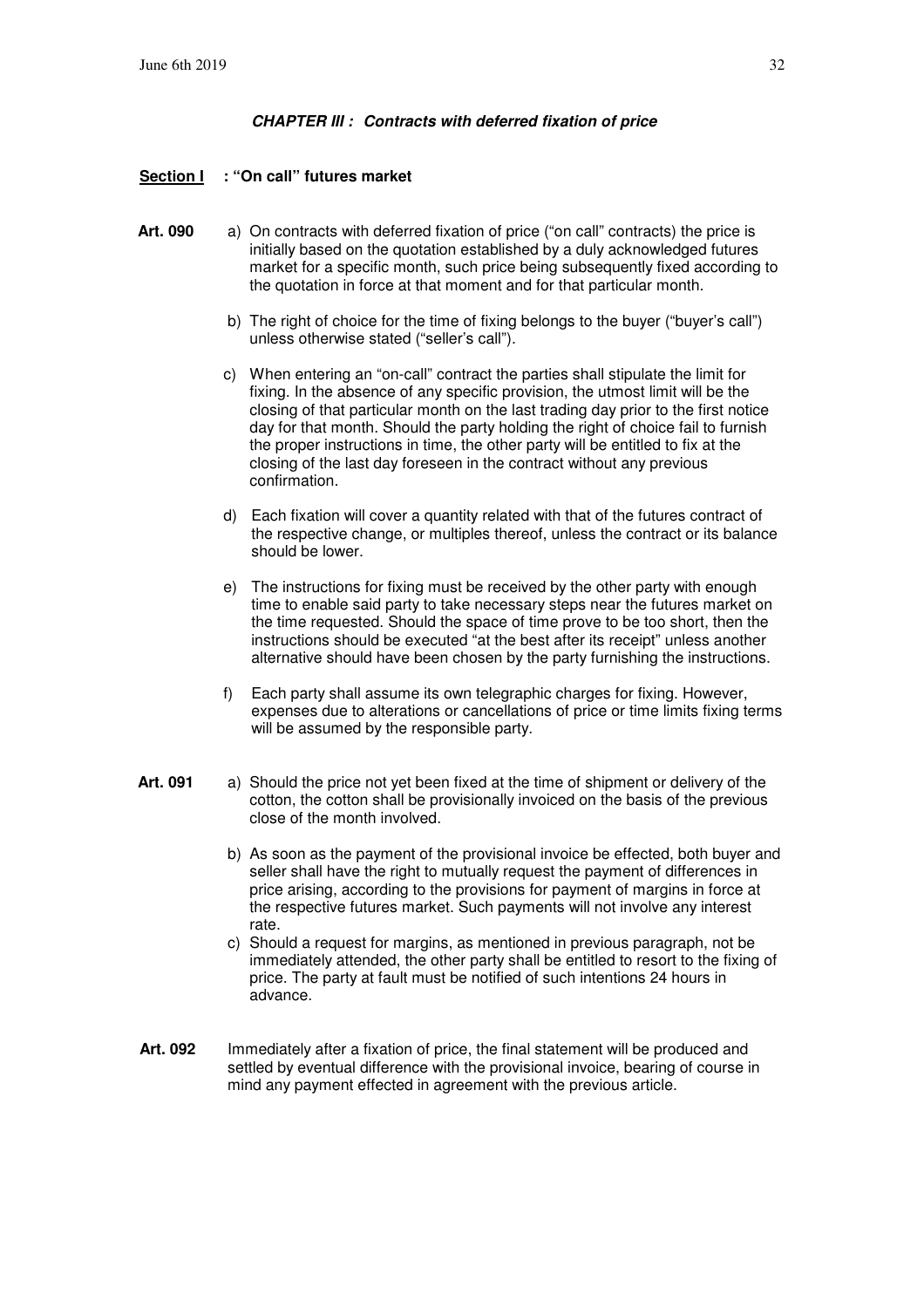- **Art. 093** Should the buyer enjoy a credit for the provisional invoice, either through a promissory note or an accepted draft, any difference in price as mentioned in Art. 091 which should be in favour of the buyer shall not be immediately paid but merely credited to this account.
- Art. 094 Should the price not yet been fixed at the time of shipment or delivery, the buyer keeps always the right to invoke the provisions of Articles 055-056-057.
- Art. 095 In the event that in lieu of fixation, the switch to another futures month be agreed upon, Articles from 090 to 095 shall apply, mutatis mutandi. Switch expenses, including the exchange brokerage, shall be for account of the party requesting the change.

#### **Section II : On an index generally accepted**

**Art. 096** Likewise, will be considered open price contracts, those contracts in which both parties have agreed to adopt as a point of reference an Index of daily publication and accepted by the international cotton market, and/or any form of indexation that can be verified by means of documents.

> In such case, the contract must accurately state the mechanisms that will control the proceedings to the followed, and if this is not so, articles 090 to 095 will be put into effect.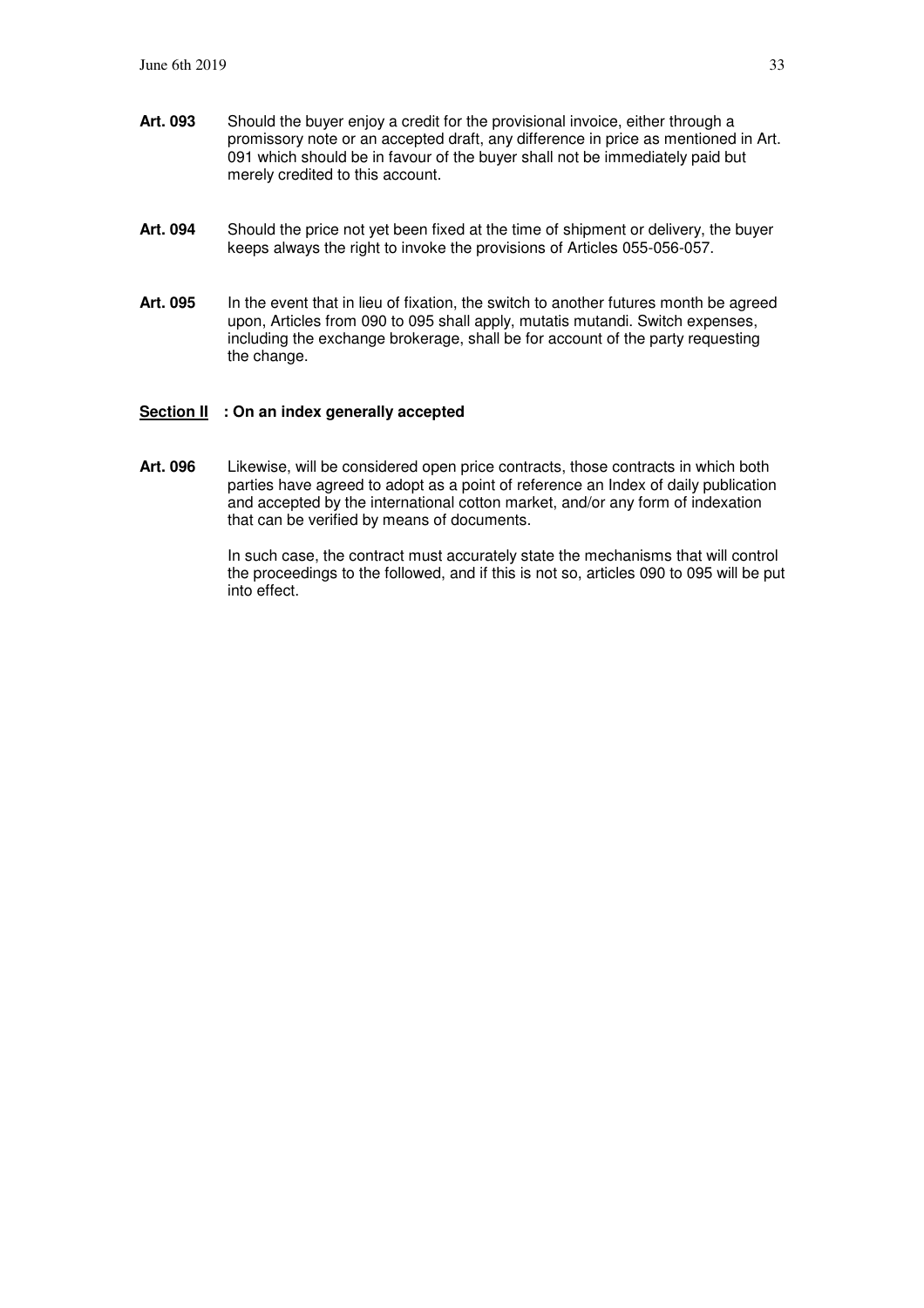# **TITLE 3 : Invoicing back**

#### **CHAPTER I : Common terms**

#### **Section I : Principle - Definition - Notification**

**Art. 097** As a rule, a contract cannot be cancelled without agreement between both parties. Nevertheless, in case of non-fulfilment, either the buyer or the seller, as the case may be, has the right, at his option, either to close out and invoice back or to request the fulfilment of whole or part of a contract, it being understood that the party choosing for the closing out / invoicing back will not be allowed later on to claim for the execution of such contract ; on the contrary, should one party choose the execution and the other one elude such requirement, the former will be entitled to apply for the closing out and invoicing back. This option may only be exercised for that part of a contract for which the contracted terms have not been complied with.

#### **Art. 098** Invoicing back:

- a) In the event of the rejection of an entire batch, or of part thereof, the buyer must immediately be refunded any payment already made, in exchange for which the merchandise rejected by the buyer shall be returned.
- b) In the event of any failure to perform a contract, a statement shall be drawn up either by the seller or the buyer to close all or part of the contract and to provide for compensation of the loss incurred by the non-defaulting party under the conditions laid down by the present regulations.
- **Art. 099** The party who exercises his right to invoice back, must give notice to the other party of its intention, with acknowledgement of receipt, either by registered letter or by any other fast writing communication methods in use, either directly or through his appointed representative, within 8 days after the reason for the invoicing back has become known.

#### **Section II : Settlement**

#### **Art. 100 Does not apply on ECR/RGE – LE HAVRE ARBITRATION, cf Appendix VI -art 1**

The settlement of the quantity in dispute shall be based, as the case may be, on the invoice weight or the quantity stated in contract and this without taking into account the 3% mentioned in Art. 054, nor the possible weight-franchise of the contract.

The price retained for invoicing back is the contract price.

- Art. 101 In addition: the defaulting party is liable to pay the following:
	- 1. a penalty of 3% on the invoice back price for the quantity involved;
	- 2. all incurred expenses, such as opening of credit, banking charges, taxes, loss of interest, receiving costs, warehousing, etc. ;
	- 3. the indemnities foreseen by Art. 113.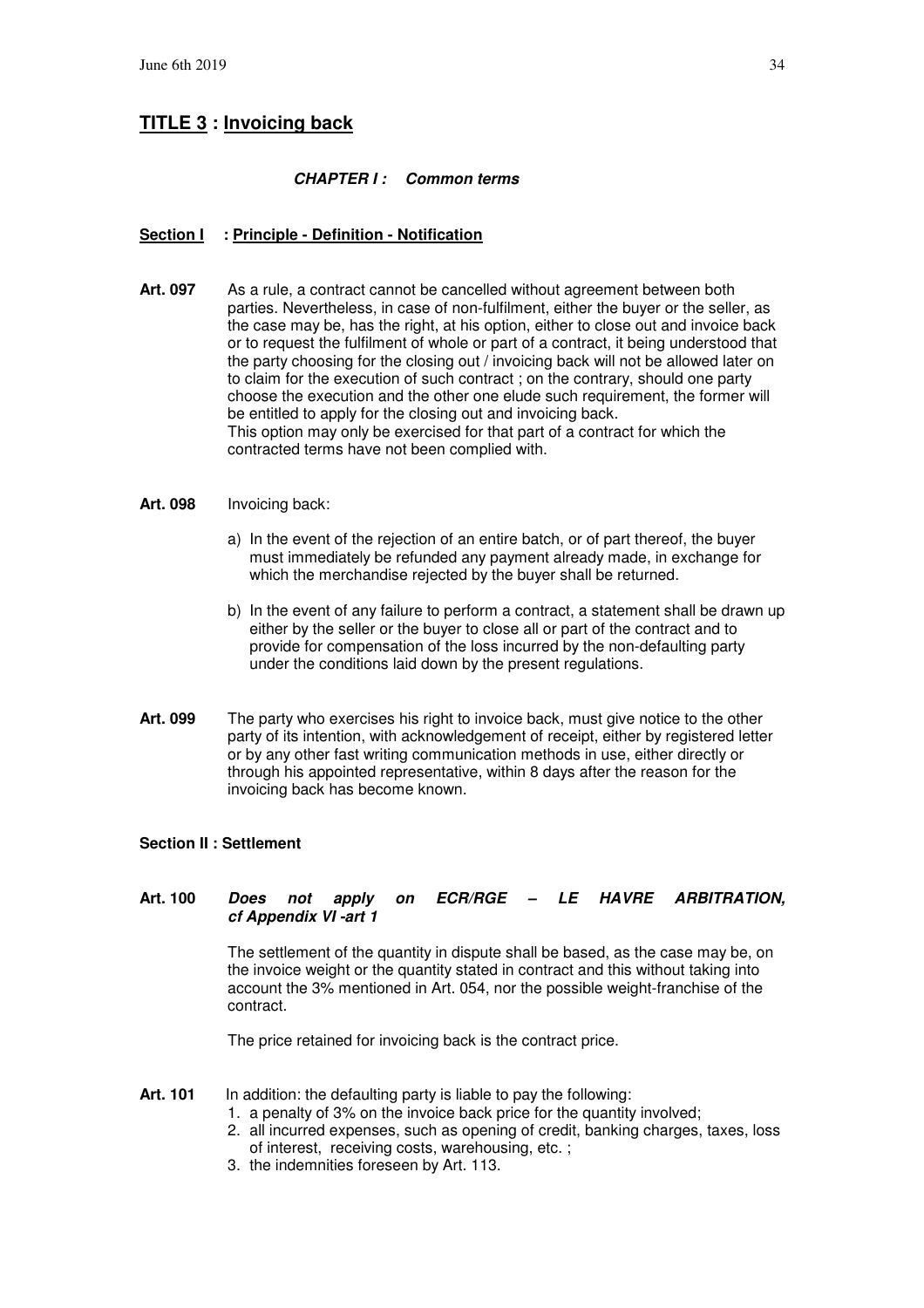#### **Art. 102 Does not apply on ECR/RGE – LE HAVRE ARBITRATION, cf Appendix VI – art 1**

Any loss caused by the defaulting party, including the price difference, shall be fixed by amicable settlement. Should the parties fail to reach an agreement, the amount of the prejudice shall be fixed by commercial arbitration, and the price difference by survey-arbitration.

#### **Art. 103 Does not apply on ECR/RGE – LE HAVRE ARBITRATION, cf Appendix VI – art 1**

In case of disagreement regarding the invoicing back price, the parties shall nominate an expert-arbitrator who will fix the price. If no agreement can be reached in the nomination of the expert, the expert shall be nominated by the Secretariat of the local Cotton Association or Arbitration Chamber. If the parties contest his conclusion, the complaining party shall bring the case to arbitration under the conditions stipulated in the contract.

**Art. 104** The debtor party must pay within 15 days of the despatch of the statement.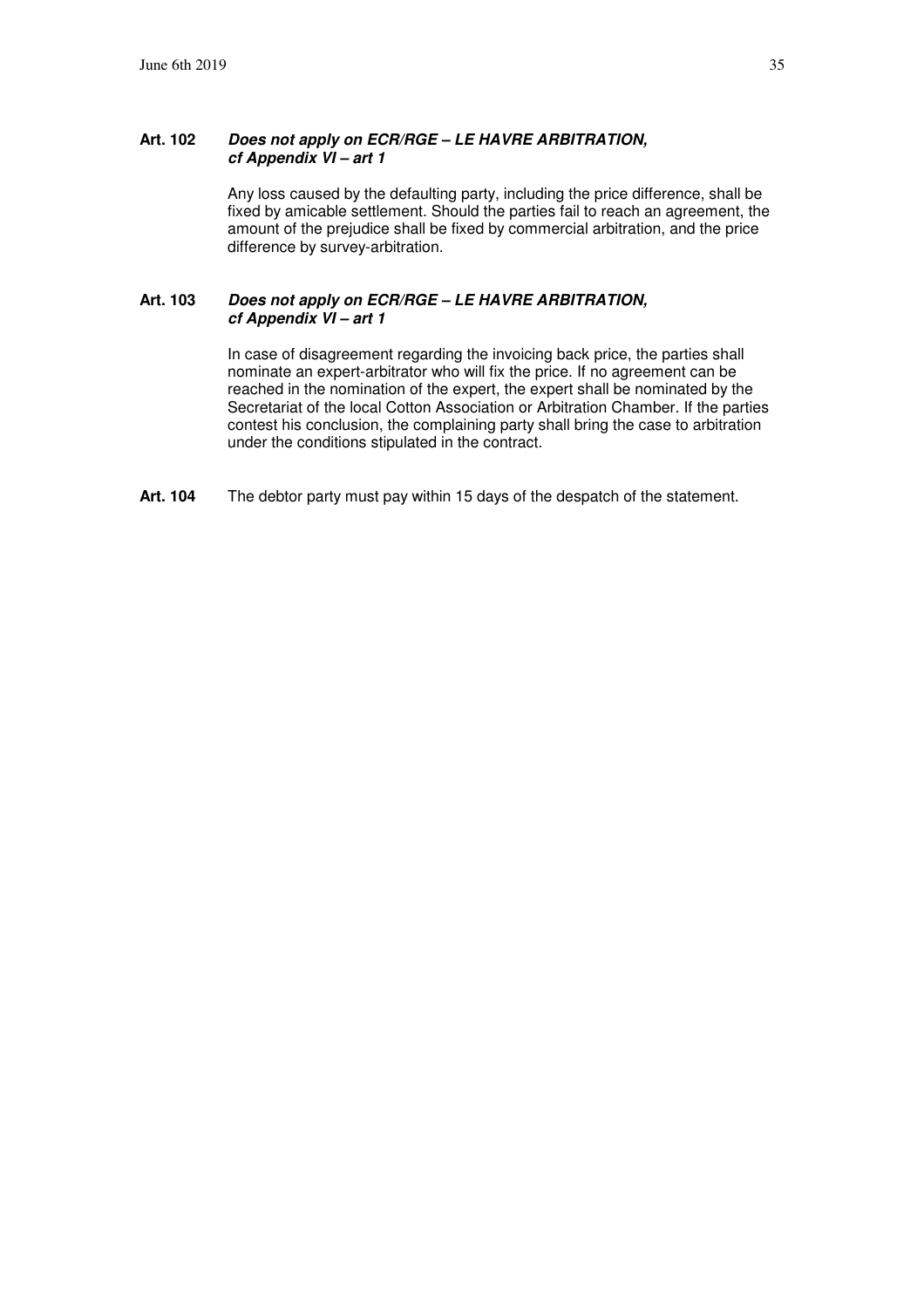#### **CHAPTER II : Principal cases of non-fulfilment**

#### **Section I** : Scope of application of the principle of direct invoicing back

**Art. 105** Principle:

The seller has two principal obligations: that of delivering and guaranteeing the cotton he sells.

The principal obligations of the buyers are: paying for and taking delivery of the contracted cotton.

The non-execution of one of these obligations gives the right to the nondefaulting party to close out and invoice back the whole or part of the said contract, with preliminary notification, unless otherwise agreed upon, in following cases :

- untimely acknowledgement of non-fulfilment (Art. 106) ;
- failure to ship or delay in shipment (Art. 107) ;
- failure of payment (Art. 108) ;
- failure of delivery or of taking delivery (Art.109) ;
- in certain cases of refusal of the delivered cotton (Art. 110) ;
- suspension of payment (Art.111).
- **Art. 106** Untimely acknowledgement of non-fulfilment: If prior to the expiration of the time agreed upon for shipment or delivery, the seller should give notice that he will not ship/deliver the cotton, or the buyer should give notice that he will not take up the cotton and/or pay for it, then the other party shall have the right to close out the contract immediately, with invoicing back, this in accordance with the provisions of Articles 100 to 104

#### **Art. 107 Failure to ship or delay in shipment:**

- A. Freight booked by the seller: the buyer has the right to close out the contract with invoicing back as stated in Art. 113:
	- 1. If the periods for shipment have not been adhered to or if already the date of the shipping documents shows a deviation from the contract terms;
	- 2. If shipping documents, not conforming to the provisions of the contract, have been presented, particularly in respect of the Bill of Lading, or if incorrect information as regards vessels, shipment, marks, number of bales, weights, etc. have been submitted; slight deviations in the marks shall, however, not be considered as a reason for closing out the contract and either party shall be entitled to show proof of his errors, if any.
- B. Freight booked by the buyer: the seller has the right to close out the contract, with invoicing back as stated in Art. 113:
	- 1. if the buyer has not chartered or booked on board of a vessel for shipment at the time specified in the contract and/or not given the necessary information to the seller to enable him to deliver the cotton to the vessel, at the latest on the day before the first day of shipment period;
	- 2. if the vessel named by the buyer does not arrive on the date agreed upon or within the prescribed period or cannot load the cotton, or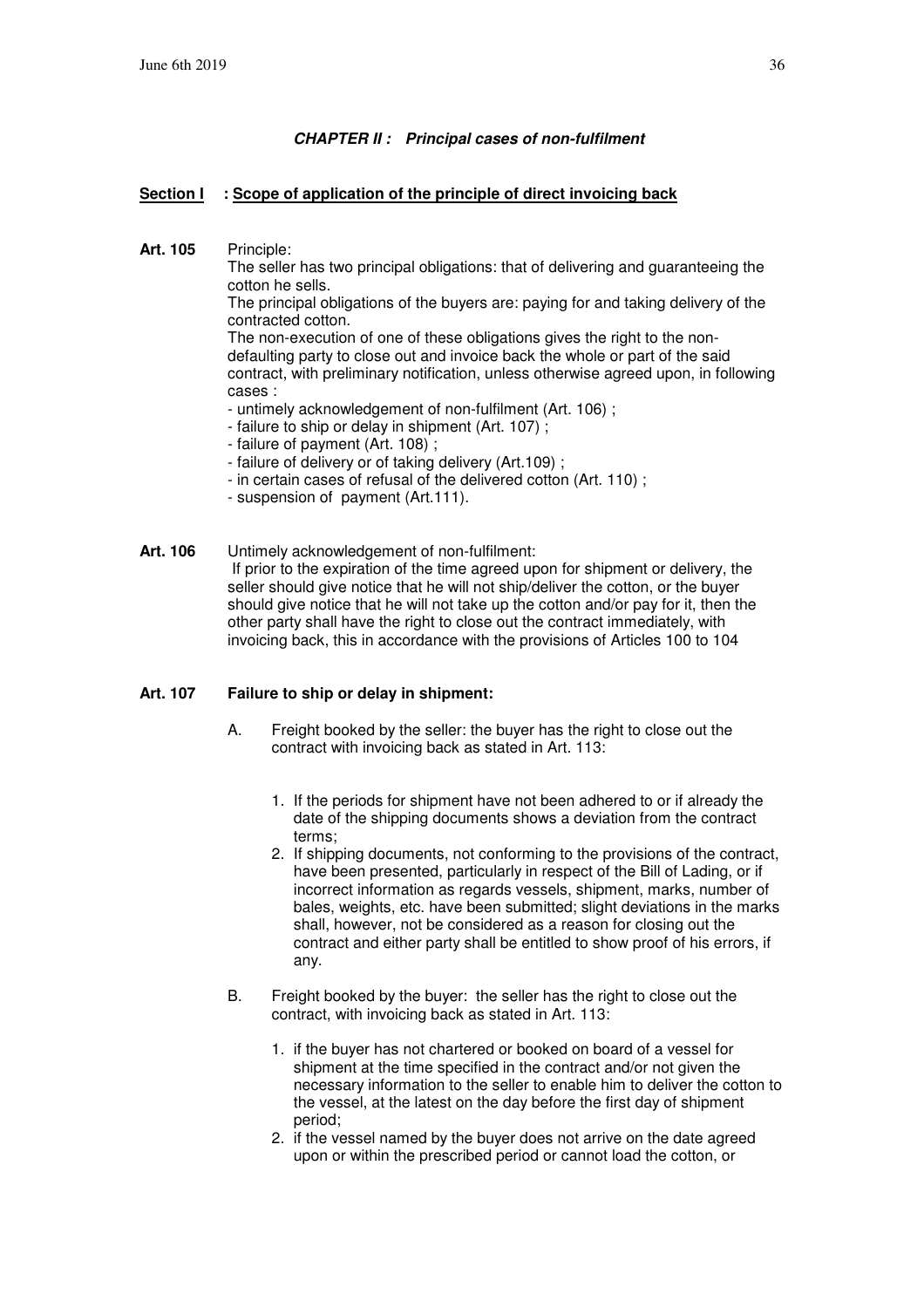3. if the buyer has concluded a freight contract, allowing the Captain to receive the cotton on other terms than those specified in the sales contract, or as fixed by the usage's in the port of shipment, causing the seller to be prejudiced.

#### **Art. 108** Failure of payment:

The seller has the right to close out the contract and after notice given to the other party, to invoice back the whole or part of it, if the buyer does not fulfil the term for payment or fails in opening the letter of credit.

**Art. 109** Failure of Delivery or to Take Delivery:

if the seller is unable to fulfil a "spot" or "delivery" contract within the specified period, or the buyer has failed to take delivery of the cotton within the specified period, the other party is entitled to close out the contract with invoicing back..

- **Art. 110** Cases of Refusal : the buyer has the right to reject any lot wholly or partly, with closing out and invoicing back, in the following cases :
	- 1. the cases provided in Art. 051-1-c;
	- 2. the delivery of factor samples, gin-motes, linters and cotton waste instead of raw cotton;
	- 3. the delivery of "reginned" and "blended" and "repacked" or "recleaned" cotton, except specified as such in the contract;
	- 4. the delivery of cotton other than the growth or area of production agreed upon; if the buyer gives evidence of justified doubts, the seller shall submit authentic proof of the growth or area of production.
- **Art. 111** Suspension of Payment:

Each party has the right to close out the contract in the case of suspension of payment, composition settlement, or bankruptcy of the other party, in accordance with the Local Law of the injured party and Case Law; in the above cases, the penalty clause provided by Art. 101-1 does not apply.

#### **<u>Section II : Scope for the principle of fulfilling the contract with possible invoicing</u> back.**

**Art. 112** Principle:

The buyer or the seller, as the case may be, has the right, by application of the provisions of Art. 097, either to ask the fulfilment of the contract, wholly or partly, or to close it out by invoicing back, if the other party does not respect its obligations, in the cases and as per the provisions stated hereafter.

Summons is to be made by registered letter, with acknowledgement of receipt, or by any other fast writing communication methods in use, either directly or through the by the sellers' appointed representative.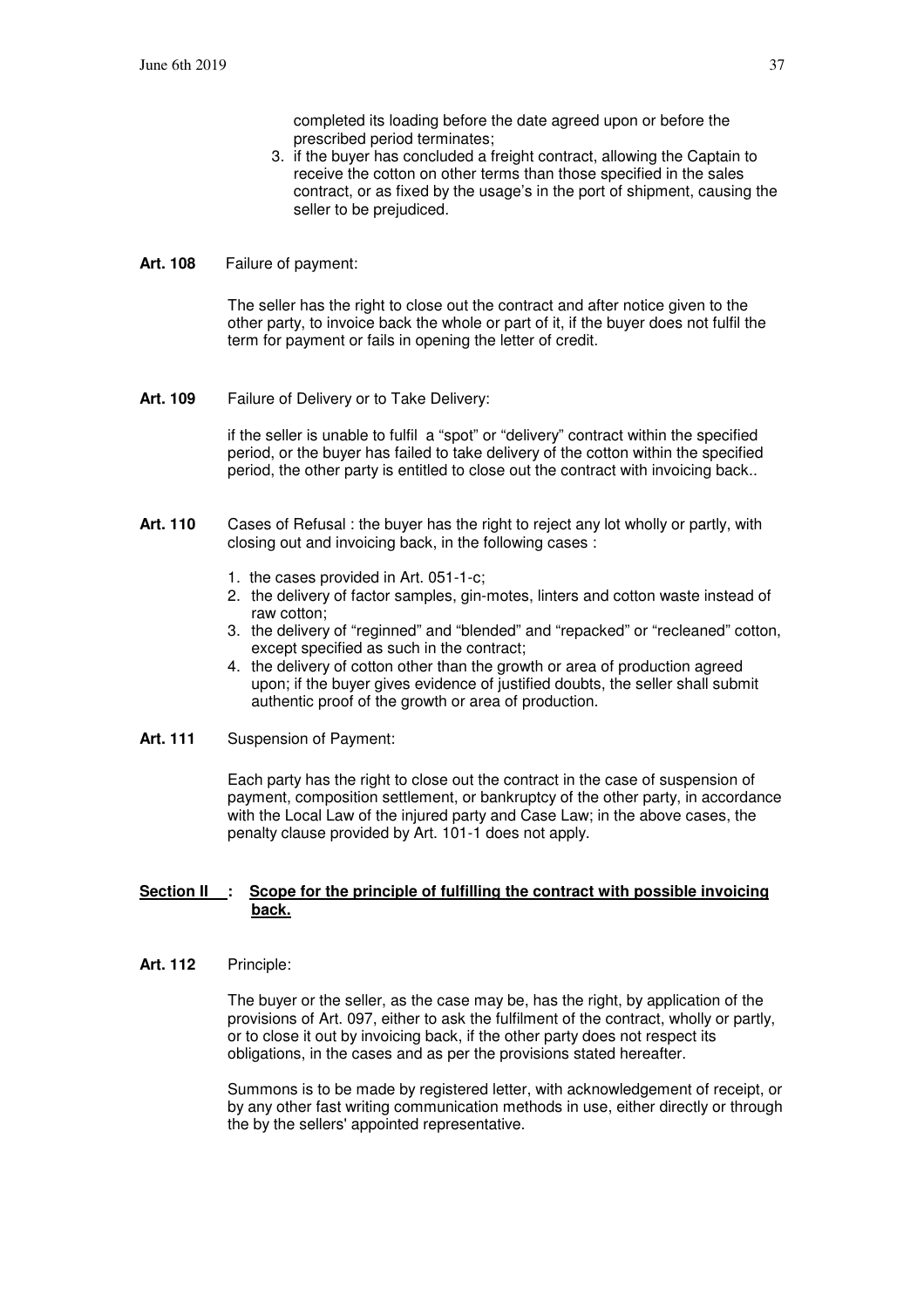#### **Art. 113** Failure to ship or delay in shipment:

A. Freight booked by the seller:

If, 8 days after the shipment period has expired, the seller is not in a position to supply the buyer with the information as required by Art. 072, the buyer has the right to summon the seller to produce this information.

- 1. If the seller complies within 8 days by giving a firm undertaking to ship not later than 15 days from the despatch of the summons, the buyer is entitled, on account of this delay, to an indemnity of 0,5% of the contract price on the quantity involved.
- 2. If the seller does not comply within 8 days from the date of despatch of the summons or, if although replying, he does not give a firm undertaking to ship within 15 days from the date of despatch of the summons, or fails to ship within these 15 days, the buyer has the right, after notification, to invoice back the whole or part of the contract involved.
- B. Freight booked by the buyer:
	- 1. Default of the buyer: if, in the 3 cases provided in Art. 107-B, the seller decides to pursue fulfilment of the contract, he must summon the buyer to fulfil his obligations. If the buyer complies within 8 days, making it possible for the cotton to be loaded within 15 days from the date of despatch of the summons, the seller is entitled, as an indemnity for the delay, to 0,5% of the contract price on the quantity involved ; in the meantime, any risks which the cotton may run are for buyers' account.

If the buyer does not comply within 8 days after despatch of the summons, or if, although replying, he does not make it possible for the seller to load the cotton within 15 days after the despatch of the summons, or does not fulfil his engagement, the seller has the right, after notification, to invoice back the whole or part of the contract involved.

- 2. Default of the seller: when the vessel named by the buyer has arrived on the date agreed upon or within the prescribed period, and the seller has not delivered the cotton to the vessel in time to be loaded:
	- if the cotton is delivered too late to the quay where the vessel berthed, in which case the seller is liable for all risks and expenses incurred by the cotton ;
	- or if the seller does not deliver the cotton at all.

it is up to the seller, in either case, to notify the buyer at once, either direct or through his representative.

Whether such notice is given or not, the buyer must summon the seller to fulfil his obligations, by proposing another date or period and another vessel, the seller having to pay an indemnity amounting to 0,5% of the contract price on the quantity involved, for each period of 15 days after the sailing date of the vessel named in the first instance. Moreover, the seller must refund the amount of the dead freight the buyer may have to pay for the first named vessel.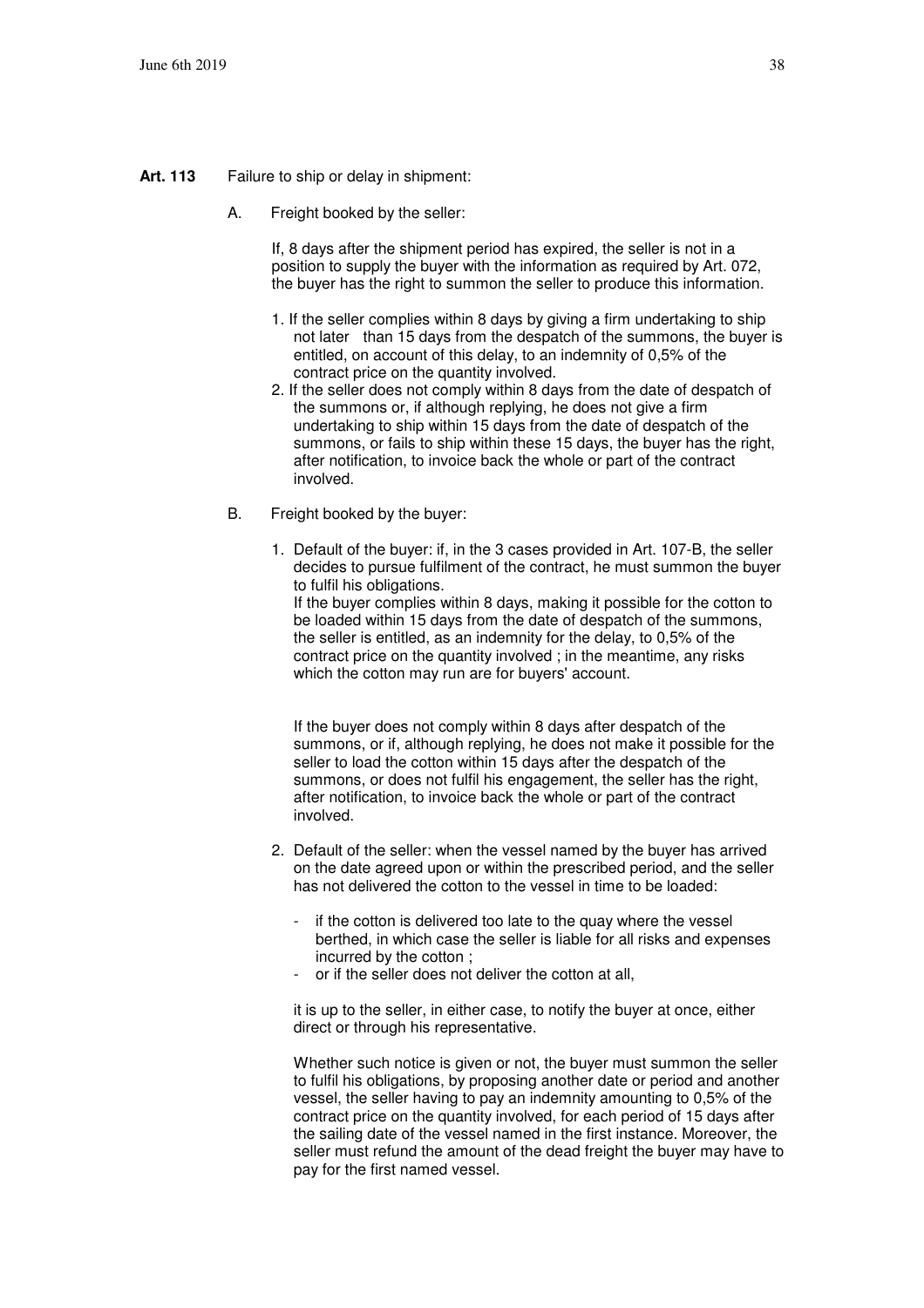If the seller does not reply within 8 days after the date of despatch of this summons, or if, although replying, he does not give a firm undertaking to deliver the cotton, or does not fulfil his engagement to deliver, the buyer has the right, after notification, to invoice back the whole or part of the contract involved.

#### **Art. 114** Failure of payment:

A. Payment by letter of credit:

If the buyer fails to open his credit as in Art. 027 or in the period provided in the contract, the seller must summon the buyer to open the credit within 8 days after receipt of such demand. When this opening has not been effected, the seller has the right, after notification, to invoice back the whole or part of the contract involved.

B. Payment against documents:

If the buyer fails to take up the documents within 8 days after the time-limit mentioned in Art. 028 (§ 1 or 2 according to the case), the seller must summon the buyer to effect payment immediately and without delay ; if this payment has not been effected within 8 days after the day of despatch of the summons, the seller has the right, after notification, to invoice back the whole or part of the contract involved.

- **Art. 115** Delay or Failure of delivery or to take delivery for spot or delivery contract
	- A. Default on the part of the seller:

If on the last day of the period mentioned in the contract, the buyer has not been asked to take delivery, he must summon the seller to deliver immediately.

On the first day after receiving this summons, the seller must take arrangements to place the buyer in a position to take delivery within 3 days following the receipt of the summons.

If no possibility to take delivery has been given to the buyer within the prescribed period, he has the right to notify the seller that he decided to immediately invoice back the whole or part of the contract involved.

B. Default on the part of the buyer: If the buyer does not comply with the seller's request to take delivery or informs the seller that he is unable to take delivery, the seller shall, within 2 days of his request, summon the buyer to take delivery within 3 days following receipt of the summons. Failing any action by the buyer at the end of this period, the seller has the right, as from the next day, to notify the buyer that he decided to immediately invoice back the whole or part of the contract involved.

#### **Art. 116** Origin of the cotton:

In case of anomaly related to the origin of the cotton, the buyer must summon the seller to furnish him in due time the cotton from the origin or area of production previously agreed upon. Should the seller not reply within 8 days after the day of despatch of this summons or, even replying, should not commit himself to deliver the cotton, or should not honour his commitment to deliver, the buyer is entitled, after notification, to close out and invoice back the whole or part of the contract involved.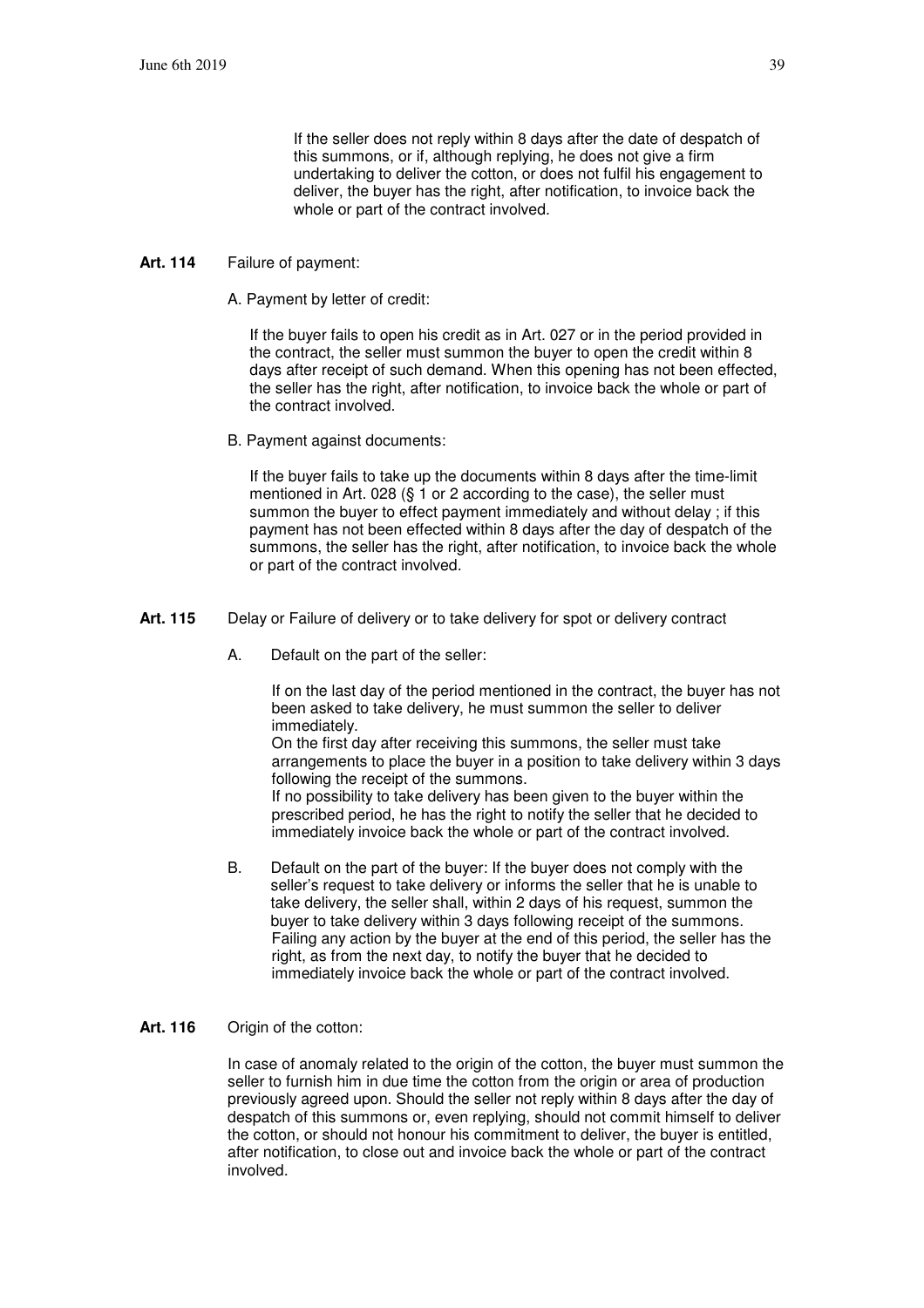#### **Section III : Cases of Force Majeure**

#### **Art. 117** Principle:

The non-fulfilment, total or partial, or the delayed fulfilment of the whole or part of a contract, can only be justified through force majeure as understood and interpreted by the national law and Case Law of the buyers' country.

#### **Art. 118 Does not apply on ECR/RGE – LE HAVRE ARBITRATION, cf Appendix VI – art 2**

In the event of force majeure, strikes, lock-out, preventing the total or partial fulfilment of a contract within the provided period, the party who cannot honour his obligations must immediately advise the other party, and produce proof that the cause of emergency has arisen after the contract date and before expiry of the provided period, it being remembered that force majeure does not discharge the parties if the cause of emergency arose when one or the other party is summoned to fulfil his obligations.

The period during which the contract was to be carried out is then extended:

- 1. by 5 days after cessation of the emergency, for delivery or taking delivery ("spot" and "delivery" contracts) ;
- 2. by 15 days after cessation of the emergency for shipment (contracts for shipment),

but only up to a maximum of 2 months from the last date on which the contract was to be fulfilled, any additional delay being considered as a case of continuing force majeure

(see Art. 119). In these cases, the carrying charges are applied to the cotton.

#### **Art. 119 Does not apply on ECR/RGE – LE HAVRE ARBITRATION, cf Appendix VI – art 2**

In the event of continuing force majeure, war, embargo, or for any other reason by Act of God preventing the normal fulfilment of the whole or part of a contract, the loyal party has the right, within 8 days from the date of receipt of the notification of this circumstance, to close out the contract, totally or partially, with invoicing back. Should the parties be unable to communicate with each other, then the contracts shall automatically be liquidated on the day following the breakdown of telegraphic/fax/computer communications, on the basis of the last known quotations. In such cases, the penalty clause provided in Art. 101-1 does not apply.

#### **Section IV : Other cases**

**Art. 120** In cases not provided in the present chapter II and which constitute a serious failure in the execution of the contractual obligations, the closing out of the contract or part of the contract can be asked through commercial arbitration. The Arbitral Court shall decide if the alleged in execution justifies a closing out of the contract or part of it with invoicing back.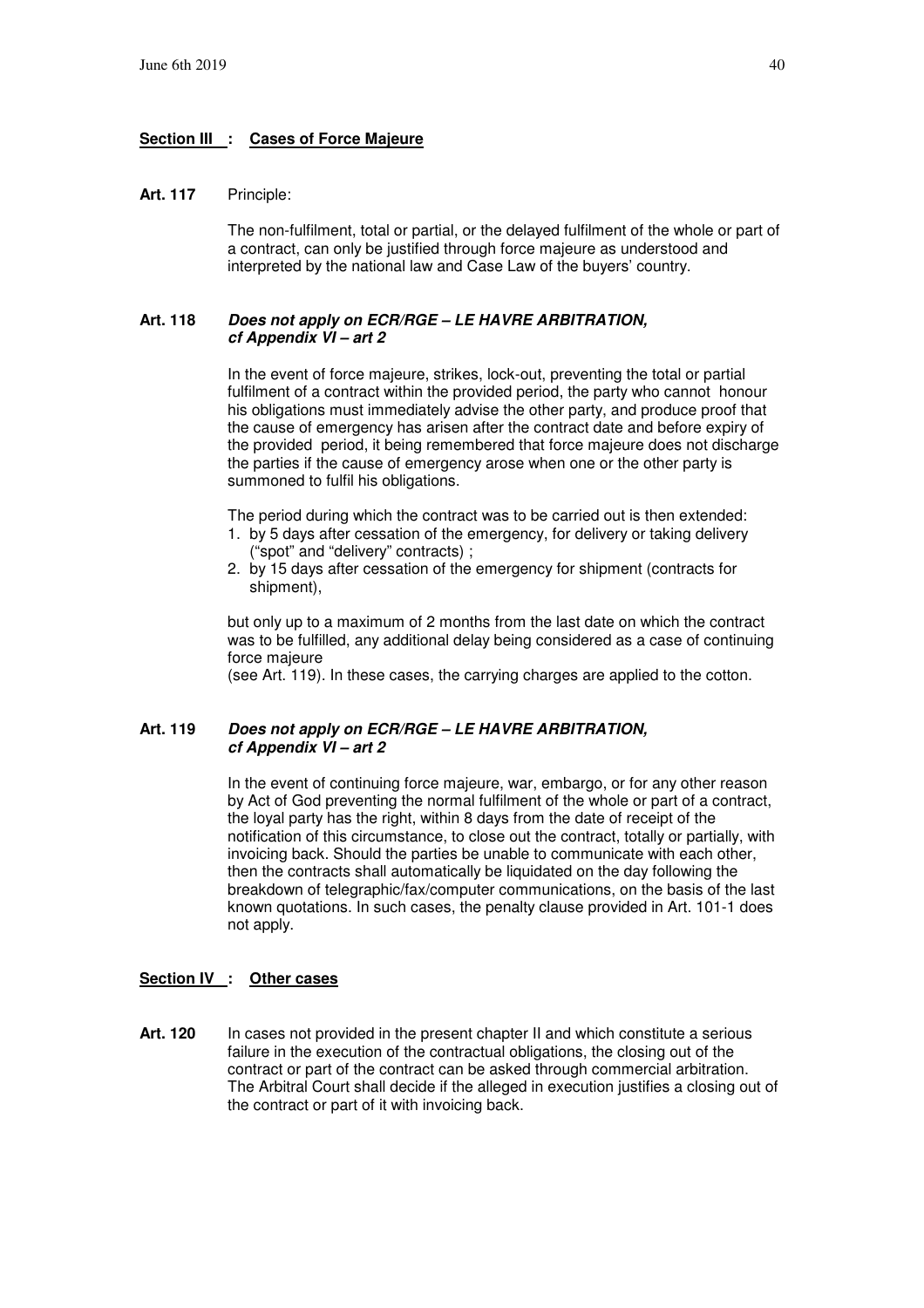#### **CHAPTER III : Failure to make use of the right to invoice back and/or to conduct fulfilment of the contract**

- **Art. 121** If the party entitled to invoice back and/or to conduct fulfilment of a contract, totally or partly, such as provided in TITLE III (Art. 097 to 120) fails or delays to make use of this right, the whole or part of the contract is considered as terminated in its full right without price difference or indemnity. The right to invoice back expires 90 days after the grounds for counter-invoicing have been established.
- Art. 122 The contract shall not be considered as terminated:
	- a) if the performance offered has been explicitly or tacitly accepted as fulfilment of the contract (f.i. : the buyer who accepts, without protest, a shipping date after the period of shipment mentioned in the contract; the seller who accepts, without protest, a delayed payment)
	- b) or if the parties decide amicably and by mutual agreement as to how the contract shall be fulfilled, on other bases than those provided in the present European Cotton Rules.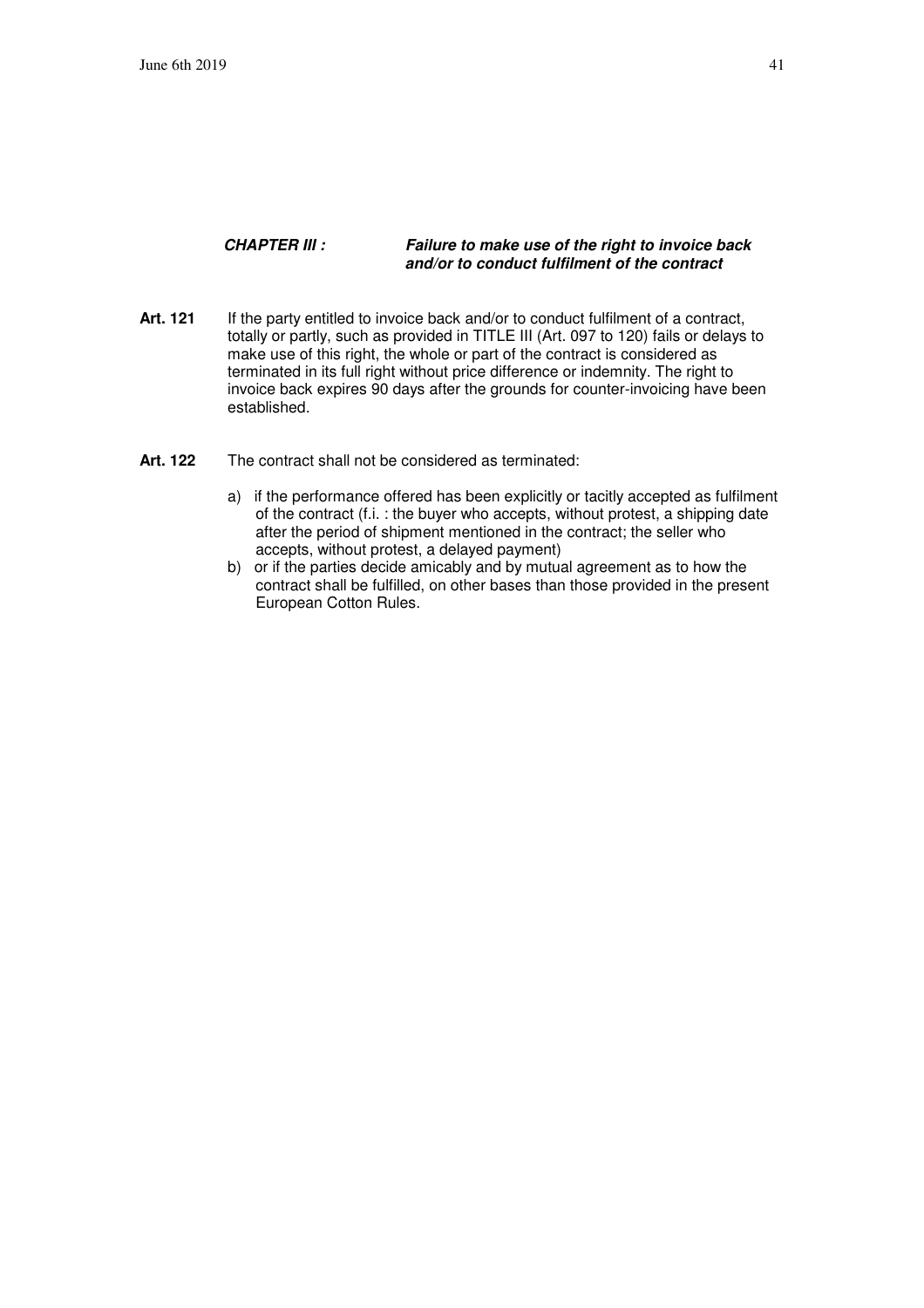#### **Appendix I : Brokers - Agents - Commissions**

- **Art. 1** When Raw Cotton purchases/sale operations shall be concluded with the mediation of a broker/agent member of an European cotton association, he will be entitled to receive a commission on the invoice amount. Such commission, based on a mutual agreement, will be paid by the seller.
- Art. 2 The right to receive the commission arises at the moment when the business is accepted by the contracting parties and therefore is to be paid by the seller even when, if later on, by mutual agreement between buyer and seller, for other circumstances, the transaction does not materialise. In such cases the amount of the commission is to be included in the corresponding liquidation.
- **Art. 3** The broker and/or agent is to survey the correct development of the transaction, so that all matters involved be in agreement with these Rules and therefore, should a dispute arise, will be compelled to furnish to Arbitrators, either in first arbitration or in appeal, all the particulars and other information that may be requested from him in his capacity as attester in the contract submitted to arbitration.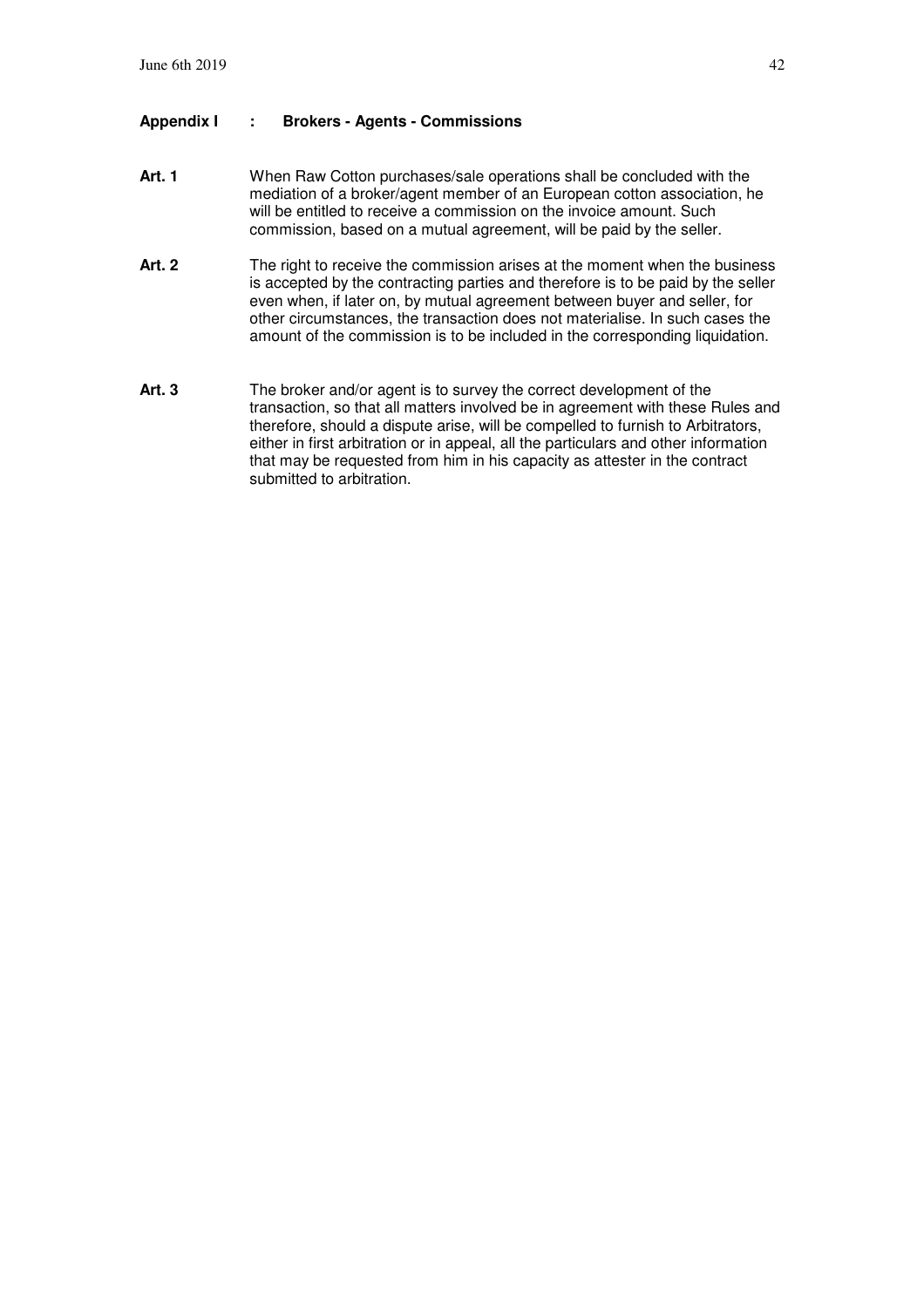#### **Appendix II : American Cotton Shippers Association Special Rules (amended to may 1995)**

#### **Art. 1**

The shipment of foreign cotton against any contract specifying U.S. growth is hereby declared to be a fraudulent practice and a violation of the rules of the Federated Associations.

#### **Art. 2**

The shipment of reginned, blended or recleaned cotton which reginning, blending or recleaning shall have taken place after its original baling, unless specified and described as such in the contract, is hereby declared to be a fraudulent practice and a violation of the rules of this Association.

#### **Art. 3**

The shipment of raingrown cotton against a contract for irrigated cotton or of irrigated cotton against a contract for raingrown, except by mutual consent, is hereby declared to be an unfair trade practice and a violation of the rules of the Federated Members.

Cotton should be described by specific territories of growth, as used herein and where the terms "raingrown" or "irrigated" are used without more detail growth specifications, the first shall be interpreted to mean all cotton of U.S. growth other than that grown in California, Arizona, New -Mexico (excepting cotton grown in Lea Country, New Mexico), and the Pecos and El Paso Valleys of Texas, which shall be regarded as irrigated. Where cotton is sold on type, actuals or description, when no growth is specified in the contract, it shall be understood that USA growth is required. Where USA growth is specified in the contract, any cotton grown in the United States of America, except reginned cotton, may be shipped.

Nothing herein shall be interpreted to preclude more detailed stipulations between the buyer and seller as to territories of growth. Any deviation from such stipulation, except by mutual consent, is an unfair trade practice and a violation of the rules of the Federated Associations.

#### **Art. 4**

Where cotton is sold on Government Class or Green Card Class, the adulteration or misrepresentation of the official USDA class in the form of green cards, computer printouts or tag lists is hereby declared to be a fraudulent practice and a violation of the Special Rules of this Association.

#### **Art. 5**

The removal of any bale tag indicating origin or growth, the failure to replace any such tag on recovered bales and the failure to report to the Secretary a request to remove tags or otherwise to obscure origin or growth shall constitute unfair trade practices and violate the rules of the Federated Associations. This shall not apply to metal band tags removed in the compressing process nor to mill tags.

#### **Art. 6**

A buyer may request of the seller, within 90 days of the last day of unloading, evidence that cotton shipped him in satisfaction of their contract is not in violation of Rules 1, 2, 3, 4, and/or 5 of the Special Rules. This request should be sent to the seller by mail and a copy may be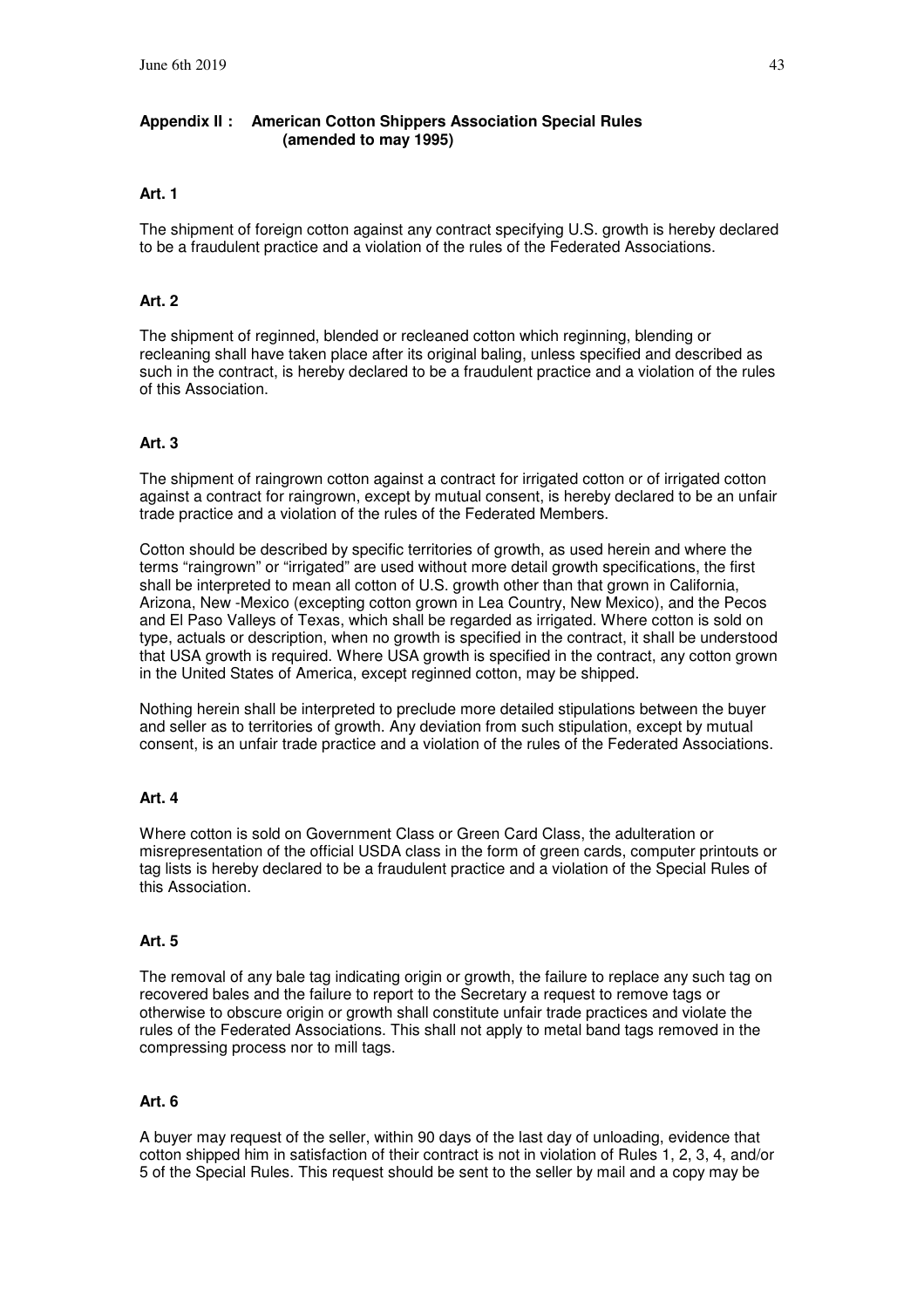forwarded to the Administrative Office of this Association in Memphis. If the buyer is not satisfied with the evidence submitted or if the seller does not respond within 30 days, the buyer may then lodge a formal complaint with the Fair Practices Committee of the Association by forwarding, in writing, to the Administrative Office of the ACSA, factual information pertinent to a review of the complaint together with reasonable and prima facie evidence in support of the buyer's claim that a violation has occurred, with copy to the seller.

The Fair Practices Committee, after determining that the complaint is properly before the Committee, shall then request in writing of the seller evidence that the cotton was not shipped in violation of Rules 1, 2, 3, 4, and/or 5. If the seller fails to respond in writing to this request within 30 days or within the time specified in an extension of time, such extension to be approved by majority of the Committee voting, then the Committee will proceed to judge the complaint on the evidence at hand and that which it may choose to secure from other sources.

If the Committee finds for the buyer, he shall be awarded a penalty of four cents (4 cents) per pound for any violation determined by the Committee to be intentional, in addition to any other rights he may give or damages he may recover under arbitration and appeal procedures otherwise provided for in the applicable rules and contract terms. In any case in which the Committee determines that the violation was not wilful and intentional, it may reduce the penalty.

The Secretary of the ACSA shall promptly notify the buyer and the seller of the Committee's decision and awards, if any.

#### **Art. 7**

In the Fair Practices Committee finds a member of the Federated Associations guilty of a violation of any of the Special Rules, and the member does not comply within 30 days with the finding and penalty invoked by the Fair Practices Committee, then the Committee shall report the same to the Federated Association or Federated Association(s) whose member is involved, together with a copy of the Committee's complete file on the complaint for handling in accordance with its By-Laws and Rules.

If the Federated Association suspends or expels its member as a result of the violation and/or failure to comply with the findings of the Fair Practices Committee, the American Cotton Shippers Association shall announce this suspension or expulsion to the party or parties filing the complaint as well as to all recognised domestic and foreign cotton associations.

#### **Art. 8**

A member shall be fully responsible for any violation of these Special Rules by any subsidiary, affiliated, financed or controlled shipper; or by any broker, agency or intermediary of any kind acting for or at the request of such member or financed by such member.

#### **Art. 9**

The seller shall, upon request of the buyer, furnish to the buyer adequate proof that the cotton shipped was of the contract origin or growth specified or was not reginned or foreign cotton, or where applicable, the government class represented was genuine. The seller may present his evidence to the proper Federated Association or recognised Cotton Exchange, at his option, and the certificate of such Association or Exchange that it has examined such proof and regards it as sufficient shall constitute such adequate proof.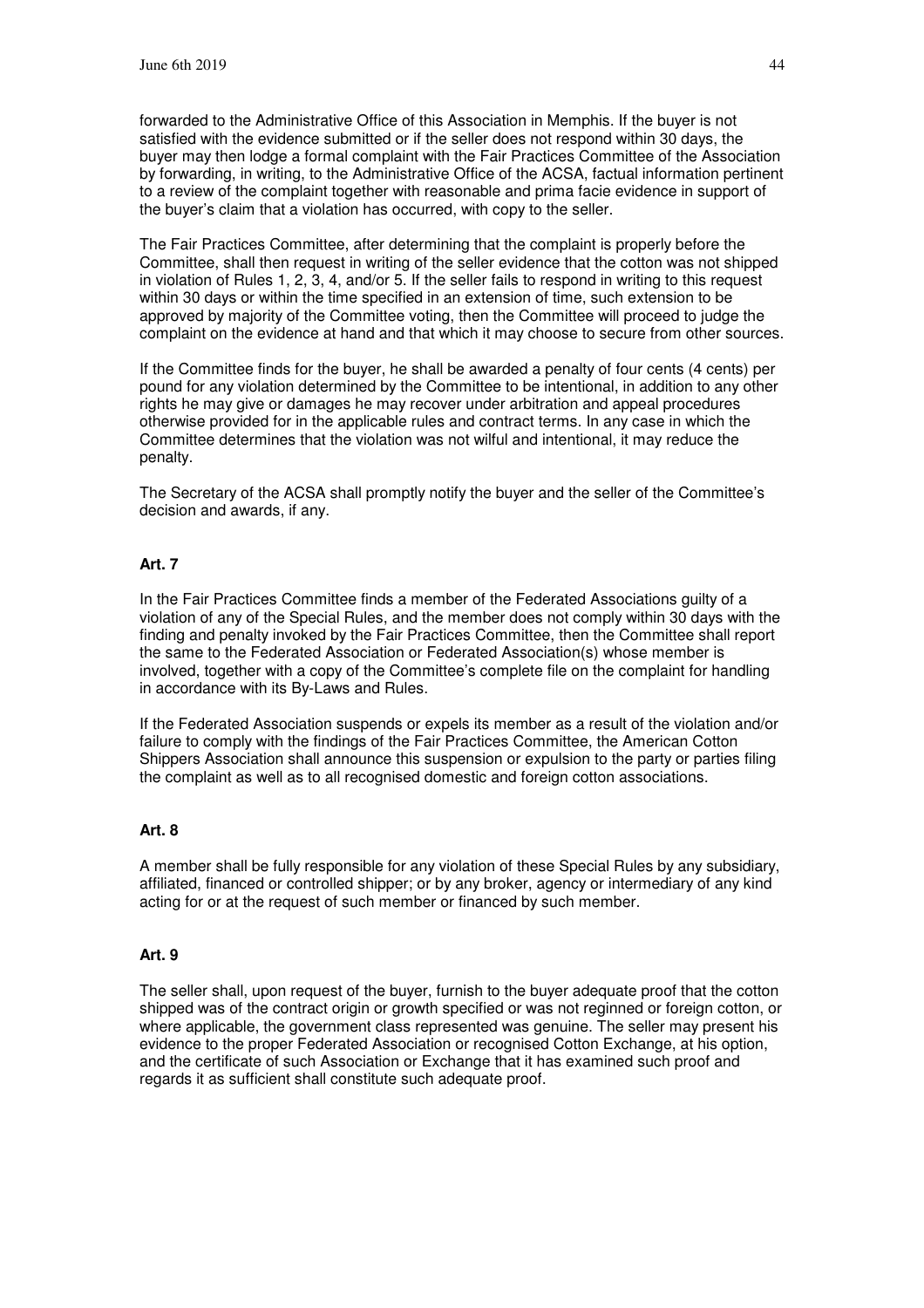#### **Art. 10**

Refusal or failure of a seller to pay any final arbitration award rendered by the arbitral body having jurisdiction within 90 days from the date of the award shall constitute a violation of the Rules of this Association.

Complaint by the buyer of a refusal or failure to pay must be made to the Administrative Office of this Association in Memphis in writing with supporting documents attached within five (5) months of the date of the arbitration award. Complaints received after the expiration of this time limit will not be recognised by this Association.

Upon request, the seller shall furnish the Fair Practices Committee in writing evidence that this refusal or failure to pay is not wilful. If the seller fails to respond in writing to this request within 30 days or within the time specified in an extension of time, such extension to be approved by the majority of the Committee voting, then the Committee will proceed to judge the complaint on the evidence at hand and that which it may choose to secure from other sources. If the Committee, upon examination of such evidence, or in the absence of evidence, submitted by the seller, finds that such refusal or failure to pay is wilful, the buyer shall be awarded an additional penalty of 10% of the amount of the arbitration award plus interest on the original award at the average prime rate of the five major New York Banks. The following official interpretation of Rule 10 was adopted by the Board of Directors on January 26, 1967:

"The American Cotton Shippers Association and its Federated Associations are firmly committed to the policy of arbitration of commercial disputes, particularly those involving the quality of cotton shipped upon contracts. The Federated Associations have regarded the wilful failure or refusal of an individual member concerned to pay a final arbitration award as grounds for suspension or expulsion from membership. Our Special Rule 10 was adopted in 1963 in order to make costly any delay or failure to pay promptly and to compensate the buyer for unwarranted delay".

"To qualify for such enforcement the award must be a final award rendered by a recognised arbitral body having jurisdiction and rendered in strict accordance with the rules and the essential terms of an agreement to arbitrate in effect at the time the agreement is made. The Association will not recognise the authority of any arbitral body to change the applicable rules post facto or after the contract has been entered into, without the express assent of all parties thereto".

"The Association will not countenance refusal to recognise an arbitration award on purely technical grounds, but where there is a bona fide dispute as to compliance with the specified rules regarding application for arbitration, selection of arbitrators, the drawing and care of samples, or as to the observance of jurisdictional time limits for such actions and for the arbitration itself, the validity of the arbitration award must properly be left to the courts".

#### **Art. 11**

It shall be a violation of the Rules of the Federated Associations for any member to sign or cause to be signed, a Letter of Indemnity to ocean carriers in exchange for a clean bill of lading.

#### **Art. 12**

The Special Rules will apply to any growth of cotton handled by ACSA members as specified in their sales contract.

The Special Rules will not apply with respect to year of growth.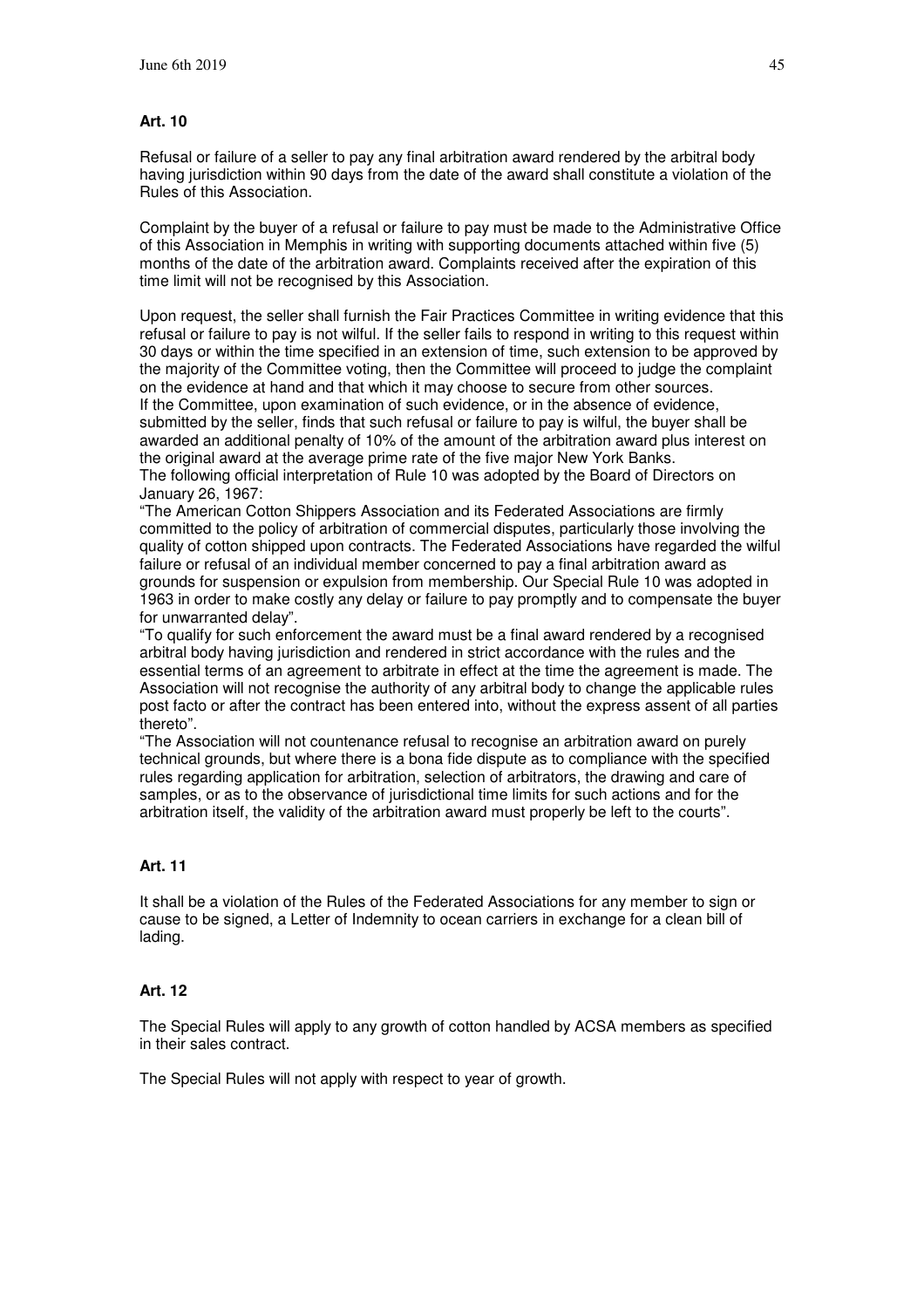#### **Art. 13**

Where a certificate of micronaire and/or pressley designates an independent laboratory as the source of testing any misrepresentation shall be deemed to be a violation of these Special Rules and the Rules of the Federated Associations.

#### **Art. 14**

The shipment of gin motes, cleaned gin motes or recleaned gin motes, unless otherwise described as such in the contract, is hereby declared to be a fraudulent practice and a violation of the rules of this Association. The Fair Practices Committee shall award a penalty of 15% of the stated contract value which shall be payable to the buyer, notwithstanding other damages awarded through arbitration procedures and/or litigation.

#### **Art. 15**

Deliberate submission of false samples for approval shall be a fraudulent practice and a violation of the Special Rules of this Association.

#### **Art. 16**

The Fair Practices Committee shall consider a formal complaint alleging a violation of ACSA Special Rules, render an opinion on whether such rules have been violated and forward such opinion and recommendations to the appropriate Federated Association as provided in Rule 7, even if a settlement is reached by the parties or the complaint is withdrawn while the matter is properly before the Committee.

#### **Art. 17**

Should a complaint be submitted against a Member, and in the Committee's review it is determined that the Special Rules may have been violated, the Member subject to the complaint is required to provide the Committee with any information requested that is related to the transaction and its application to a possible violation of these Rules, and should the Member fail to comply with the Committee's request the Committee is authorized to recommend to the Member's Federated Association that the Member be expelled.

#### **Art. 18**

Membership in the American Cotton Shippers Association requires that Members honour their contractual obligations to purchase or sell cotton.

Should the Committee's review of a complaint submitted, by an ACSA or non-ACSA Member, against an ACSA Member find that the contract default is wilful, the Committee may recommend to the Member's Federated Association that the Member be expelled. This Rule shall not apply should the matter proceed to arbitration or litigation or be resolved amicably by the parties.

The following legal procedures shall be employed by the Rules, By-Laws & Fair Practices Committee in determinations in all matters involving the application of these Rules:

- 1. Timely notice of the alleged rule violation through the receipt of a written complaint fully detailing the charges.
- 2. Sufficient notice of all procedural steps including a reasonable time to answer the complaint and filing of appropriate written motions preliminary to a formal hearing.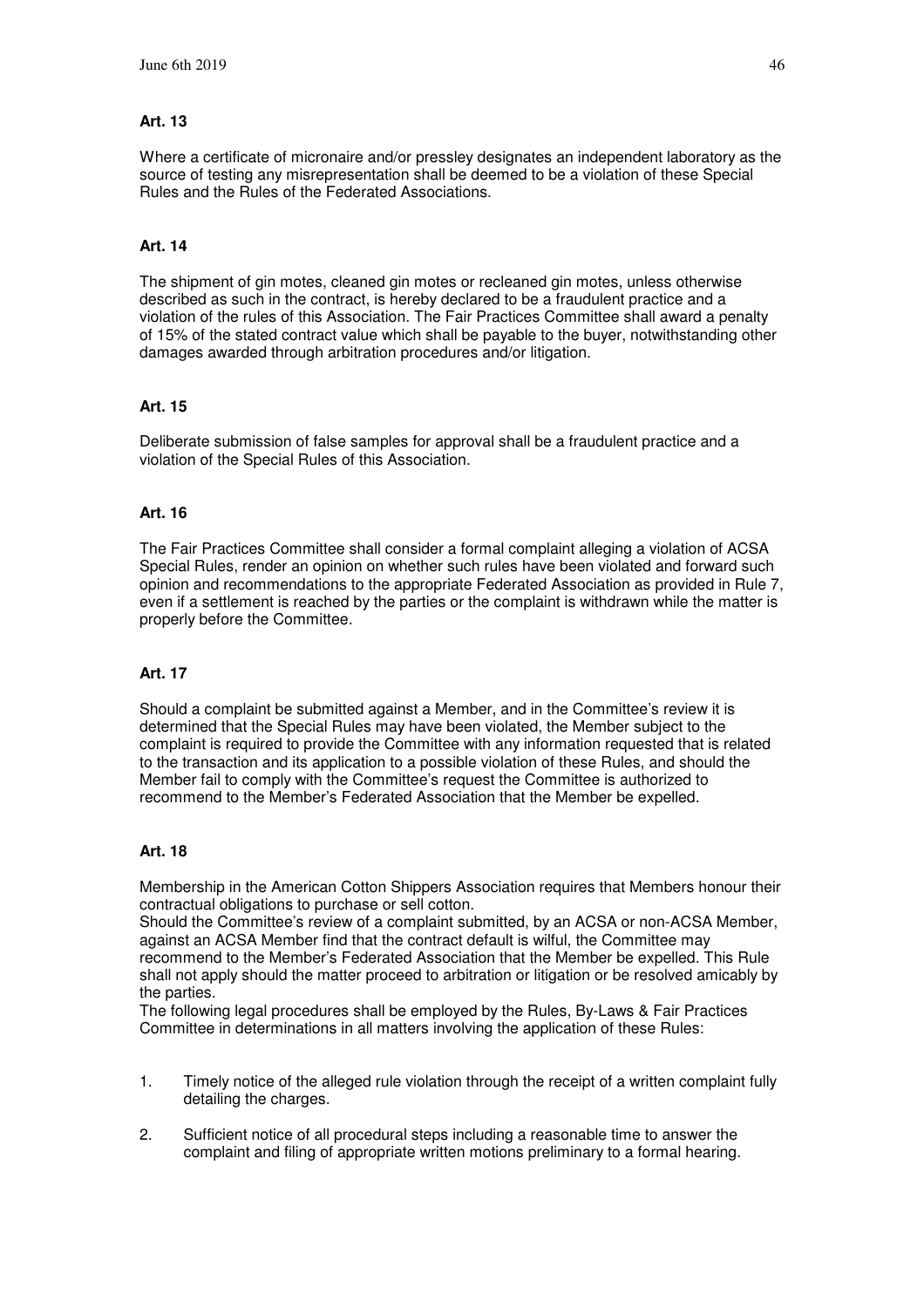- 3. The right of access to all evidence to be considered by the Committee.
- 4. If requested, a hearing be set for date convenient to the member and his counsel.
- 5. The right to cross-examine all witnesses.
- 6. The right and opportunity to present a defence to or refute the allegations.
- 7. The hearing shall be before an unbiased tribunal.
- 8. A written or recorded transcript of the hearing shall be made.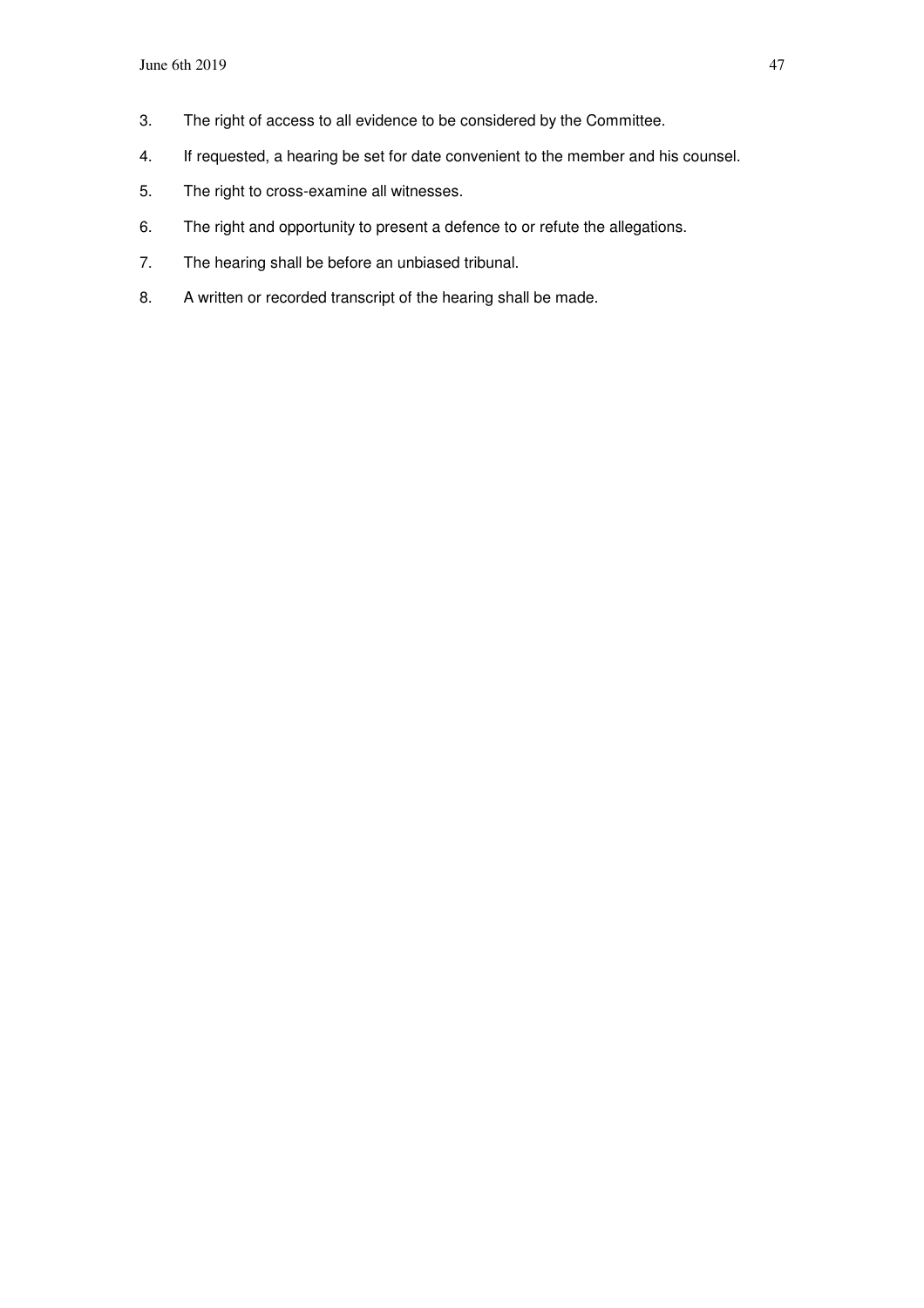#### **Appendix III : Special Container Rules For U.S. Cotton Shipped From U.S. Ports**

#### **SECTION A : DEFINITIONS**

In this agreement, unless there be something in the context inconsistent therewith, the following expressions shall have the following meanings :

- 1. "Container yard" or "CY" mean a location where containers may be parked, picked-up or delivered full or empty. A container yard may further be a place of loading/stuffing by a shipper or unloading/de-vanning by a receiver of cargo, and/or where water carrier accepts custody and control of cargo at origin.
- 2. "Container freight station" or "CFS" mean a location where the water carrier and/or its agent is loading or unloading containers under their control.
- 3. "House to", "container yard to", or "door to" mean shipper-controlled loading at a location determined by the shipper. All costs beyond point of loading, as well as the cost of providing containers, at House/CY/Door are for the account of the party responsible for freight booking.
- 4. "Pier to" or "container freight station to" mean carrier-controlled loading where the cargo is delivered to the carrier at a pier or container freight station.
- 5. "To house" or "to container yard" or "to door" mean deliver to consignee's location (warehouse or mill) upon arrival at port of destination.
- 6. "To pier" or "to container freight station" mean carrier will de-van container at pier at port of destination or at a container freight station.
- 7. "Mini-bridge" means cargo carried by rail or substitute transportation from U.S. port area to another U.S. port area for onward transportation in containers on water. Intermodal bill of lading is issued by the water carrier at originating port covering transport to the overseas destination.
- 8. "Micro-bridge" means cargo moving directly from interior point by rail or substitute transportation (either in containers or other equipment) to port for onward transportation in containers on water. Intermodal bill of lading is issued by the water carrier at interior loading point covering transport to the overseas destination.
- 9. "Land-bridge" means cargo arriving by water carrier, and moving from one coast to another via rail for onward transportation on water.
- 10. "Free-carrier named point", "interior point intermodal" or "IPI" mean the seller fulfils his responsibility when he delivers the cargo into the custody of the water carrier at the named point. If no precise point can be mentioned at the time of contract of sale, the parties should refer to the place or range where the water carrier should take the cargo into his charge.
- 11. "Shippers load and count" means the shipper assumes responsibility for the contents of the container (CY loading).
- 12. "Inter-modal bill of lading" or "combined transport document" mean a negotiable document issued by a water carrier after receipt of container or cotton on board a rail carrier other transport equipment.
- 13. "Bunker adjustment factor" or "BAF", "fuel adjustment factor" or "FAF" mean a charge added to the base freight rate to cover extraordinary increases in fuel costs which are beyond the control of the carrier.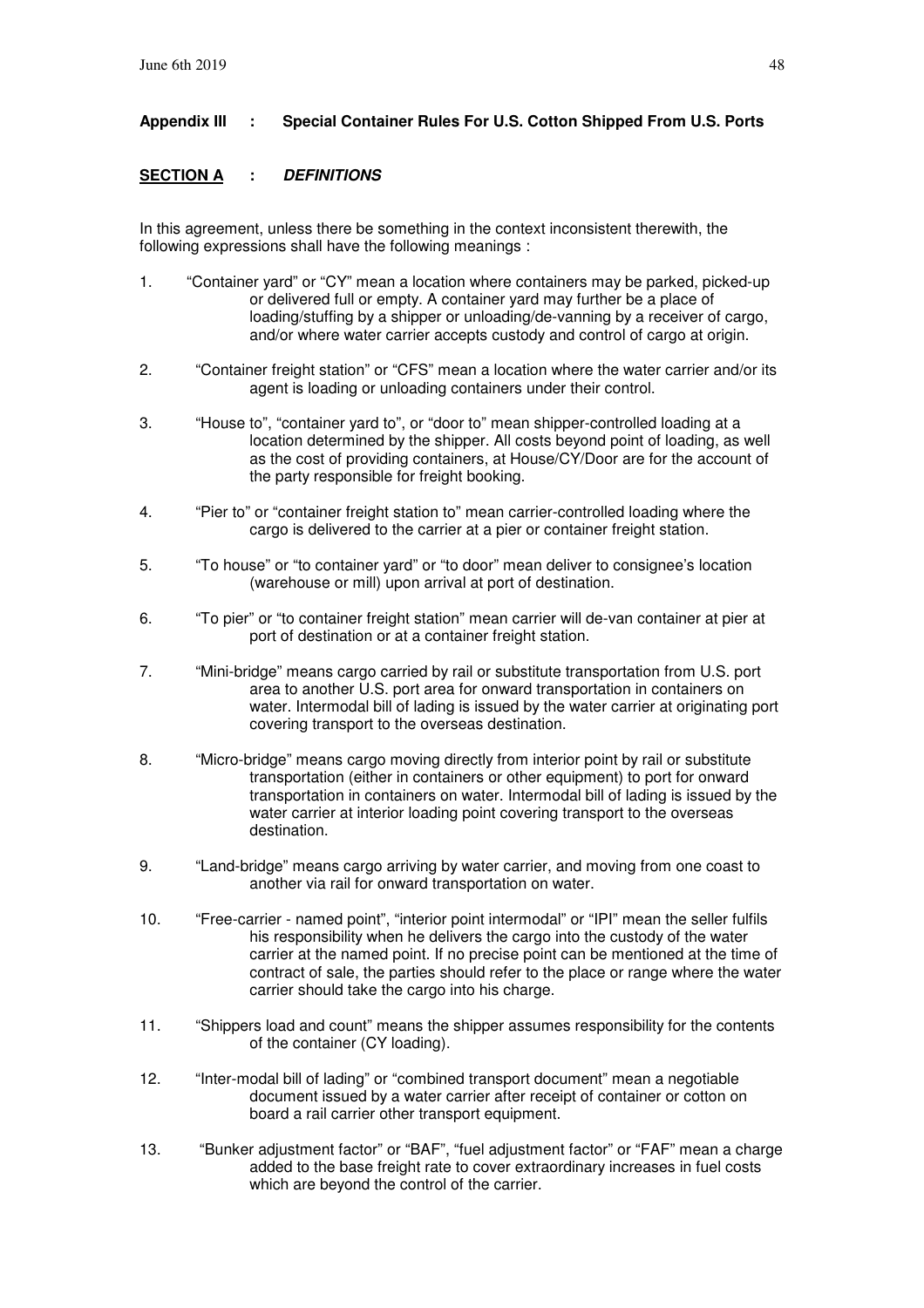- "Currency adjustment factor" or "CAF" mean a charge, generally expressed as a percentage of base freight, that attempts to compensate for extraordinary fluctuations in currency relationships to the U.S. Dollar which is the "tariff currency".
- 15. "Terminal receiving charge", "TRC", "terminal handling charge", "THC", "Container yard charge" or "CYC" mean a charge, added to the base freight rate by the carrier, which reflects the costs of handling cotton from place of receipt at the terminal to on board vessel.
- 16. "Origin receiving charge" or "ORC" mean a charge, added to the base freight rate, which reflects the cost of handling cotton from place of receipt at origin to on board intermodal conveyance.

#### **SECTION B : TRADE RULES**

Every contract for shipment of U.S. cotton in containers from U.S. ports shall, unless there be anything inconsistent therewith explicitly or impliedly stated in the contract or subsequently agreed thereto by the parties to the contract, be deemed to provide that should there be a dispute concerning such contract, it shall be settled between the parties or by arbitration in accordance with the following rules:

- 1. Shipment: Cotton may be shipped by water and/or intermodal transportation at the option of the party responsible for freight booking. All charges imposed by the carrier, whether included in the freight rate, shown as separate item(s) in the bill of lading, or billed separately, are for the account of the party responsible for the freight booking. However if the seller elects to use a CFS facility, then the difference between CFS and CY charges at such location shall be for seller's account.
- 2. Providing containers and transport. The party responsible for freight booking is obliged to provide containers in time for transport and loading within contracted shipping month at the port(s) or point of origin stated in the contract.
- 3. Date of shipment : in case of intermodal transportation, the date of the intermodal bill of lading shall constitute the date of shipment.
- 4. Insurance: in case of FOB/FAS/C&F or "Free Carrier (Named Point)" sales, buyer's insurance to cover all risks from the time the cotton is shipped or on board or is accepted into the custody and control of the water carrier, whether advised or not.
- 5. Full container load (FCL) :
	- a. full forty-foot container loads. Any extra charges for overflow bales or minimum charges shall be paid by the party responsible for freight booking.
	- b. if quantity is expressed in containers it shall mean :
		- i origin Gulf area : about 78 bales per forty-foot container;<br>ii origin West Coast : about 83 bales per forty-foot containe
		- origin West Coast : about 83 bales per forty-foot container;

 containers other than forty-footers may be substituted for "house to pier" or "pier to pier" shipments only.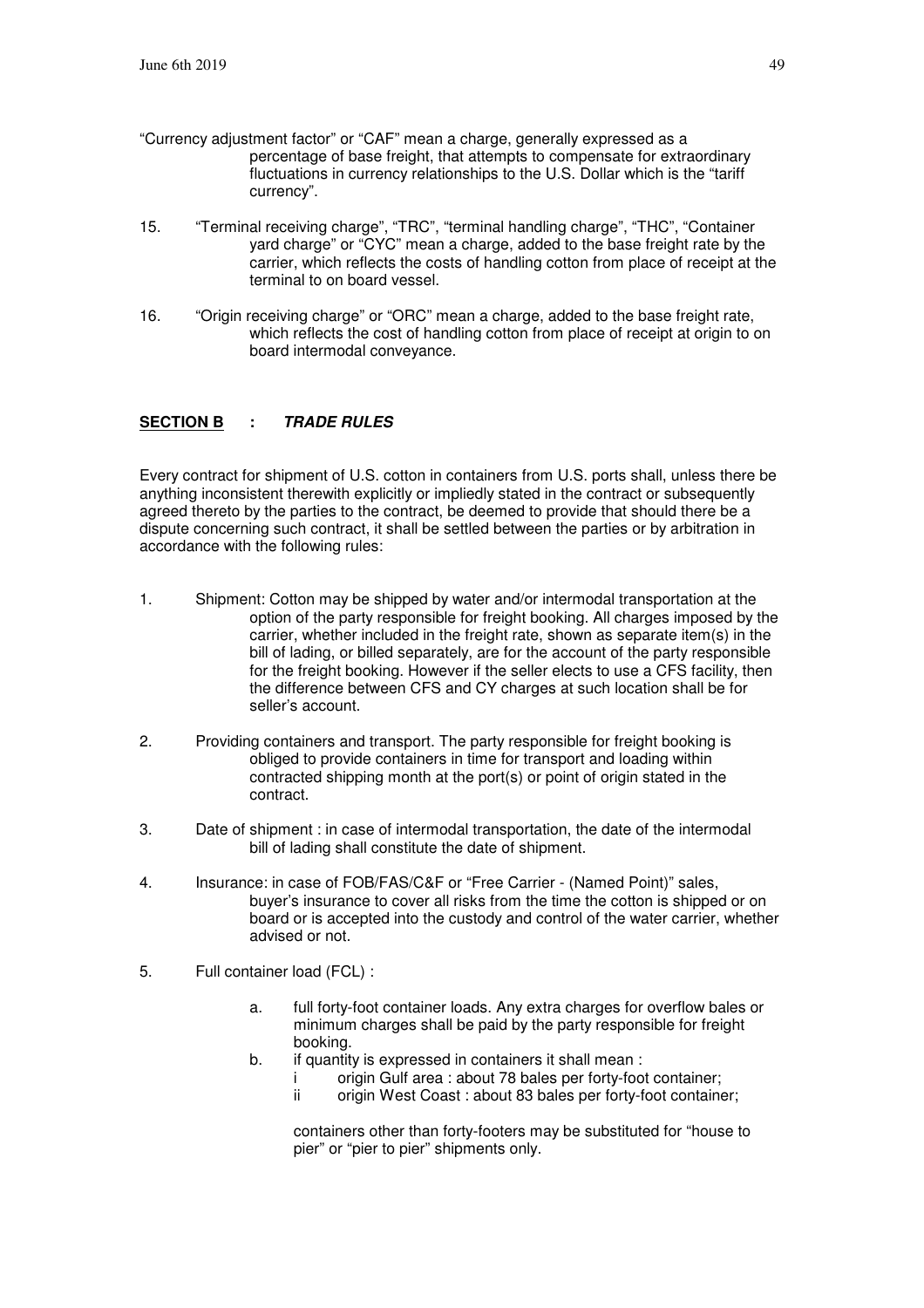- 6. Loading and unloading: it shall be seller's choice to load at "house/CY" or "pier/CFS", and buyer's choice to unload at "house/CY" or "pier/CFS. However, seller shall "ship to pier", unless specifically instructed by buyer to "ship to house".
- 7. Weighing: unless otherwise agreed, "pier to house" and "house to house" shipment shall be understood to mean "net certified shipping weights final".
- 8. Sampling:
- a. buyer may ask seller to by-load samples, subject to seller's agreement. Any extra charges shall be for the buyer's account.
- b. in case of "pier to house" or "house to house" shipments, normal arbitration rules shall apply, except that sampling may take place on buyer's premises under supervision. Sampling expenses are for the buyer's account.
- 9. Missing bales: in case of shipper's load and count, seller is liable for the contents of the container. Unless otherwise agreed between buyer and seller, any claim must be supported by certificates issued by seller's controller stating the container serial and seal number and certifying that the seal was intact. However, in shipments involving "pier to house" or "house to house" movements and when seals are broken by customs or other authorities at port of entry container must be re-sealed and both the original seal and new seal numbers provided to shipper's controller.
- 10. Payment:
- a. letter of credit payment : letter of credit must allow inter-modal bill of lading.
- b. cash against documents on first presentation : buyer must pay against inter-modal bill of lading.
- c. cash on Arrival : buyer shall pay against the bill of lading upon arrival of the vessel at the destination named in the bill of lading.

However, if the containers are non-carried by feeder vessels or other means, payment shall be made upon arrival of the feeder vessels or non-carrying conveyance at the final destination named in the contract.

In case of seller's freight booking, if any containers are not on board the vessel named in the bill of lading, buyer shall have the right to claim against the seller for refund of interest until actual arrival of the container(s). This is not applicable if shipment by container vessel is required by buyer subsequent to entering into the contract.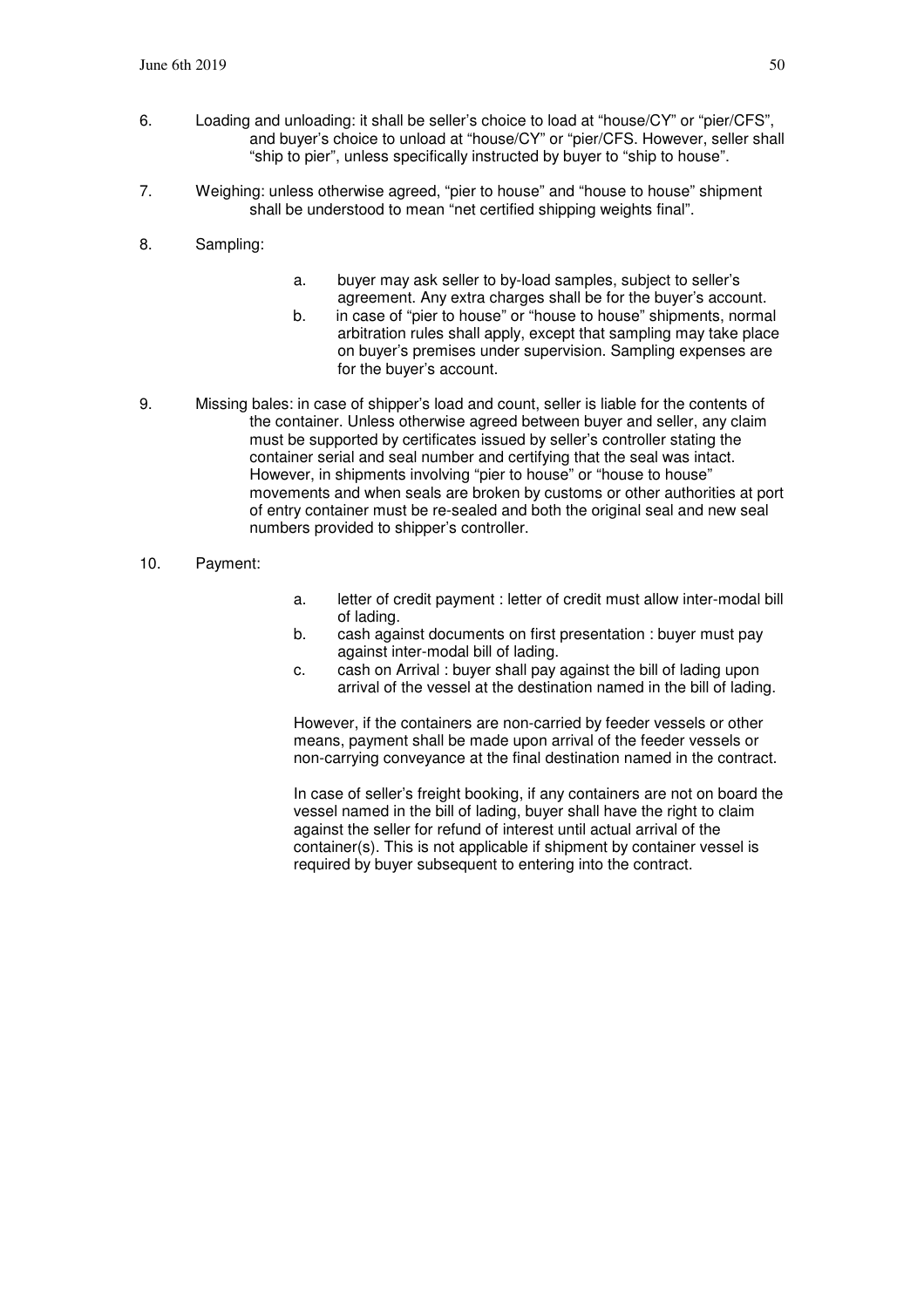**Since March 7th, 2018, AFCOT does not use the below allowances for micronaire. AFCOT-RGE (ECR) users must use the allowances published on AFCOT's value differences sheet available on our web site.** 

#### **Appendix IV: Rules on Contracts Providing For Micronaire Guarantees**

- 1. Contracts between shippers and buyers may designate Micronaire readings specifications. If so, the contract shall specify the term with reference to minimum and/or maximum Micronaire readings possible.
- 2. The "Control Limits" referred to in Paragraph B shall be plus or minus 0.3 Micronaire readings.
- 3. shipment that do not meet the specifications, such bales shall be reviewed with the shipper. If no agreement can be reached regarding a settlement of the bales in question, samples shall be submitted to a recognised laboratory for arbitration.
- 4. The allowances for bales not shipped in conformity with the contract shall be as follows
	- A. For contracts which set out a minimum micronaire value, the allowances for bales which do not reach this minimum will be as follows :

| Mircronaire value<br>below the control limit by: | Percentage allowance |
|--------------------------------------------------|----------------------|
| 0.1                                              | 0.5                  |
| 1.0                                              |                      |
| 2.0                                              |                      |
| 3.0                                              |                      |
| 4.0                                              |                      |
| 5.0                                              |                      |
|                                                  |                      |

and so on by 1% for each 0.1 micronaire. But if the contract sets out a minimum of 3.5 (3.5 NCL or 3.8 UCL) or higher:

on cotton reading 2.9 to 2.6 inclusive, the percentage allowance will be increased to 3% for each 0.1 micronaire below 3.0 ; and

on cotton reading 2.5 or below, the percentage allowance will be increased to 4% for each 0.1 micronaire below 2.6.

B. For contracts which set out a maximum micronaire value, the allowances for bales which go over this maximum will be as follows:

| Mircronaire value<br>above the control limit by: | Percentage allowance |
|--------------------------------------------------|----------------------|
| 0.5                                              |                      |
| 1.0                                              |                      |
| 2.0                                              |                      |
| 3.0                                              |                      |
| 4.0                                              |                      |
| 5.0                                              |                      |
|                                                  |                      |

and so on by 1% for each 0.1 micronaire. But if the contract specifies a maximum micronaire reading of 4.9 or lower:

on cotton reading 5.6 or higher, the percentage allowance will be increased to 3% for each 0.1 micronaire above 5.6.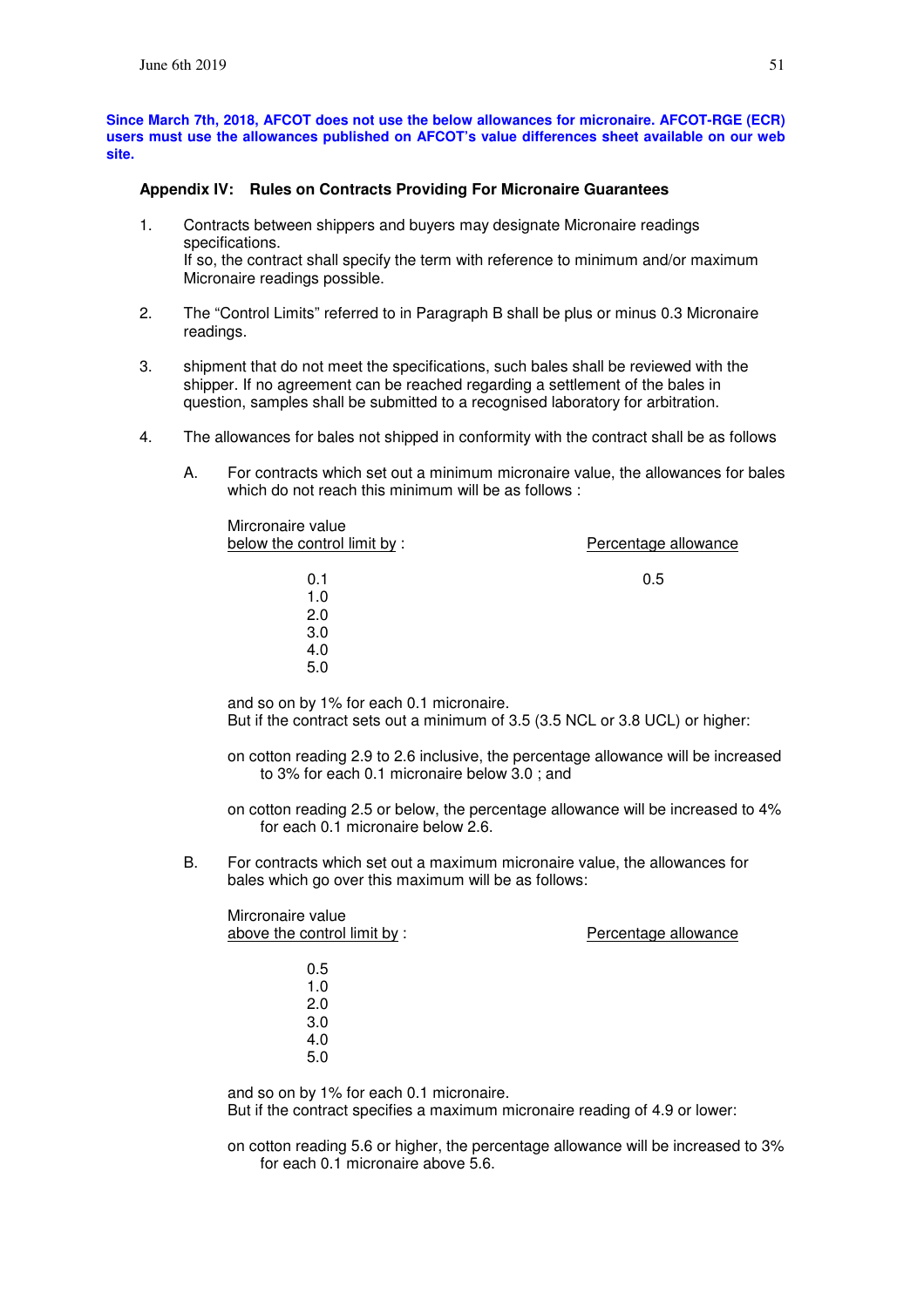#### **Appendix V : Rules On Contracts Providing For Strength Guarantees**

Unless the buyer and seller agree otherwise, for contracts which set out a minimum strength value, the allowances for bales which do not reach this minimum will be as follows:

| HVI-<br>grams/tex<br>below the |         |     |                      |
|--------------------------------|---------|-----|----------------------|
| control limit by:              | between | and | Percentage allowance |
|                                | 1.1     | 2.0 | 1.0                  |
|                                | 2.1     | 3.0 | 1.5                  |
|                                | 3.1     | 4.0 | 3.0                  |
|                                | 4.1     | 5.0 | 5.0                  |
|                                | 5.1     | 6.0 | 8.0                  |

plus 4% for each gram/tex below 6

#### **Pressley**  psi below the

| control limit by: |      | and  | Percentage allowance |
|-------------------|------|------|----------------------|
|                   | 1050 | 3000 | 1.5                  |
|                   | 3050 | 5000 | 3.0                  |
|                   | 5050 | 7000 | 5.0                  |
|                   | 7050 | 9000 | 8.0                  |

plus 4% for each 2000 psi below 9000